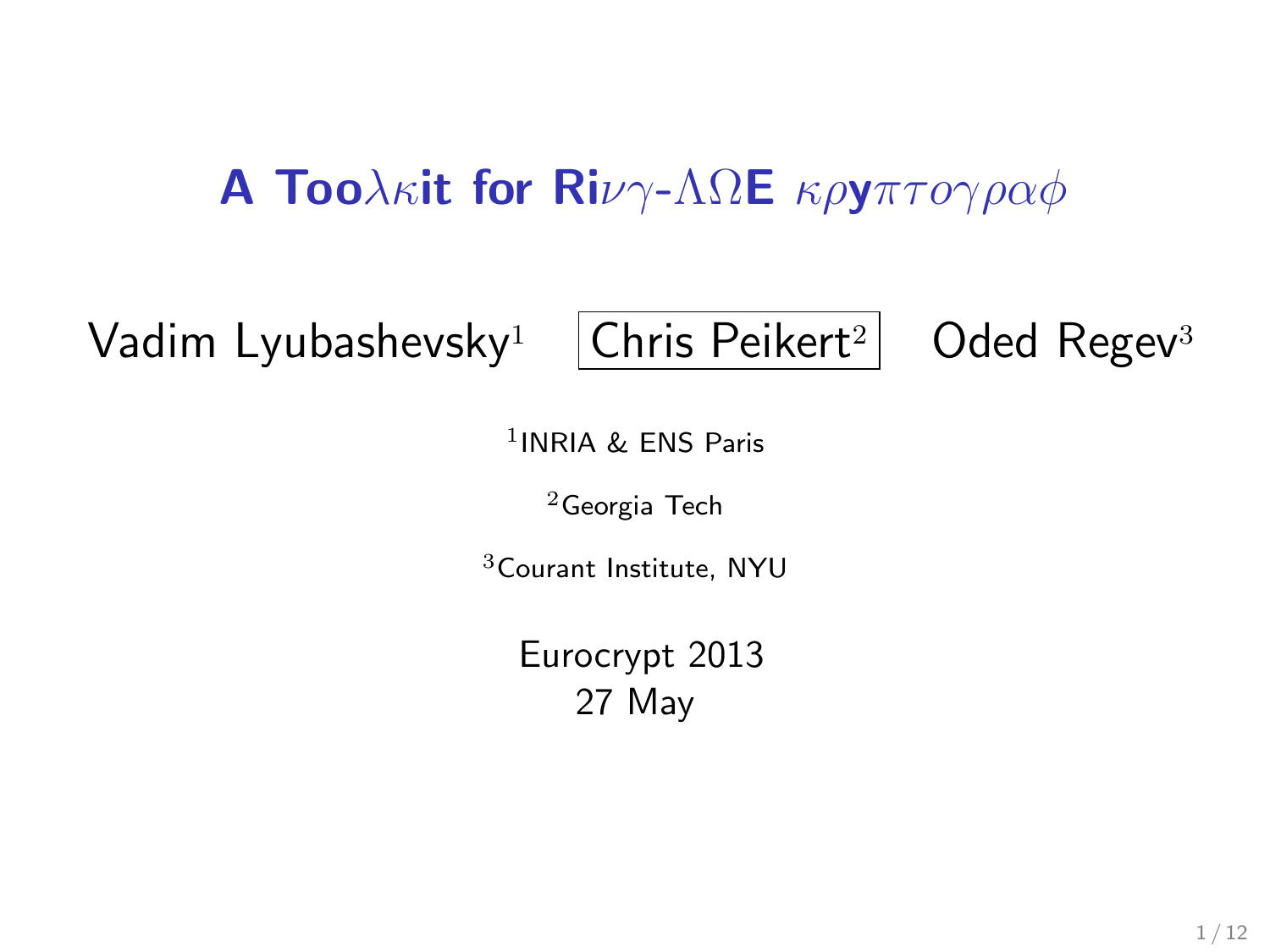### A Toolkit for Ring-LWE Cryptography

Vadim Lyubashevsky<sup>1</sup>  $|Chris$  Peikert<sup>2</sup> Oded Regev<sup>3</sup>

1 INRIA & ENS Paris

 $2G$ eorgia Tech

<sup>3</sup>Courant Institute, NYU

Eurocrypt 2013 27 May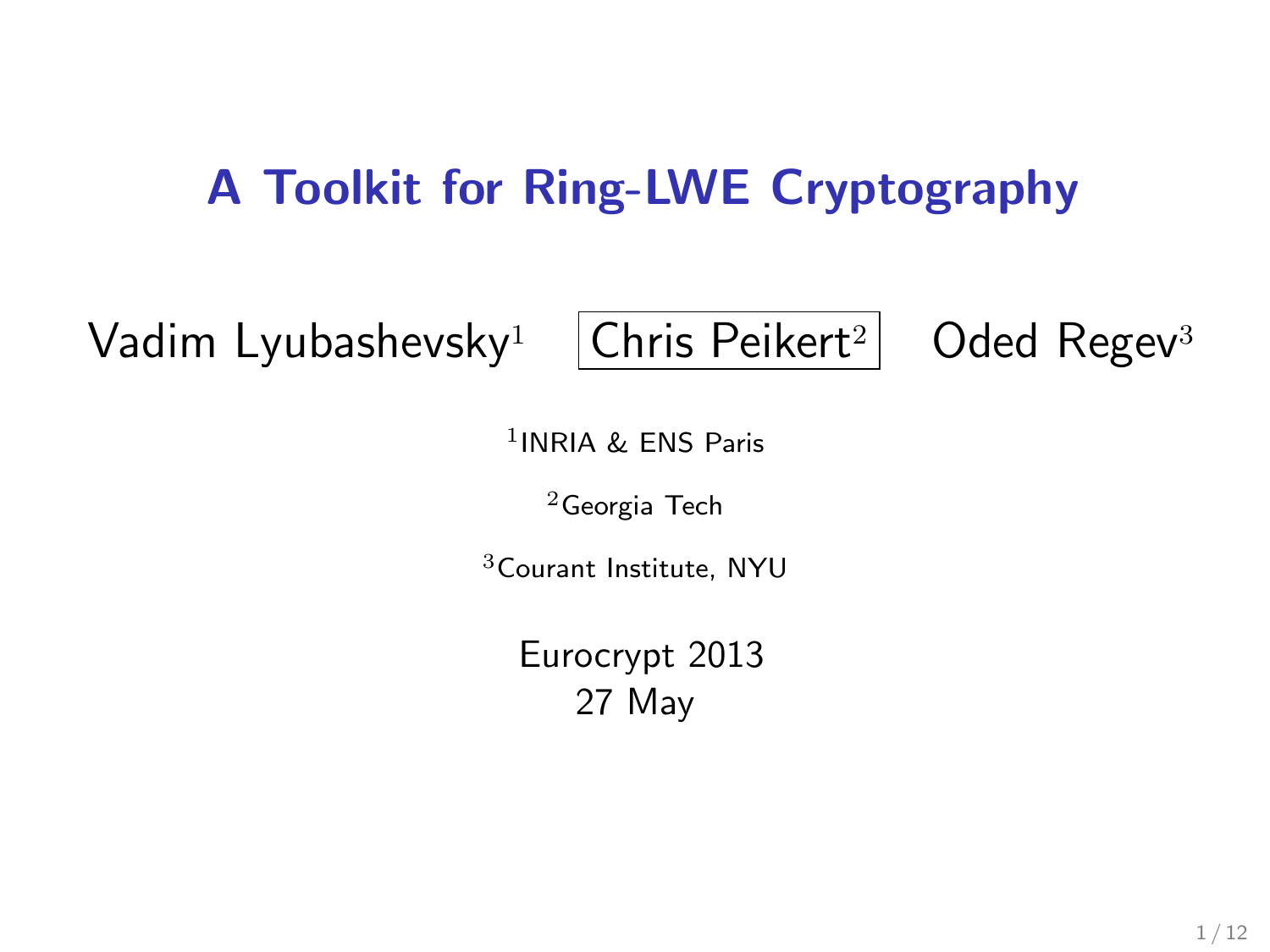▶ Offers worst-case hardness [Ajtai'96, ... ], asymptotic efficiency & parallelism, and (apparent) quantum resistance.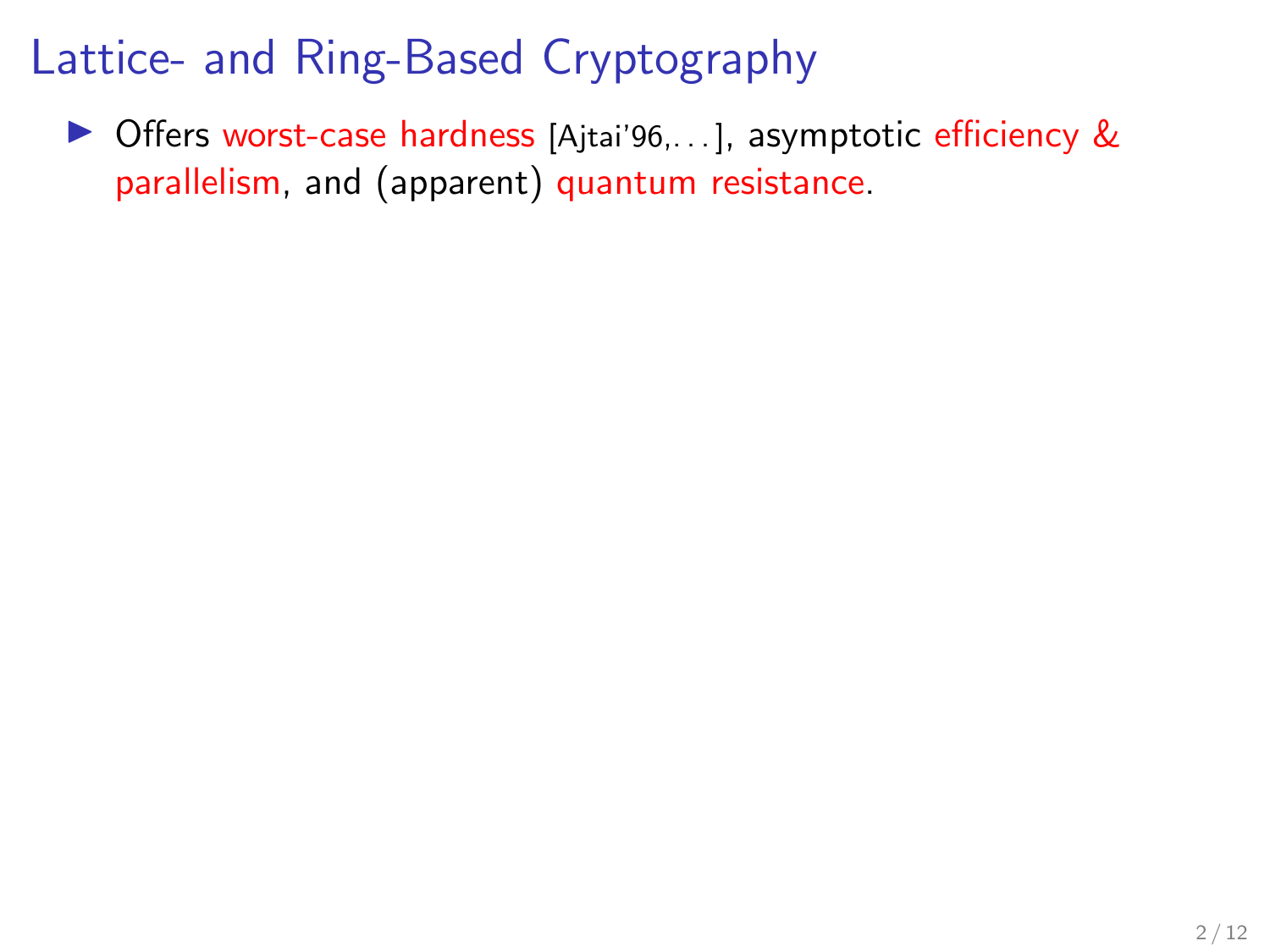- $\triangleright$  Offers worst-case hardness [Ajtai'96,...], asymptotic efficiency  $\&$ parallelism, and (apparent) quantum resistance.
- $\blacktriangleright$  Many exciting developments in recent years:
	- $\star$  Encryption [R'05,PW'08,PVW'08,ACPS'09,...]
	- $\star$  Signatures [LM'08,GPV'08,L'09,CHKP'10,B'10,GKV'10,BF'11ab,L'12,...]
	- ★ (H)IBE & FE [GPV'08,CHKP'10,ABB'10,AFV'11,...]
	- ★ FHE [G'09,vDGHV'10,SV'11,BV'11ab,BGV'12,B'12,...
	- $\star$  Multi-linear maps  $\star$  Section 13, CLT'13, ... ]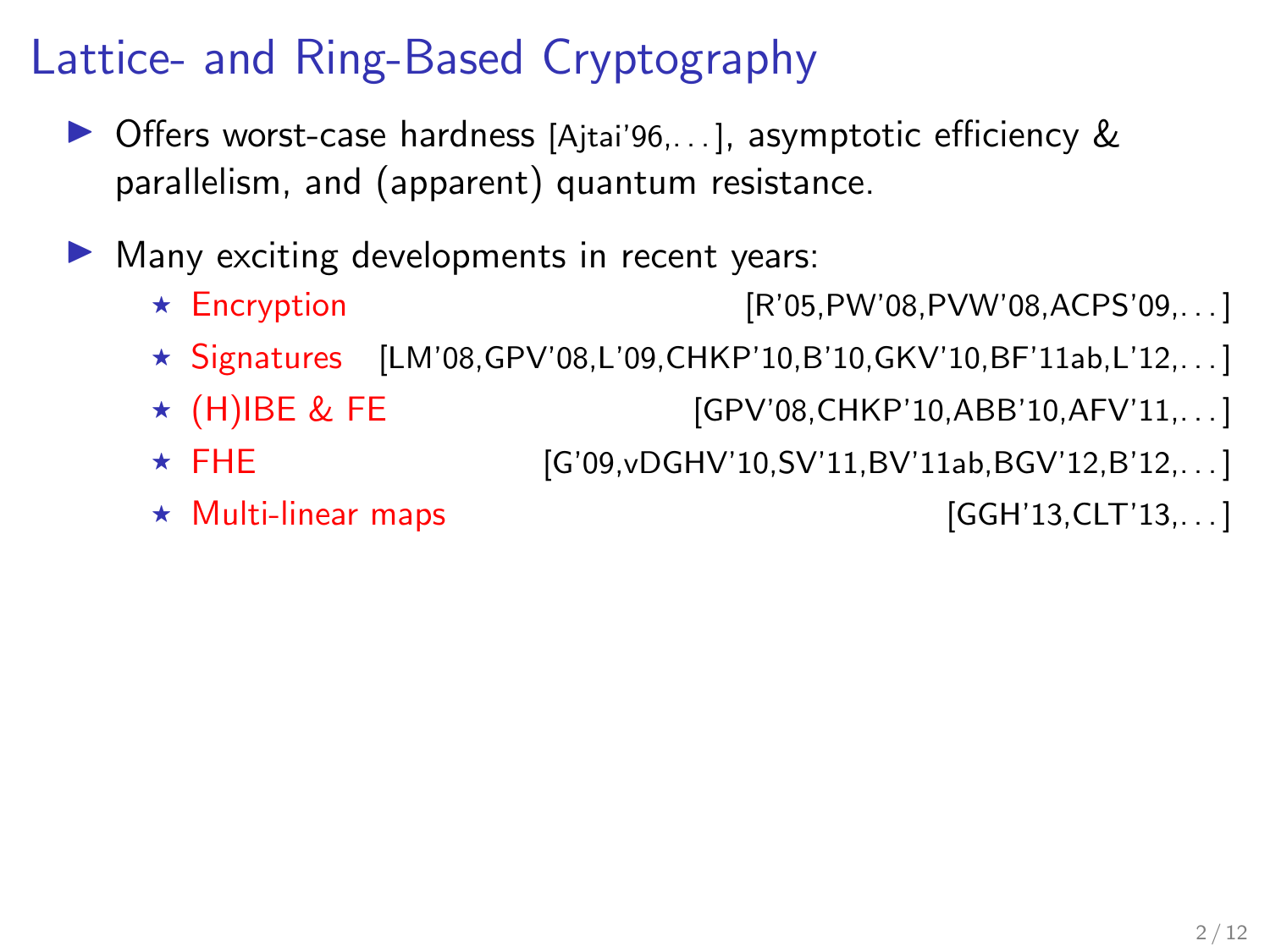- $\triangleright$  Offers worst-case hardness [Ajtai'96,...], asymptotic efficiency  $\&$ parallelism, and (apparent) quantum resistance.
- $\blacktriangleright$  Many exciting developments in recent years:
	- ★ Encryption [R'05,PW'08,PVW'08,ACPS'09,. . . ]
	- ★ Signatures  $[LM'08,GPV'08, L'09, CHKP'10, B'10, GKV'10, BF'11ab, L'12,...]$
	- $\star$  (H)IBE & FE [GPV'08,CHKP'10,ABB'10,AFV'11,...]
	- ★ FHE [G'09,vDGHV'10,SV'11,BV'11ab,BGV'12,B'12,...
	- $\star$  Multi-linear maps  $\star$  (GGH'13,CLT'13,...)

 $\triangleright$  Most modern schemes are based on the SIS/LWE problems [A'96,R'05] and/or their ring variants [M'02,PR'06,LM'06,LPR'10].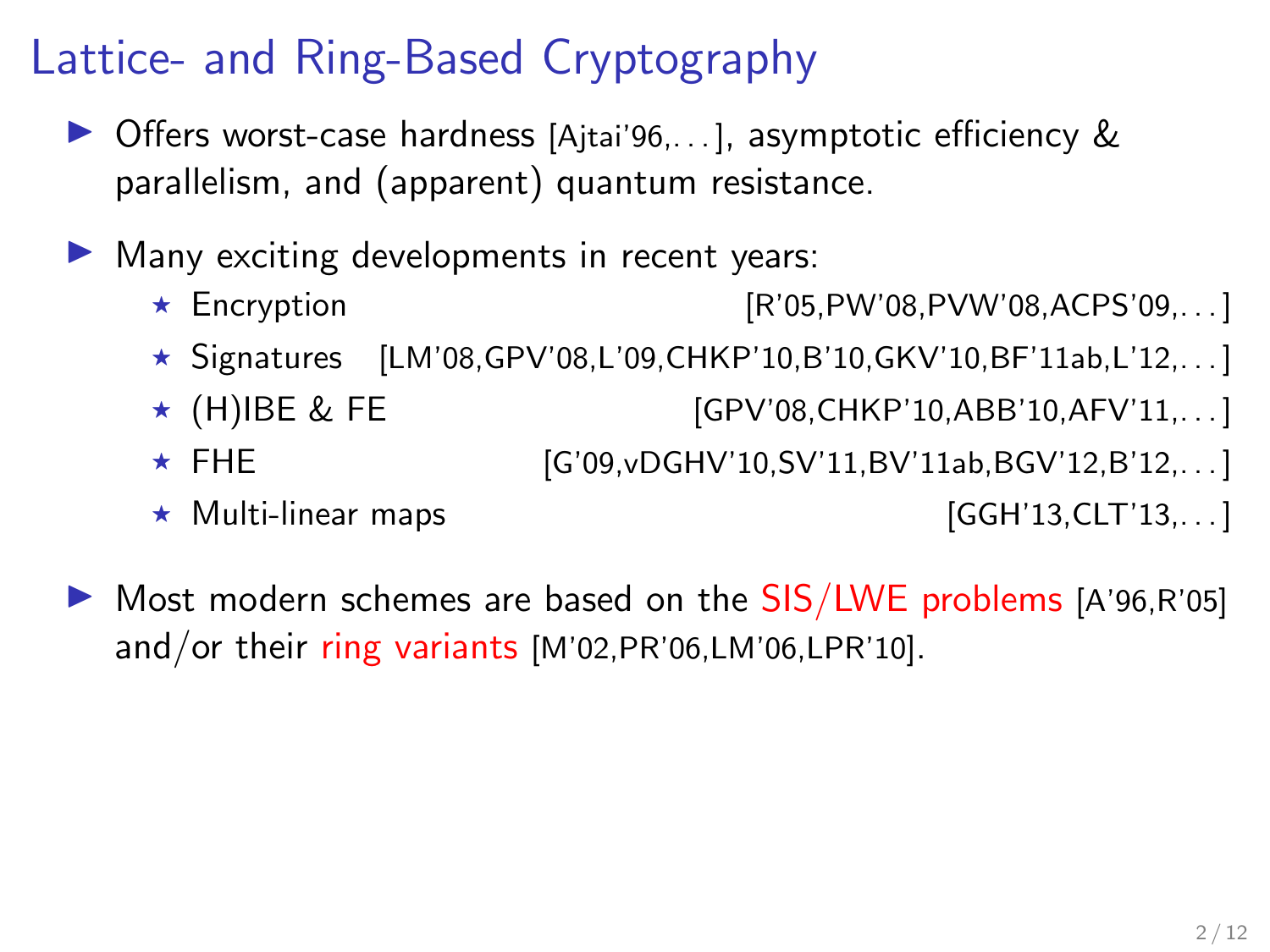- $\triangleright$  Offers worst-case hardness [Ajtai'96,...], asymptotic efficiency  $\&$ parallelism, and (apparent) quantum resistance.
- $\blacktriangleright$  Many exciting developments in recent years:
	- ★ Encryption [R'05,PW'08,PVW'08,ACPS'09,. . . ]
	- ★ Signatures  $[LM'08,GPV'08, L'09, CHKP'10, B'10, GKV'10, BF'11ab, L'12,...]$
	- $\star$  (H)IBE & FE [GPV'08,CHKP'10,ABB'10,AFV'11,...]
	- ★ FHE [G'09,vDGHV'10,SV'11,BV'11ab,BGV'12,B'12,...
	- $\star$  Multi-linear maps  $[GGH'13,CLT'13,...]$

- $\triangleright$  Most modern schemes are based on the SIS/LWE problems [A'96,R'05] and/or their ring variants [M'02,PR'06,LM'06,LPR'10].
	- X SIS/LWE aren't quite practical:  $\Omega(n^2)$  key sizes and runtimes
	- $\vee$  Ring-based primitives are!  $\tilde{O}(n)$  complexity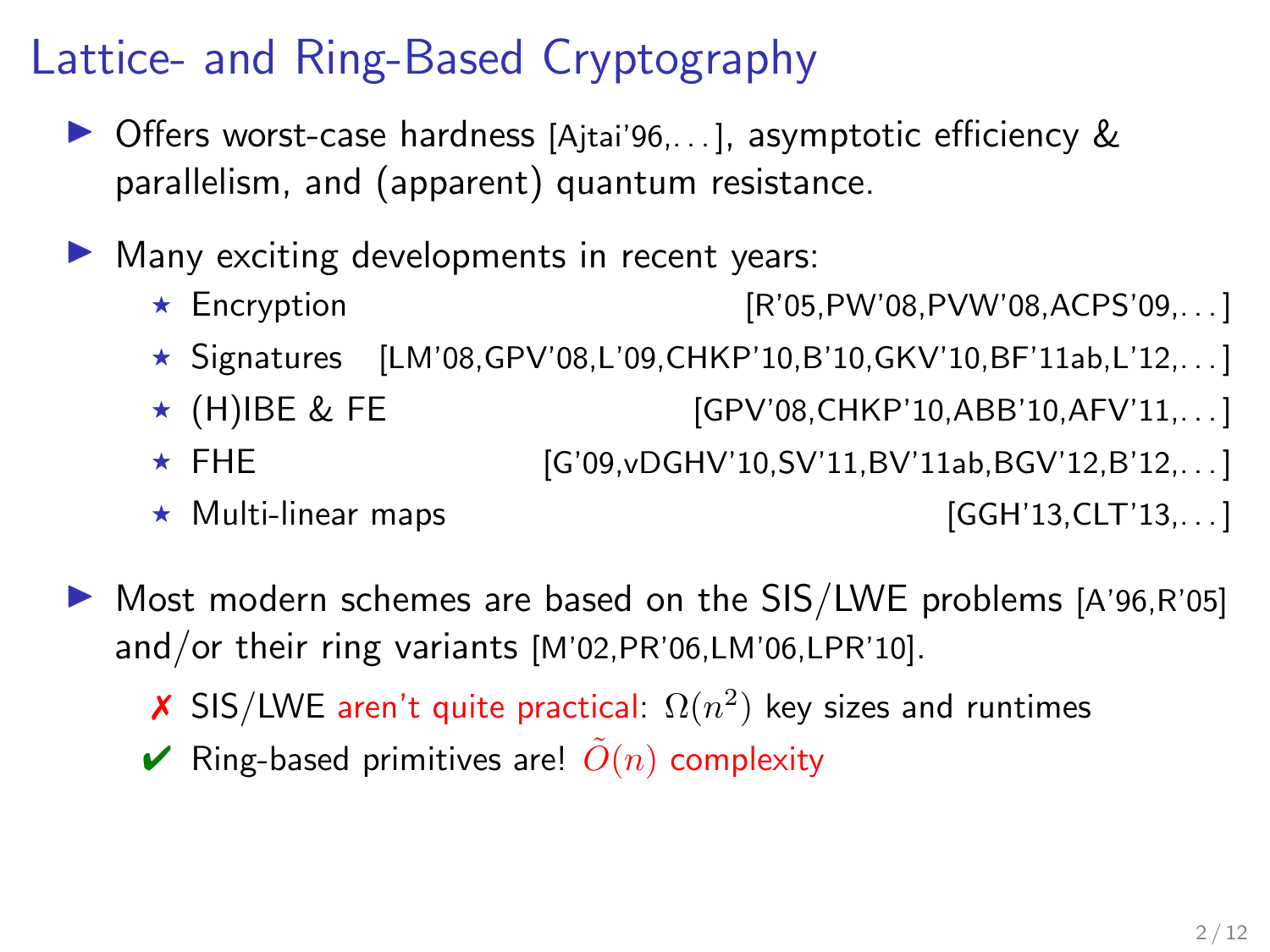$$
\mathsf{Ring}\left[R:=\mathbb{Z}[X]/(1+X^n)\right]\text{ for some }n=2^k,\quad R_q:=R/qR.
$$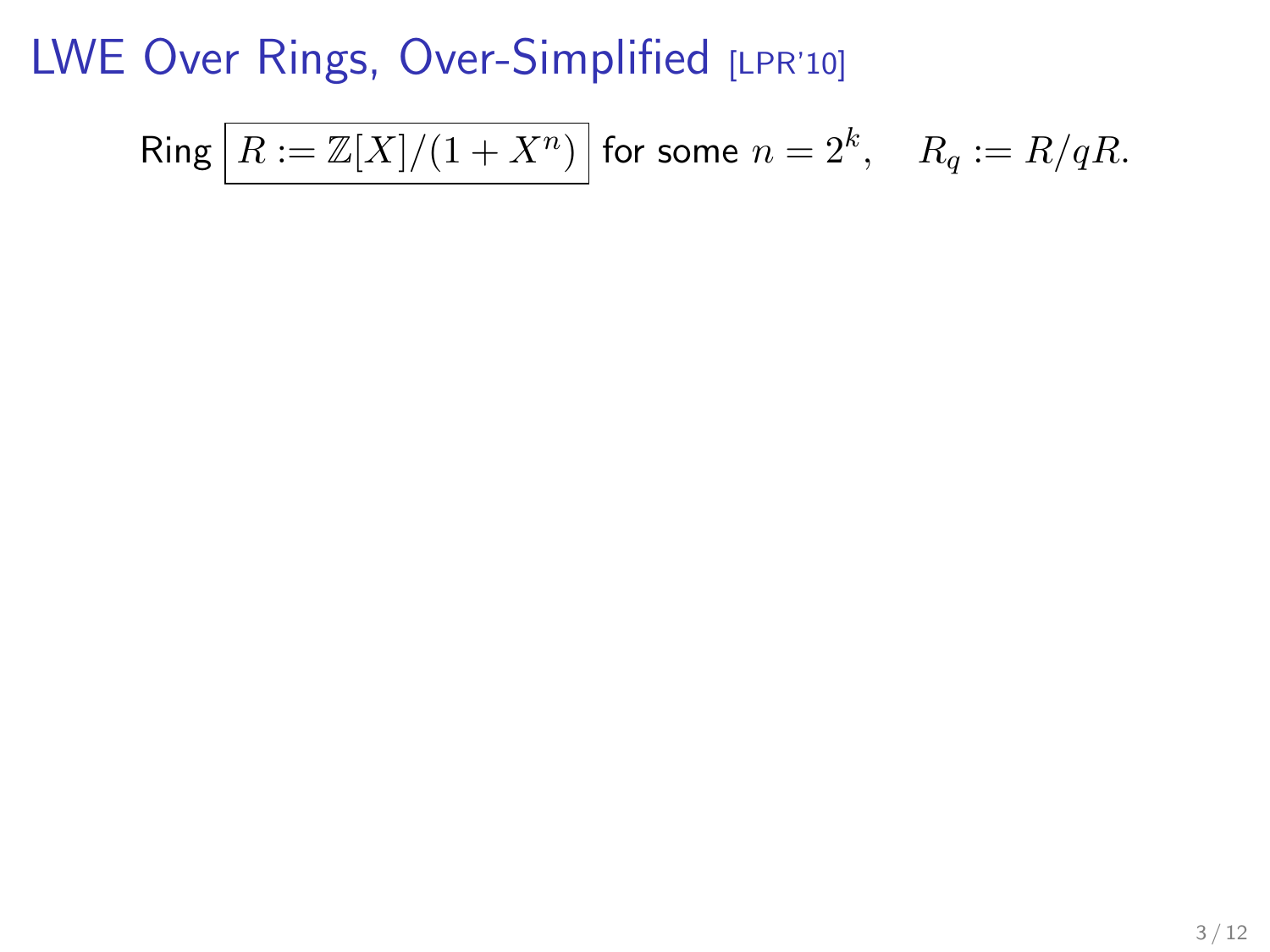$\mathsf{Ring} \,\big|\, R := \mathbb{Z}[X]/(1+X^n) \,\big|$  for some  $n = 2^k, \quad R_q := R/qR.$ For  $s \leftarrow R_q$ , pairs  $\{(a_i, b_i)\} \stackrel{c}{\approx}$  uniform  $\{(a_i, b_i)\}$ :  $a_1 \leftarrow R_q$ ,  $b_1 = a_1 \cdot s + e_1 \in R_q$  $a_2 \leftarrow R_q$ ,  $b_2 = a_2 \cdot s + e_2 \in R_q$ . . .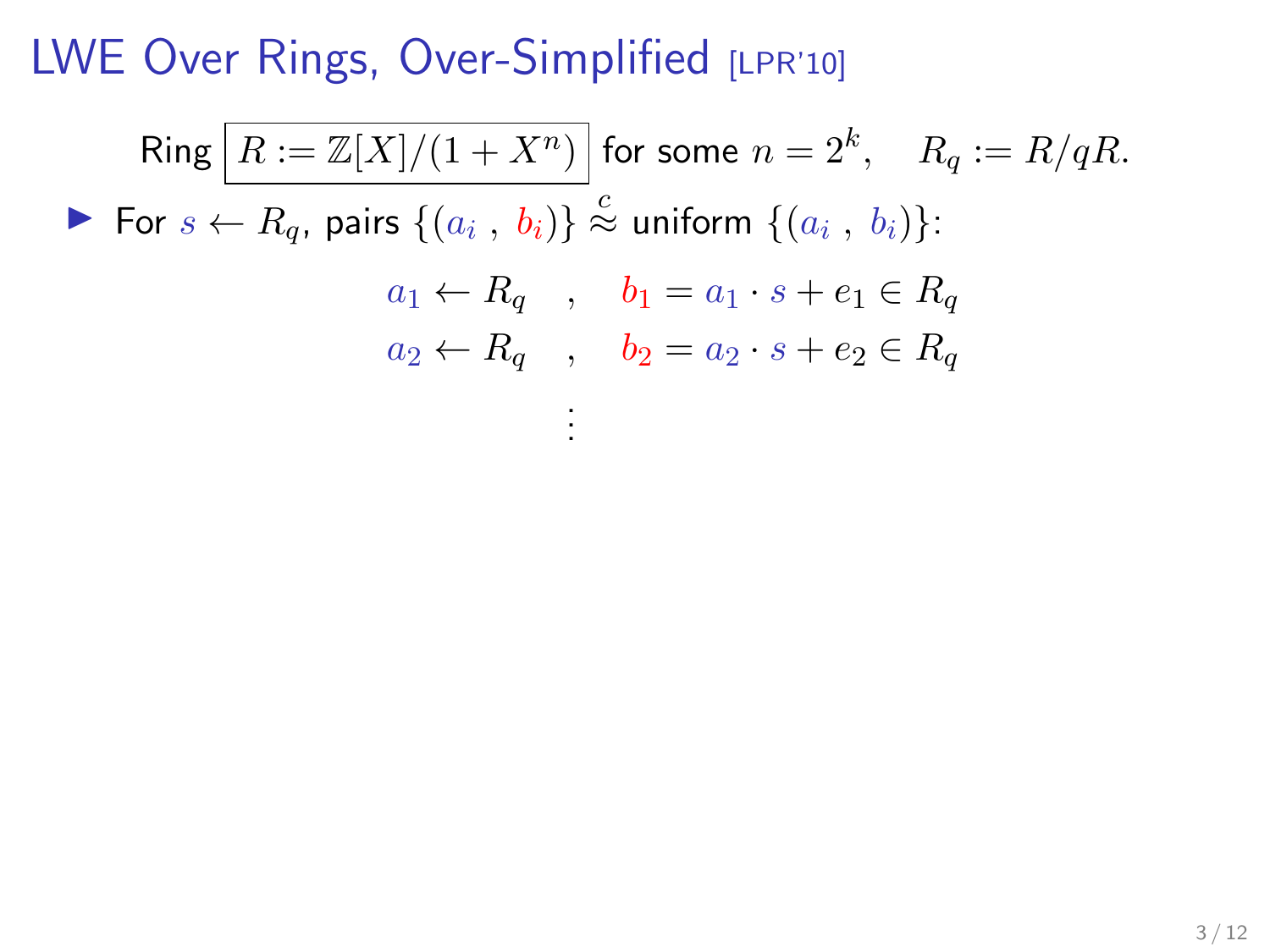$\mathsf{Ring} \,\big|\, R := \mathbb{Z}[X]/(1+X^n) \,\big|$  for some  $n = 2^k, \quad R_q := R/qR.$ For  $s \leftarrow R_q$ , pairs  $\{(a_i, b_i)\} \stackrel{c}{\approx}$  uniform  $\{(a_i, b_i)\}$ :  $a_1 \leftarrow R_q$ ,  $b_1 = a_1 \cdot s + e_1 \in R_q$  $a_2 \leftarrow R_q$ ,  $b_2 = a_2 \cdot s + e_2 \in R_q$ . . .

► Error ("noise") terms  $e(X) \in R$  are "short." What could this mean?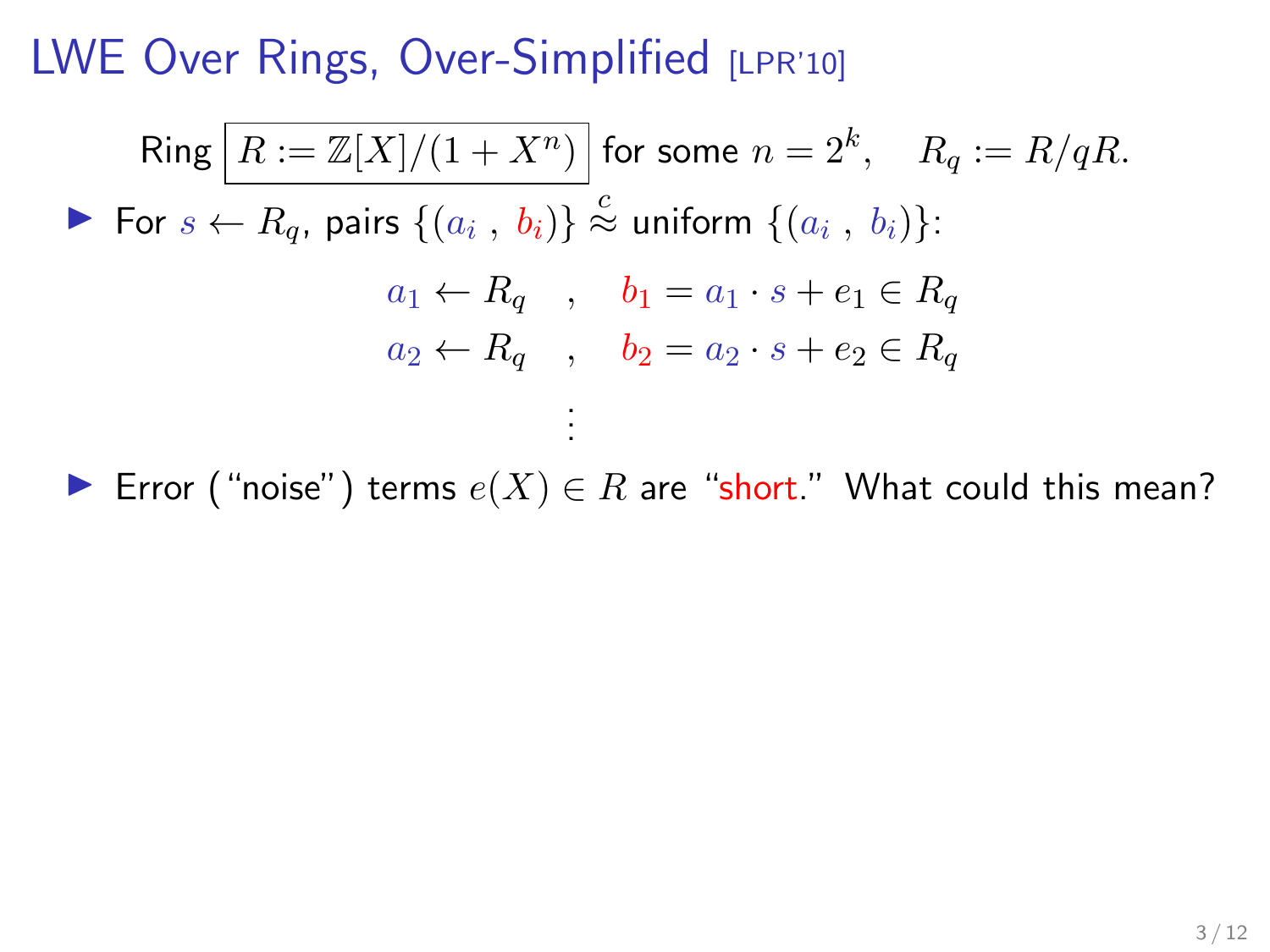$\mathsf{Ring} \,\big|\, R := \mathbb{Z}[X]/(1+X^n) \,\big|$  for some  $n = 2^k, \quad R_q := R/qR.$ For  $s \leftarrow R_q$ , pairs  $\{(a_i, b_i)\} \stackrel{c}{\approx}$  uniform  $\{(a_i, b_i)\}$ :  $a_1 \leftarrow R_q$ ,  $b_1 = a_1 \cdot s + e_1 \in R_q$  $a_2 \leftarrow R_q$ ,  $b_2 = a_2 \cdot s + e_2 \in R_q$ . . .

► Error ("noise") terms  $e(X) \in R$  are "short." What could this mean?

$$
e(X) = \sum_{j=0}^{n-1} e_j X^j \quad \longleftrightarrow \quad (e_0, e_1, \dots, e_{n-1}) \in \mathbb{Z}^n.
$$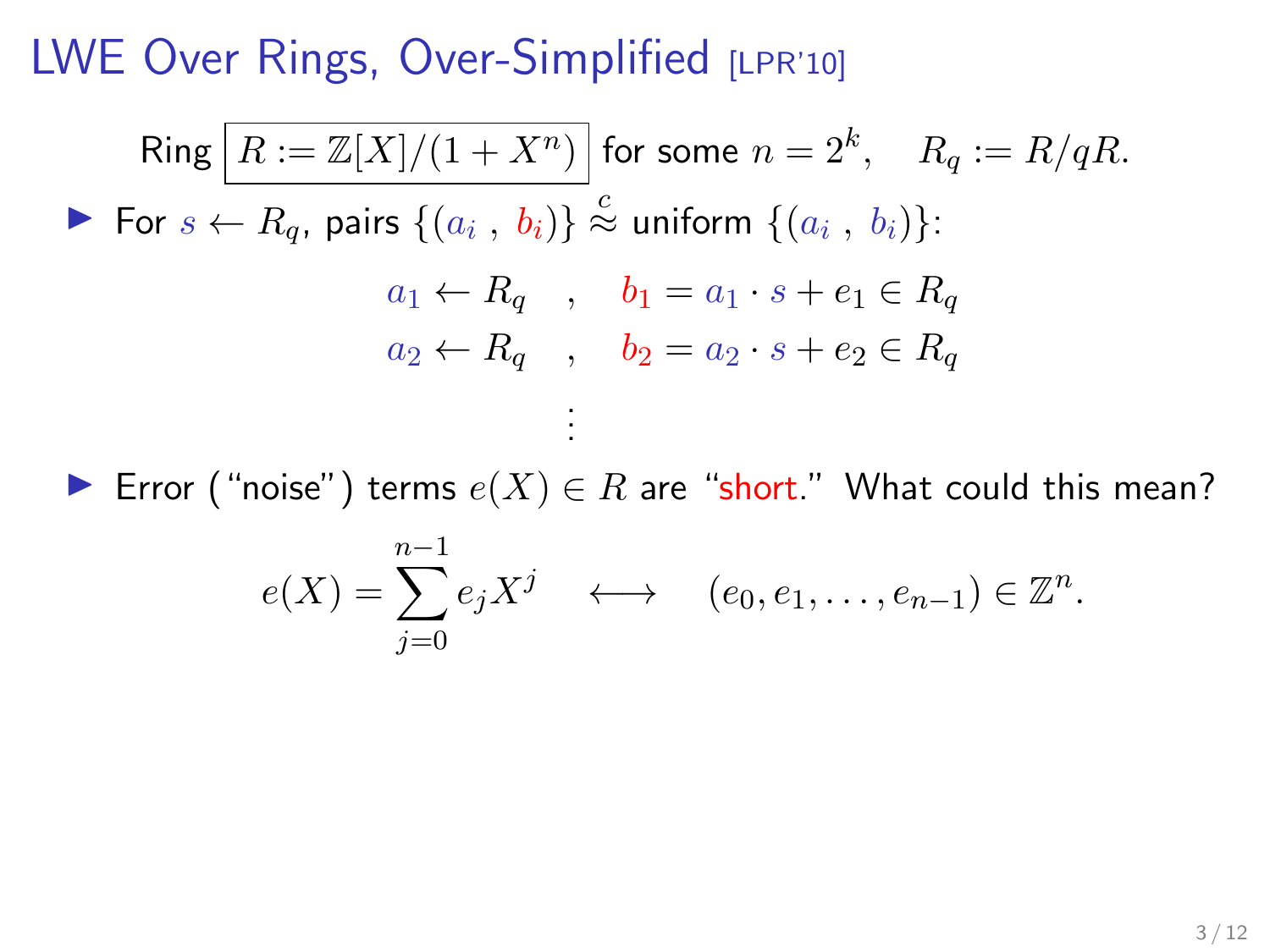$\mathsf{Ring} \,\big|\, R := \mathbb{Z}[X]/(1+X^n) \,\big|$  for some  $n = 2^k, \quad R_q := R/qR.$ For  $s \leftarrow R_q$ , pairs  $\{(a_i, b_i)\} \stackrel{c}{\approx}$  uniform  $\{(a_i, b_i)\}$ :  $a_1 \leftarrow R_q$ ,  $b_1 = a_1 \cdot s + e_1 \in R_q$  $a_2 \leftarrow R_q$ ,  $b_2 = a_2 \cdot s + e_2 \in R_q$ . . .

► Error ("noise") terms  $e(X) \in R$  are "short." What could this mean?

$$
e(X) = \sum_{j=0}^{n-1} e_j X^j \quad \longleftrightarrow \quad (e_0, e_1, \dots, e_{n-1}) \in \mathbb{Z}^n.
$$

Applications need  $(+, \cdot)$ -combinations of errors to remain short, so we can "decode" them modulo q. Significantly affects security.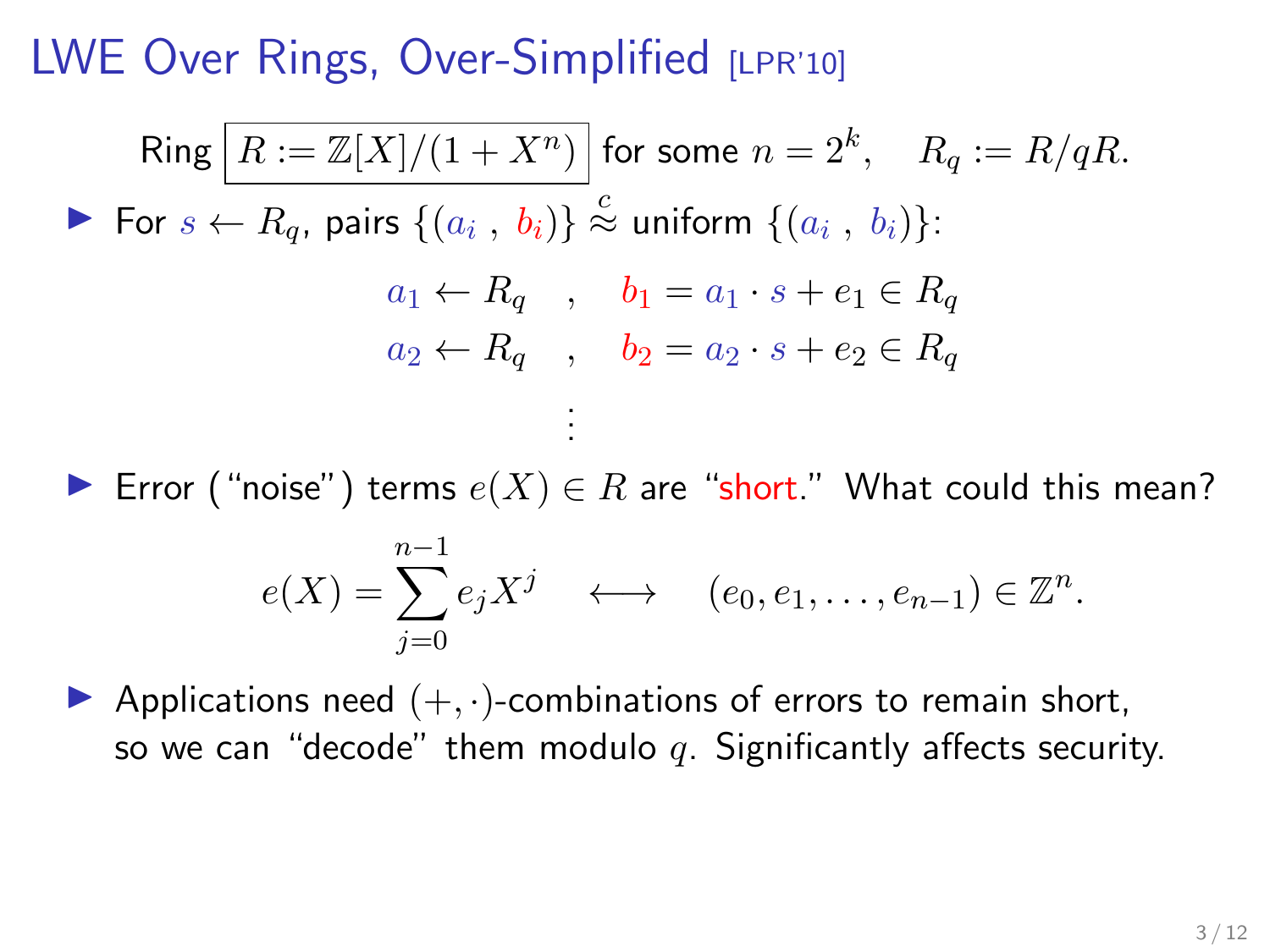$\mathsf{Ring} \,\big|\, R := \mathbb{Z}[X]/(1+X^n) \,\big|$  for some  $n = 2^k, \quad R_q := R/qR.$ For  $s \leftarrow R_q$ , pairs  $\{(a_i, b_i)\} \stackrel{c}{\approx}$  uniform  $\{(a_i, b_i)\}$ :  $a_1 \leftarrow R_q$ ,  $b_1 = a_1 \cdot s + e_1 \in R_q$  $a_2 \leftarrow R_q$ ,  $b_2 = a_2 \cdot s + e_2 \in R_q$ . . .

► Error ("noise") terms  $e(X) \in R$  are "short." What could this mean?

$$
e(X) = \sum_{j=0}^{n-1} e_j X^j \quad \longleftrightarrow \quad (e_0, e_1, \dots, e_{n-1}) \in \mathbb{Z}^n.
$$

Applications need  $(+, \cdot)$ -combinations of errors to remain short, so we can "decode" them modulo q. Significantly affects security.

$$
\|e + e'\| \le \|e\| + \|e'\| \qquad \|e \cdot e'\| \le \sqrt{n} \cdot \|e\| \cdot \|e'\|.
$$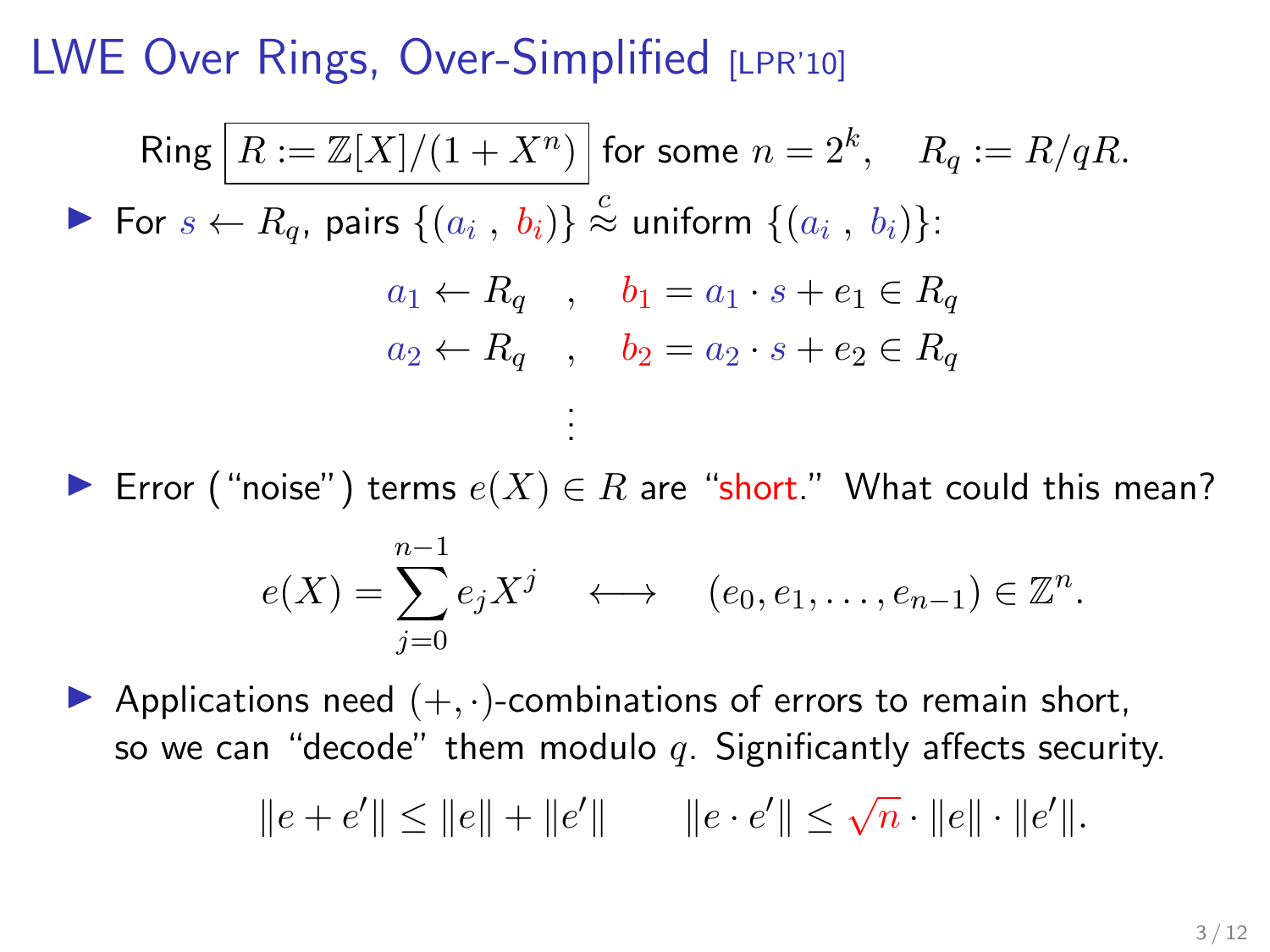$\mathsf{Ring} \,\big|\, R := \mathbb{Z}[X]/(1+X^n) \,\big|$  for some  $n = 2^k, \quad R_q := R/qR.$ For  $s \leftarrow R_q$ , pairs  $\{(a_i, b_i)\} \stackrel{c}{\approx}$  uniform  $\{(a_i, b_i)\}$ :  $a_1 \leftarrow R_q$ ,  $b_1 = a_1 \cdot s + e_1 \in R_q$  $a_2 \leftarrow R_q$ ,  $b_2 = a_2 \cdot s + e_2 \in R_q$ . . .

► Error ("noise") terms  $e(X) \in R$  are "short." What could this mean?

$$
e(X) = \sum_{j=0}^{n-1} e_j X^j \quad \longleftrightarrow \quad (e_0, e_1, \dots, e_{n-1}) \in \mathbb{Z}^n.
$$

Applications need  $(+, \cdot)$ -combinations of errors to remain short, so we can "decode" them modulo q. Significantly affects security.

$$
||e + e'|| \le ||e|| + ||e'|| \qquad ||e \cdot e'|| \le \sqrt{n} \cdot ||e|| \cdot ||e'||.
$$

("Expansion factor"  $\sqrt{n}$  is worst-case, often quite loose.)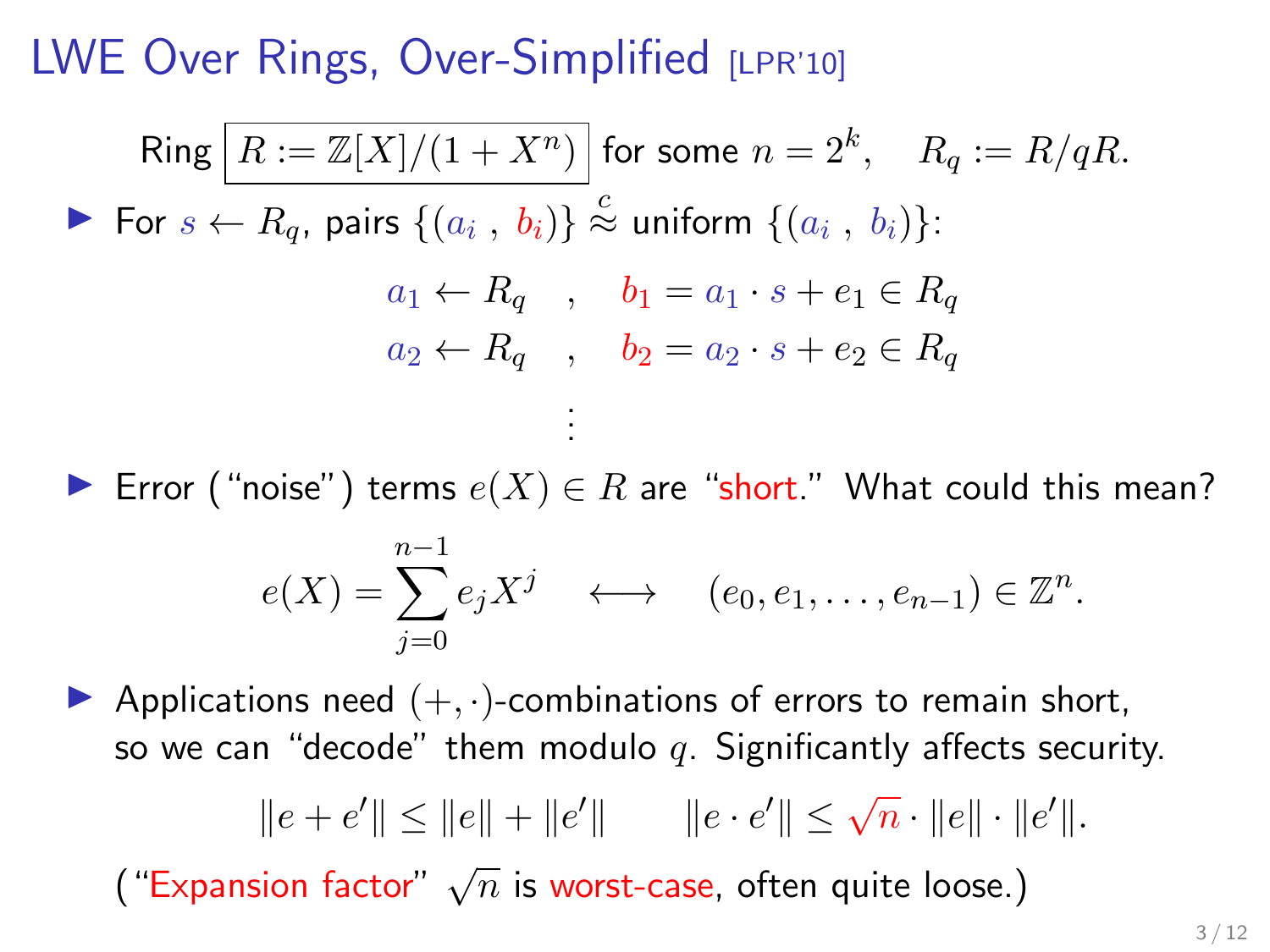▶ Rings  $\mathbb{Z}[X]/(1+X^{2^k})$  don't meet all our needs.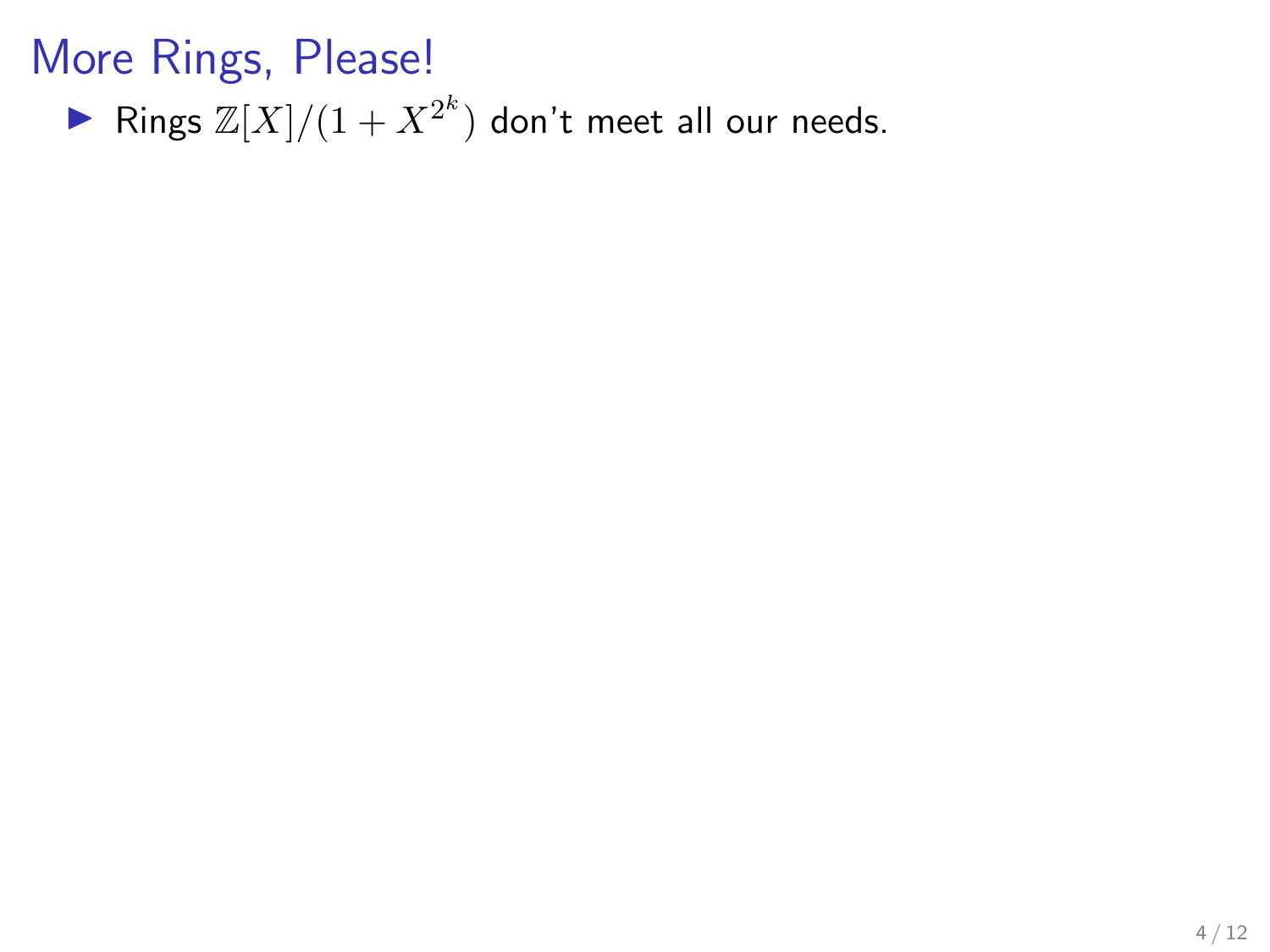▶ Rings  $\mathbb{Z}[X]/(1+X^{2^k})$  don't meet all our needs.

 $\boldsymbol{\chi}$  They are rare — might make keys unnecessarily large in practice.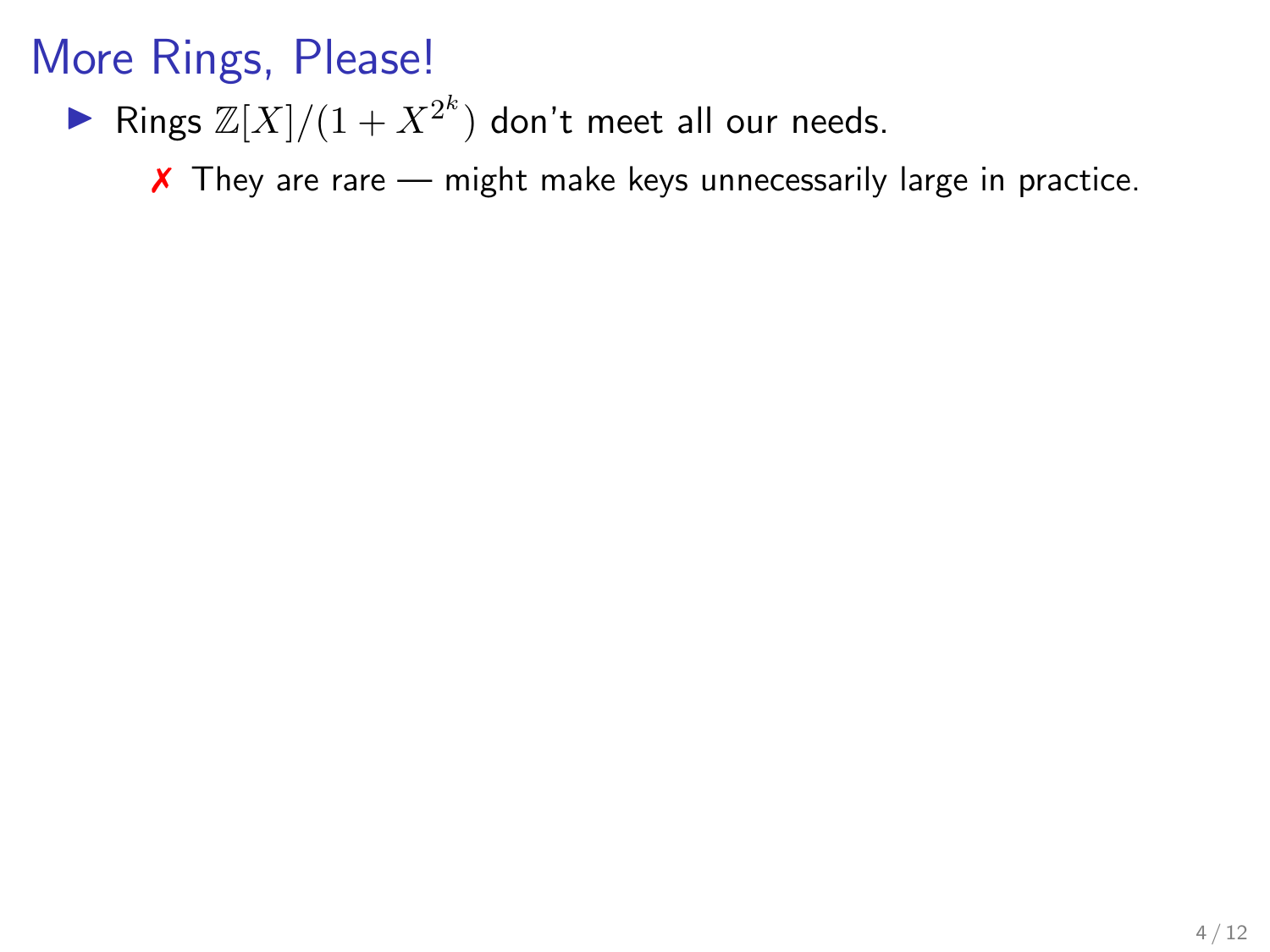▶ Rings  $\mathbb{Z}[X]/(1+X^{2^k})$  don't meet all our needs.

 $\chi$  They are rare — might make keys unnecessarily large in practice.

XX Many schemes cannot use them at all!

E.g., SIMD homom. encryption [SV'11] and applications [GHS'12abc]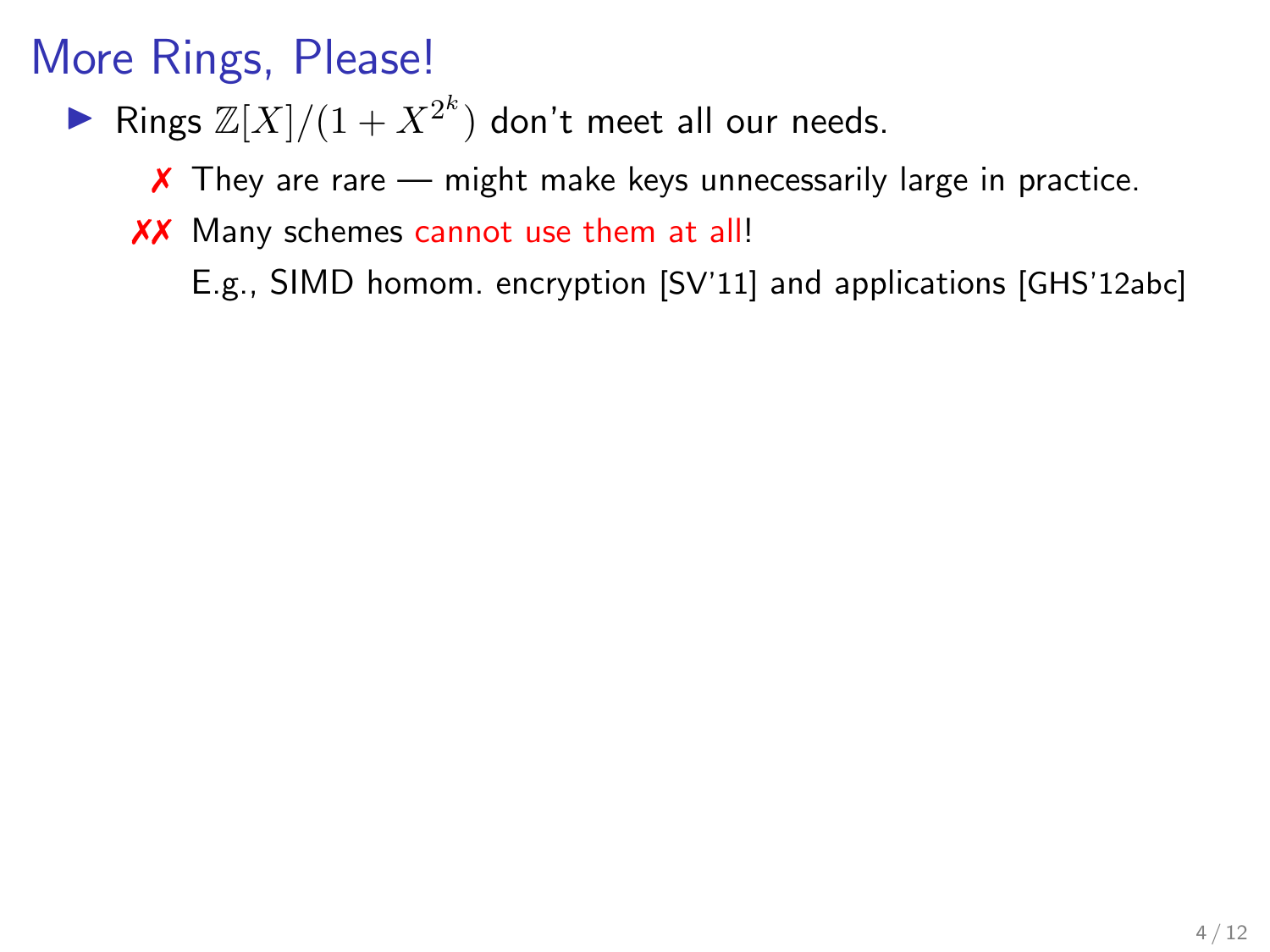▶ Rings  $\mathbb{Z}[X]/(1+X^{2^k})$  don't meet all our needs.

 $\chi$  They are rare — might make keys unnecessarily large in practice.

XX Many schemes cannot use them at all!

E.g., SIMD homom. encryption [SV'11] and applications [GHS'12abc]

**IF The mth cyclotomic ring:**  $|R = \mathbb{Z}[X]/\Phi_m(X)|$  where

$$
\Phi_m(X) = \prod_{i \in \mathbb{Z}_m^*} (X - \omega_m^i) \in \mathbb{Z}[X], \quad \omega_m = e^{2\pi\sqrt{-1}/m} \in \mathbb{C}.
$$

Note:  $\Phi_m(X)$  divides  $(X^m - 1)$ , has degree  $n = \varphi(m) = \deg(\Phi_m)$ . "Power"  $\mathbb{Z}$ -basis of R is  $\{1, X, X^2, ..., X^{n-1}\}.$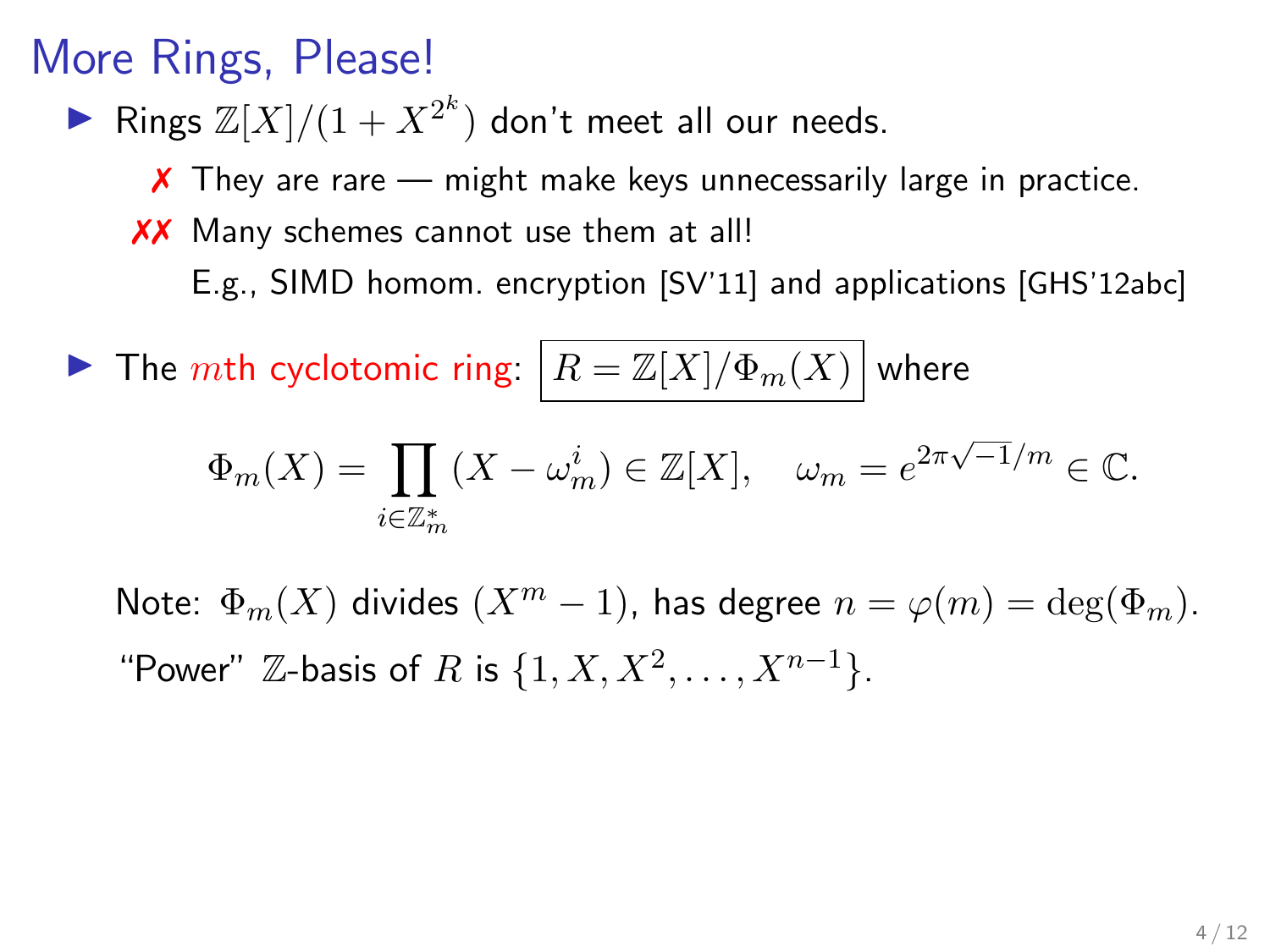▶ Rings  $\mathbb{Z}[X]/(1+X^{2^k})$  don't meet all our needs.

 $\chi$  They are rare — might make keys unnecessarily large in practice.

XX Many schemes cannot use them at all!

E.g., SIMD homom. encryption [SV'11] and applications [GHS'12abc]

**IF The mth cyclotomic ring:**  $|R = \mathbb{Z}[X]/\Phi_m(X)|$  where

$$
\Phi_m(X) = \prod_{i \in \mathbb{Z}_m^*} (X - \omega_m^i) \in \mathbb{Z}[X], \quad \omega_m = e^{2\pi\sqrt{-1}/m} \in \mathbb{C}.
$$

Note:  $\Phi_m(X)$  divides  $(X^m - 1)$ , has degree  $n = \varphi(m) = \deg(\Phi_m)$ . "Power"  $\mathbb{Z}$ -basis of R is  $\{1, X, X^2, ..., X^{n-1}\}.$ 

Examples:  $\Phi_{2^{k+1}}(X) = 1 + X^{2^k}$ ,  $\Phi_9(X) = 1 + X^3 + X^6$ .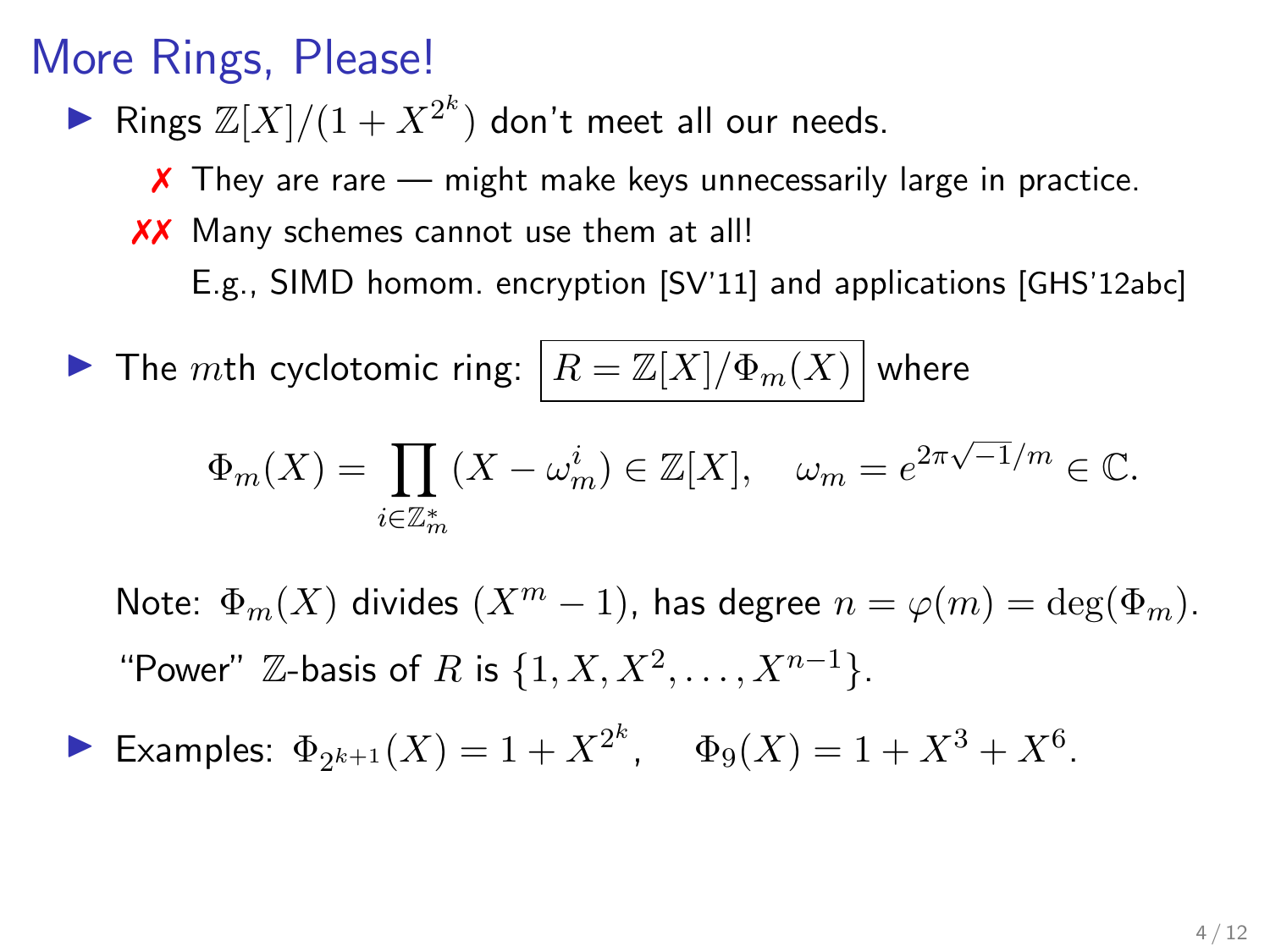▶ Rings  $\mathbb{Z}[X]/(1+X^{2^k})$  don't meet all our needs.

 $\chi$  They are rare — might make keys unnecessarily large in practice.

XX Many schemes cannot use them at all!

E.g., SIMD homom. encryption [SV'11] and applications [GHS'12abc]

$$
\blacktriangleright \text{ The } m\text{th cyclotomic ring: } \boxed{R = \mathbb{Z}[X]/\Phi_m(X)}
$$
 where

$$
\Phi_m(X) = \prod_{i \in \mathbb{Z}_m^*} (X - \omega_m^i) \in \mathbb{Z}[X], \quad \omega_m = e^{2\pi\sqrt{-1}/m} \in \mathbb{C}.
$$

Note:  $\Phi_m(X)$  divides  $(X^m - 1)$ , has degree  $n = \varphi(m) = \deg(\Phi_m)$ . "Power"  $\mathbb{Z}$ -basis of R is  $\{1, X, X^2, ..., X^{n-1}\}.$ 

- Examples:  $\Phi_{2^{k+1}}(X) = 1 + X^{2^k}$ ,  $\Phi_9(X) = 1 + X^3 + X^6$ .
- $\vee$  Ring-LWE (appropriately defined) is hard in any cyclotomic [LPR'10] . . . assuming problems on ideal lattices are quantum-hard in the worst case.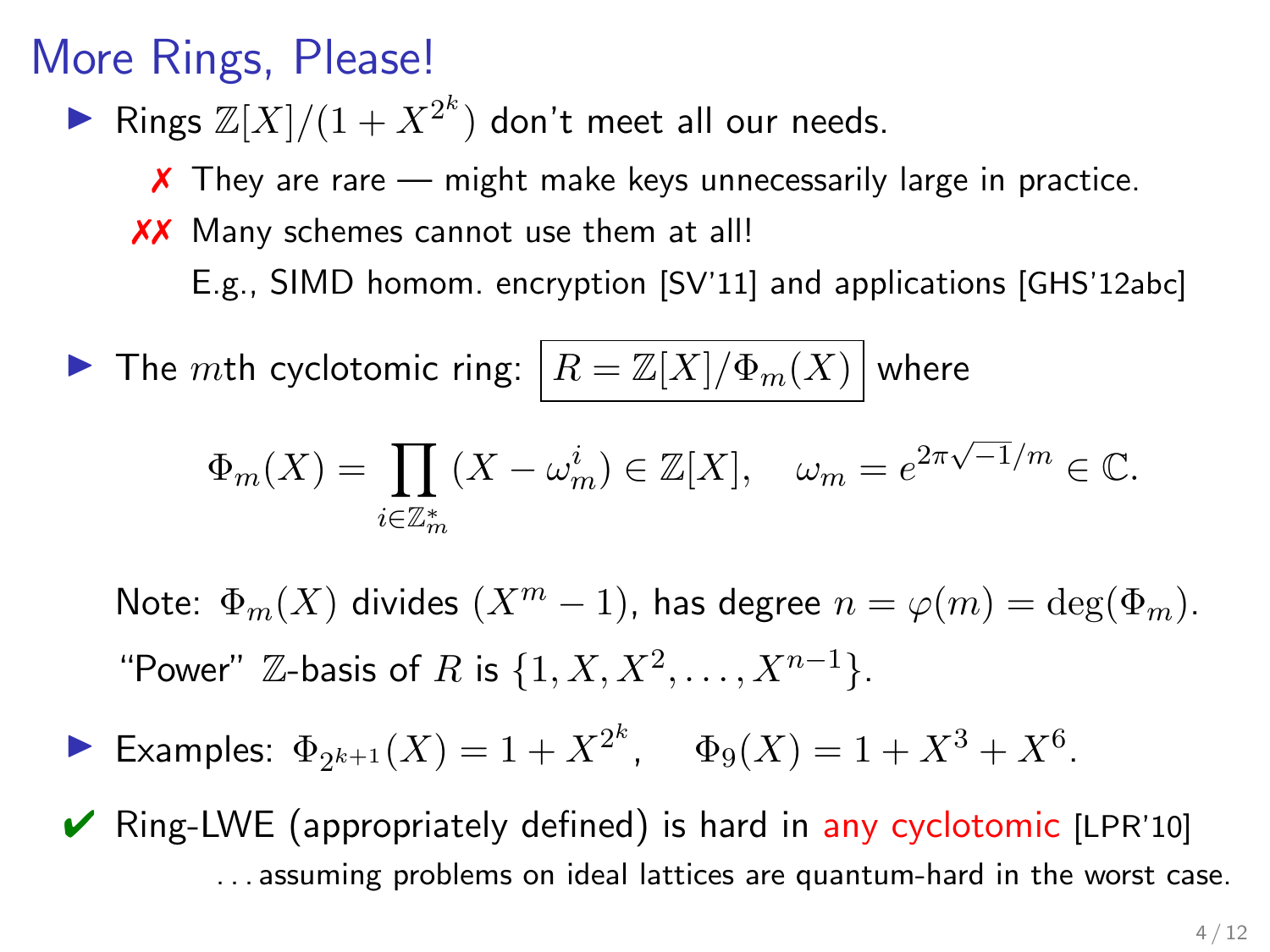$\blacktriangleright$  For prime  $p$ ,

$$
\Phi_p(X) = 1 + X + X^2 + \dots + X^{p-1}
$$
 and  $\Phi_{p^e}(X) = \Phi_p(X^{p^{e-1}})$ .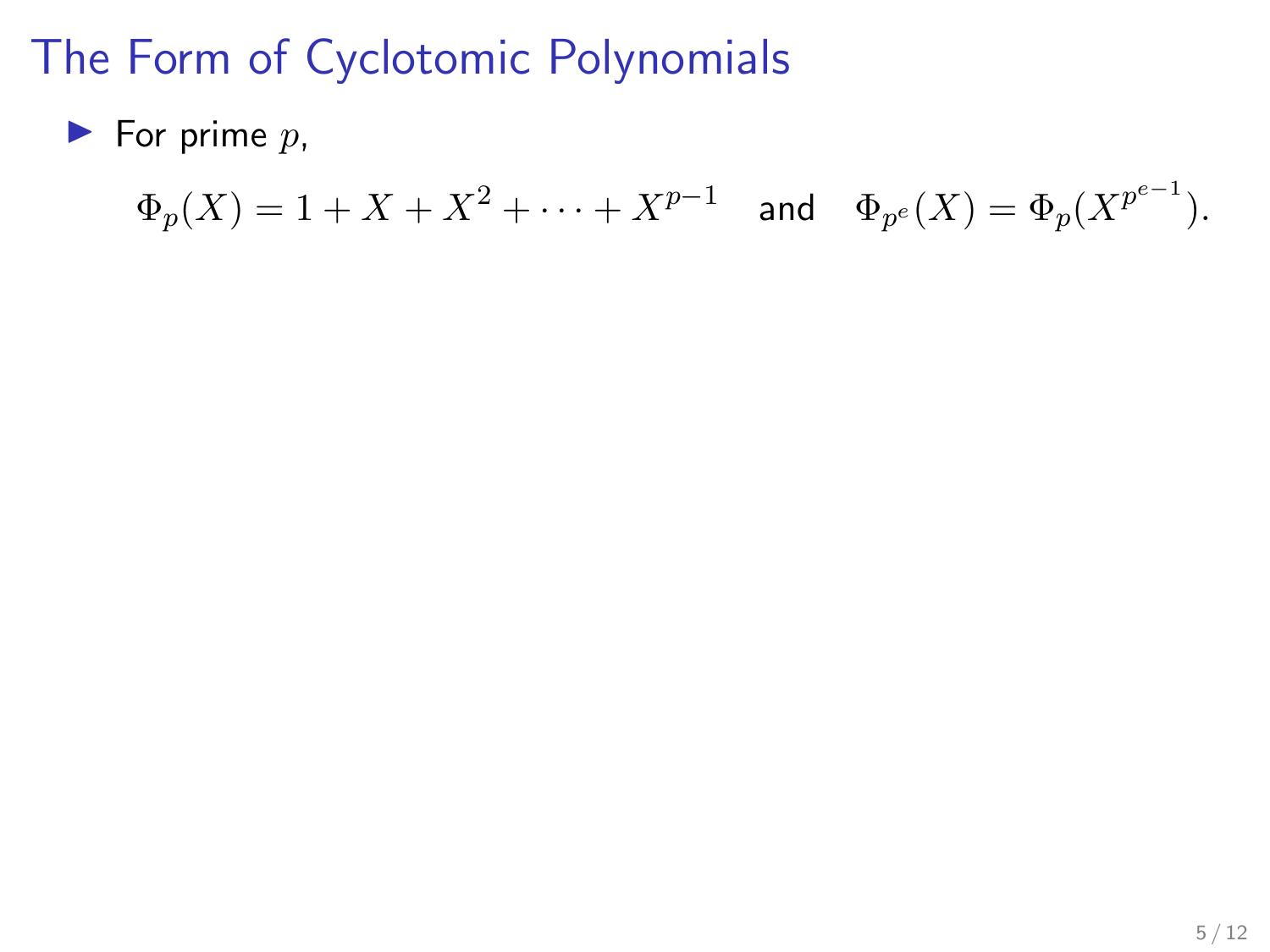$\blacktriangleright$  For prime p,

 $\Phi_p(X) = 1 + X + X^2 + \cdots + X^{p-1}$  and  $\Phi_{p^e}(X) = \Phi_p(X^{p^{e-1}})$ .

Mod- $\Phi_{p^e}(X)$  reduction is efficient; small(ish) expansion factor.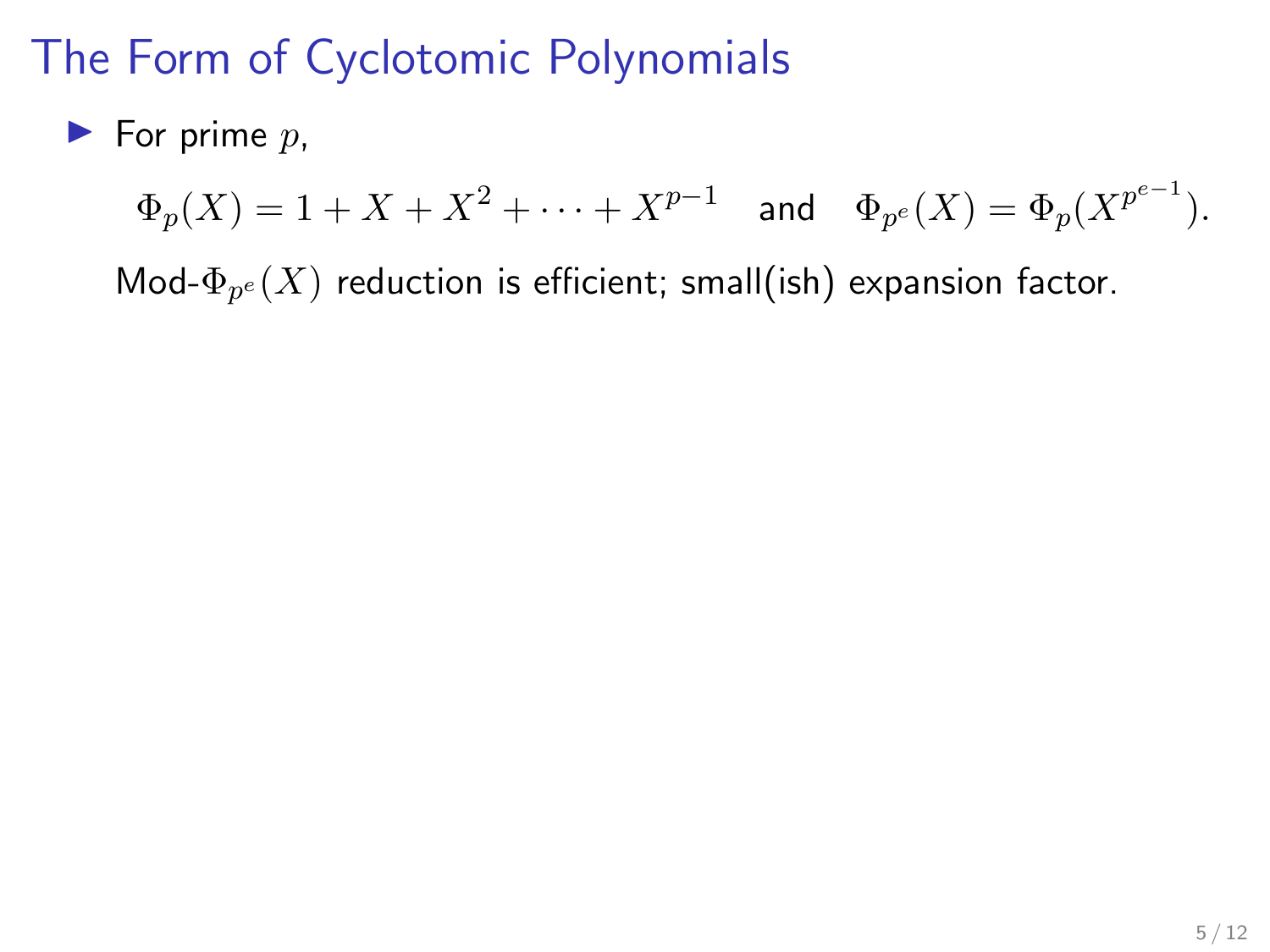#### $\blacktriangleright$  For prime p,

 $\Phi_p(X) = 1 + X + X^2 + \cdots + X^{p-1}$  and  $\Phi_{p^e}(X) = \Phi_p(X^{p^{e-1}})$ .

Mod- $\Phi_{p^e}(X)$  reduction is efficient; small(ish) expansion factor. But still not enough: e.g., SIMD FHE likes  $m = 3 \cdot 7 \cdot 19 \cdot 73$ .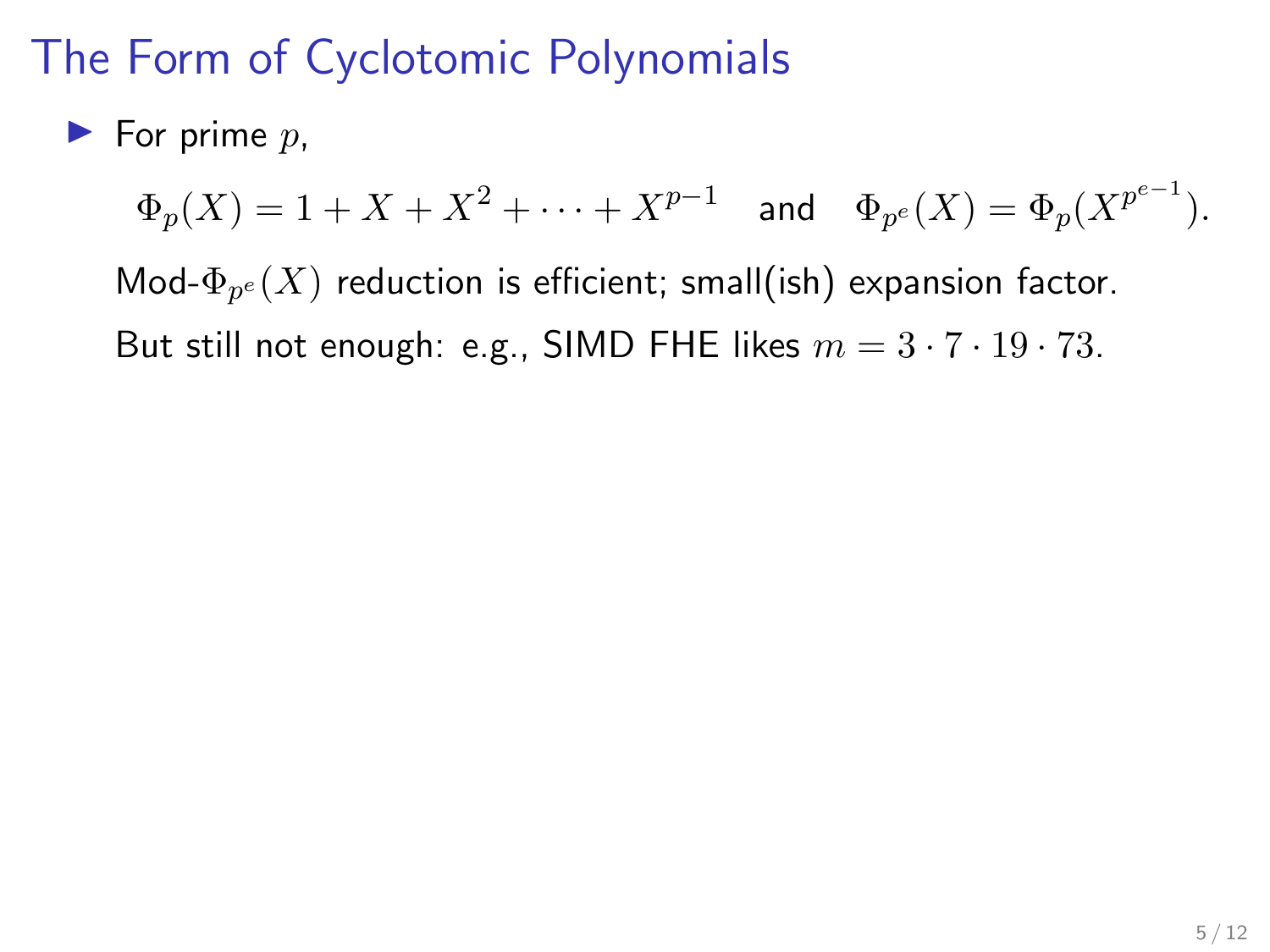#### $\blacktriangleright$  For prime p,

 $\Phi_p(X) = 1 + X + X^2 + \cdots + X^{p-1}$  and  $\Phi_{p^e}(X) = \Phi_p(X^{p^{e-1}})$ .

Mod- $\Phi_{p^e}(X)$  reduction is efficient; small(ish) expansion factor. But still not enough: e.g., SIMD FHE likes  $m = 3 \cdot 7 \cdot 19 \cdot 73$ .

 $\blacktriangleright$  What about non-prime power m?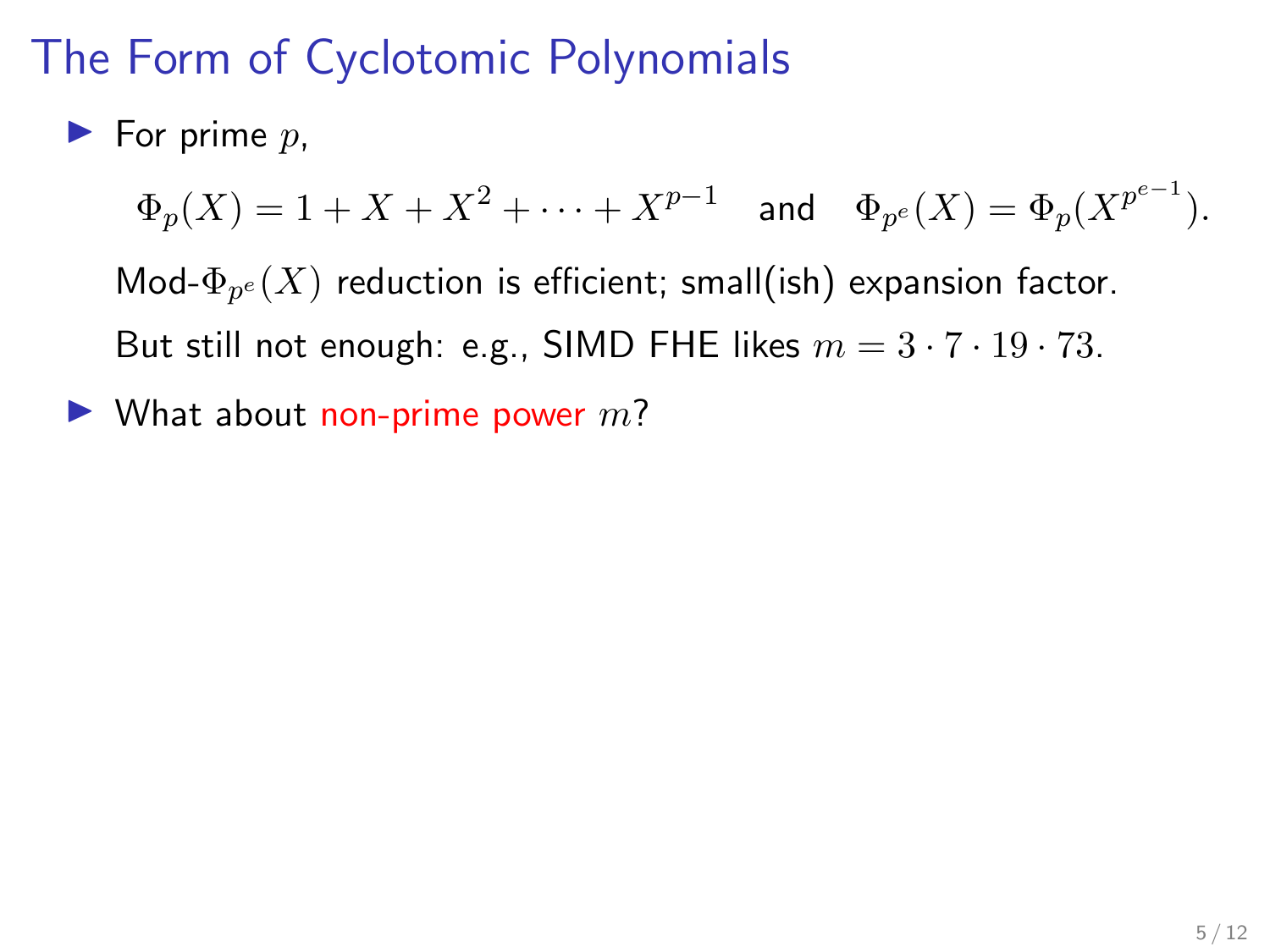#### $\blacktriangleright$  For prime p,

 $\Phi_p(X) = 1 + X + X^2 + \cdots + X^{p-1}$  and  $\Phi_{p^e}(X) = \Phi_p(X^{p^{e-1}})$ . Mod- $\Phi_{p^e}(X)$  reduction is efficient; small(ish) expansion factor. But still not enough: e.g., SIMD FHE likes  $m = 3 \cdot 7 \cdot 19 \cdot 73$ .

 $\blacktriangleright$  What about non-prime power m?

 $\mathbf{X} \Phi_{21}(X) = 1 - X + X^3 - X^4 + X^6 - X^8 + X^9 - X^{11} + X^{12}$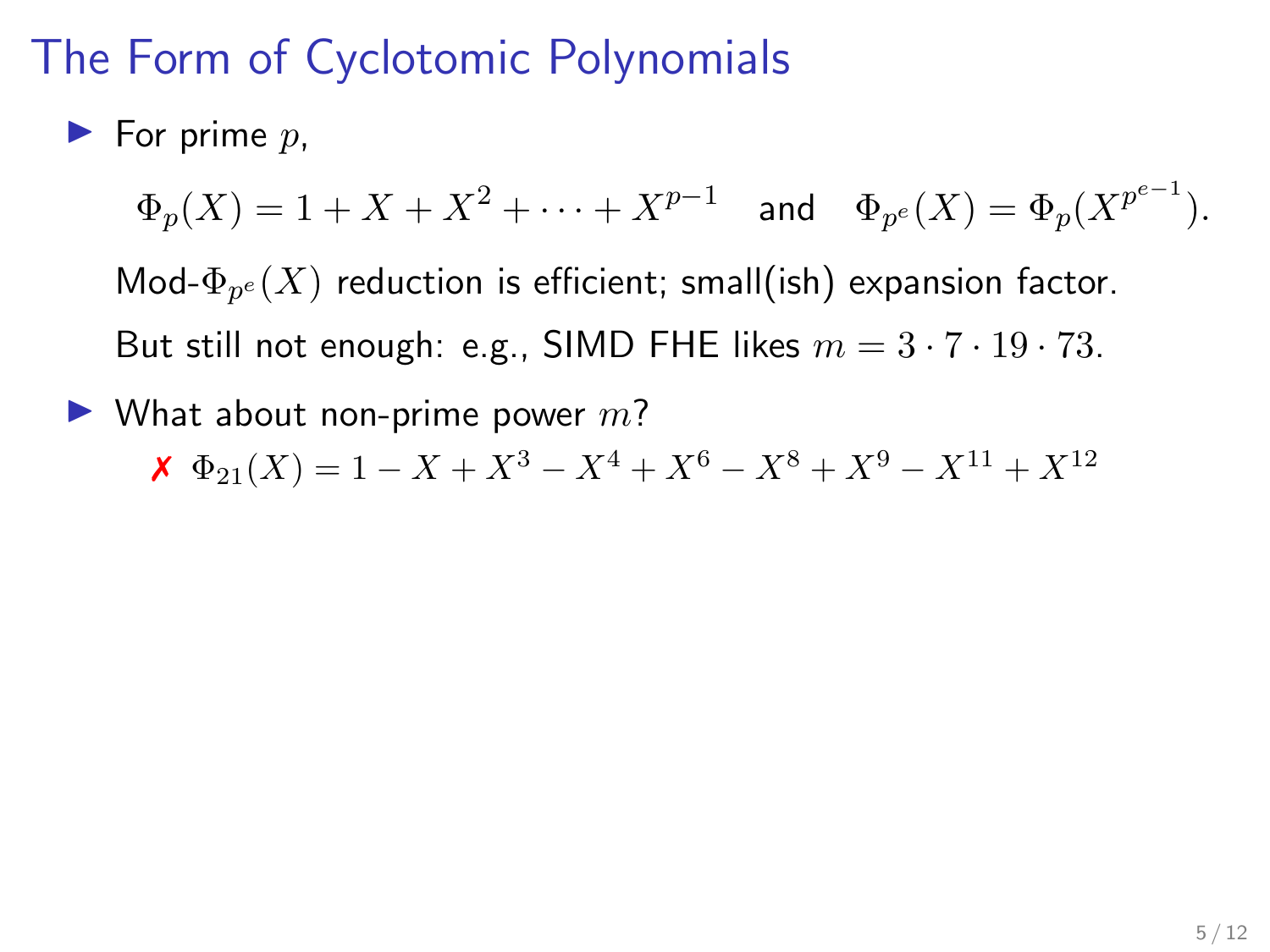#### $\blacktriangleright$  For prime p,

 $\Phi_p(X) = 1 + X + X^2 + \cdots + X^{p-1}$  and  $\Phi_{p^e}(X) = \Phi_p(X^{p^{e-1}})$ .

Mod- $\Phi_{p^e}(X)$  reduction is efficient; small(ish) expansion factor. But still not enough: e.g., SIMD FHE likes  $m = 3 \cdot 7 \cdot 19 \cdot 73$ .

 $\blacktriangleright$  What about non-prime power m?

 $\mathbf{X} \Phi_{21}(X) = 1 - X + X^3 - X^4 + X^6 - X^8 + X^9 - X^{11} + X^{12}$ 

XX  $\Phi_{105}(X)$ : degree 48; 33 monomials with {-2, -1, 1}-coefficients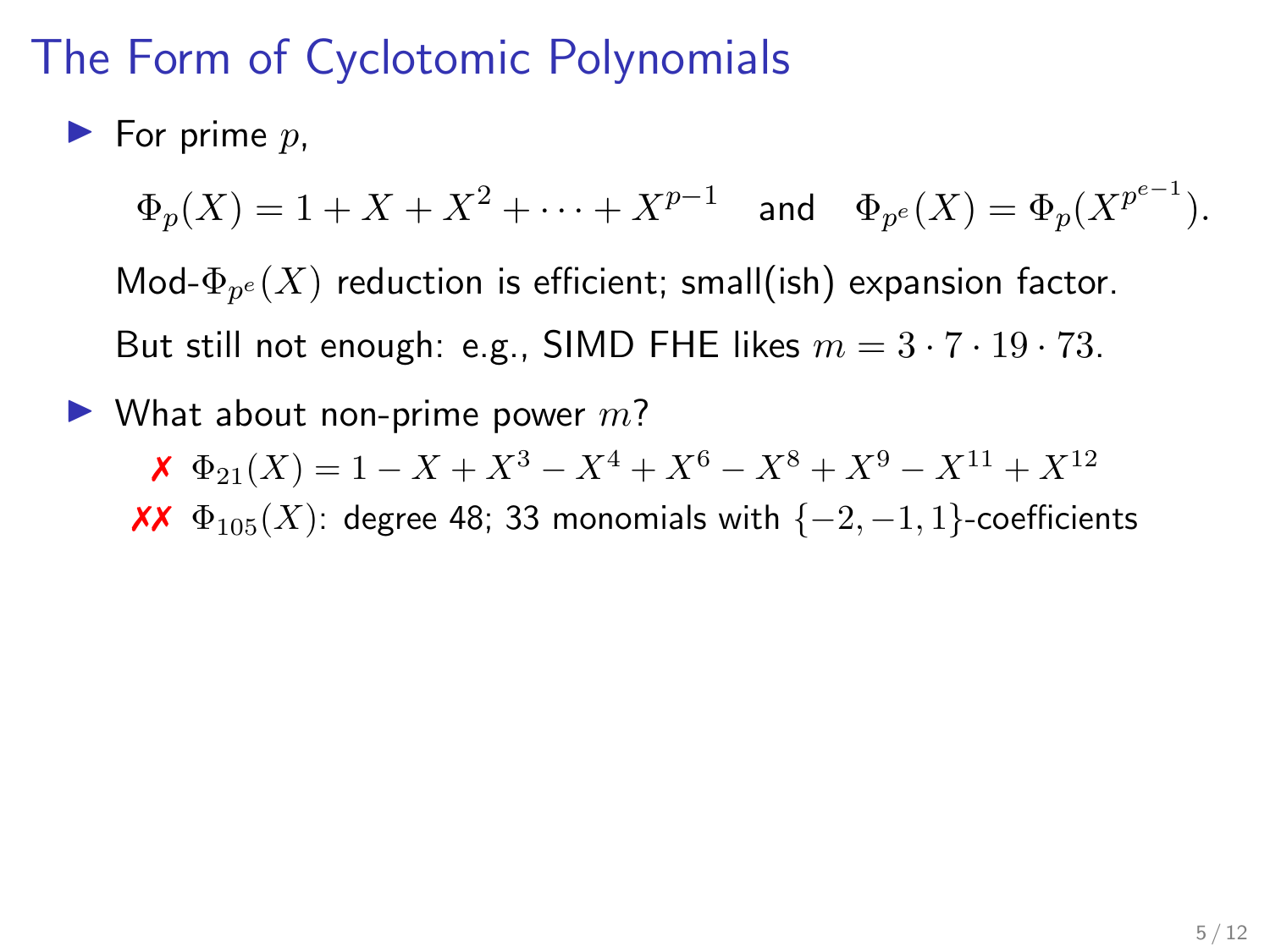#### $\blacktriangleright$  For prime p,

 $\Phi_p(X) = 1 + X + X^2 + \cdots + X^{p-1}$  and  $\Phi_{p^e}(X) = \Phi_p(X^{p^{e-1}})$ .

Mod- $\Phi_{p^e}(X)$  reduction is efficient; small(ish) expansion factor. But still not enough: e.g., SIMD FHE likes  $m = 3 \cdot 7 \cdot 19 \cdot 73$ .

 $\blacktriangleright$  What about non-prime power m?

 $\mathbf{X} \Phi_{21}(X) = 1 - X + X^3 - X^4 + X^6 - X^8 + X^9 - X^{11} + X^{12}$ 

XX  $\Phi_{105}(X)$ : degree 48; 33 monomials with {-2, -1, 1}-coefficients  $\chi\chi\chi \Phi_{3.7.19.73}(X)$ : highly irregular; large coeffs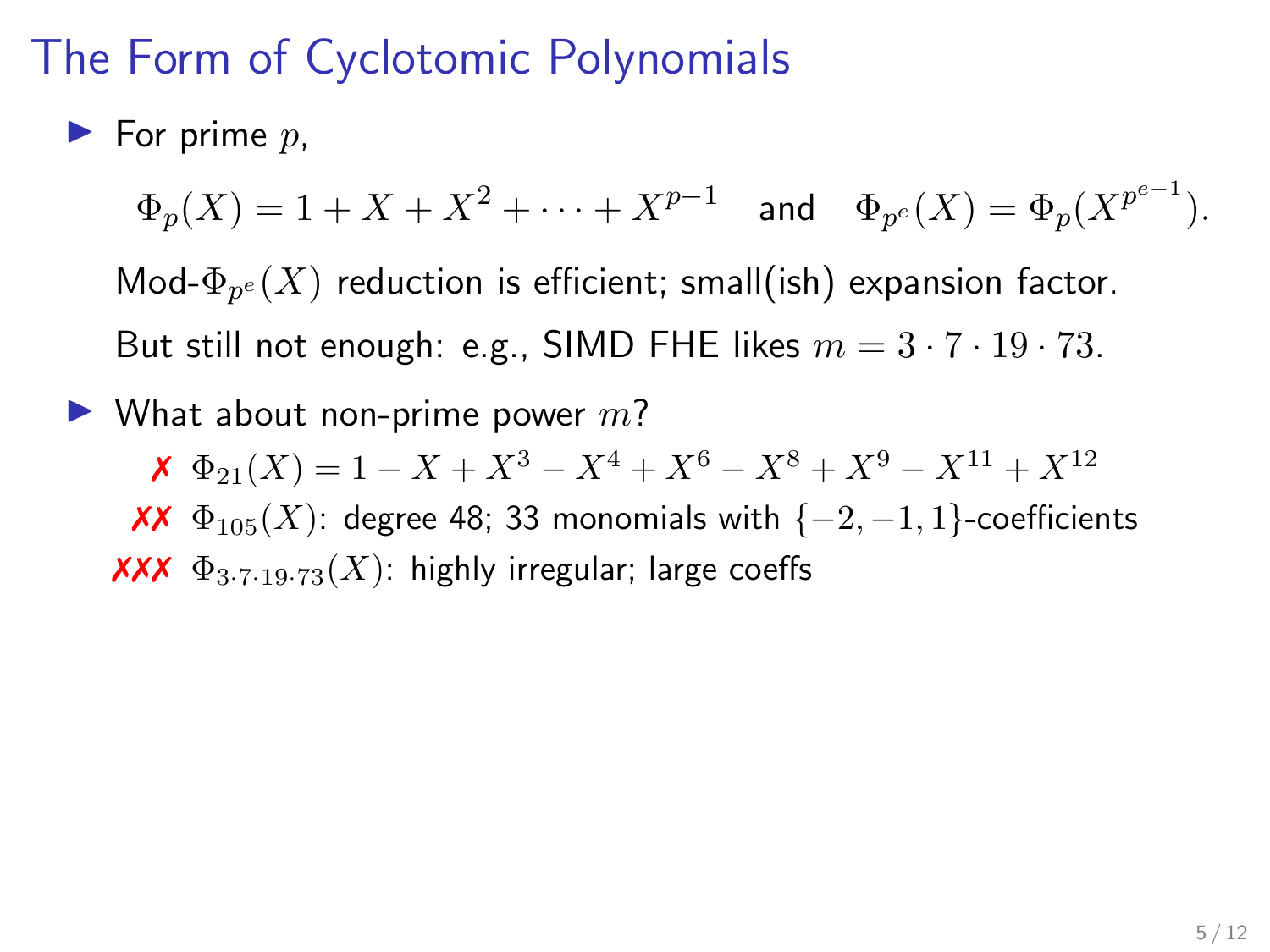#### $\blacktriangleright$  For prime p,

 $\Phi_p(X) = 1 + X + X^2 + \cdots + X^{p-1}$  and  $\Phi_{p^e}(X) = \Phi_p(X^{p^{e-1}})$ .

Mod- $\Phi_{p^e}(X)$  reduction is efficient; small(ish) expansion factor. But still not enough: e.g., SIMD FHE likes  $m = 3 \cdot 7 \cdot 19 \cdot 73$ .

 $\blacktriangleright$  What about non-prime power m?

 $\mathbf{X} \Phi_{21}(X) = 1 - X + X^3 - X^4 + X^6 - X^8 + X^9 - X^{11} + X^{12}$ 

XX  $\Phi_{105}(X)$ : degree 48; 33 monomials with {-2, -1, 1}-coefficients **XXX**  $\Phi_{3.7.19.73}(X)$ : highly irregular; large coeffs

#### Yuck!!!

- **X** Irregular  $\Phi_m(X)$  induces cumbersome, slower operations modulo  $\Phi_m(X)$
- $\boldsymbol{\mathsf{X}}$  Large expansion factors up to super-polynomial  $n^{\omega(1)}$  [Erdős'46]
- X Provable & concrete security also degrade with expansion factor: pay twice!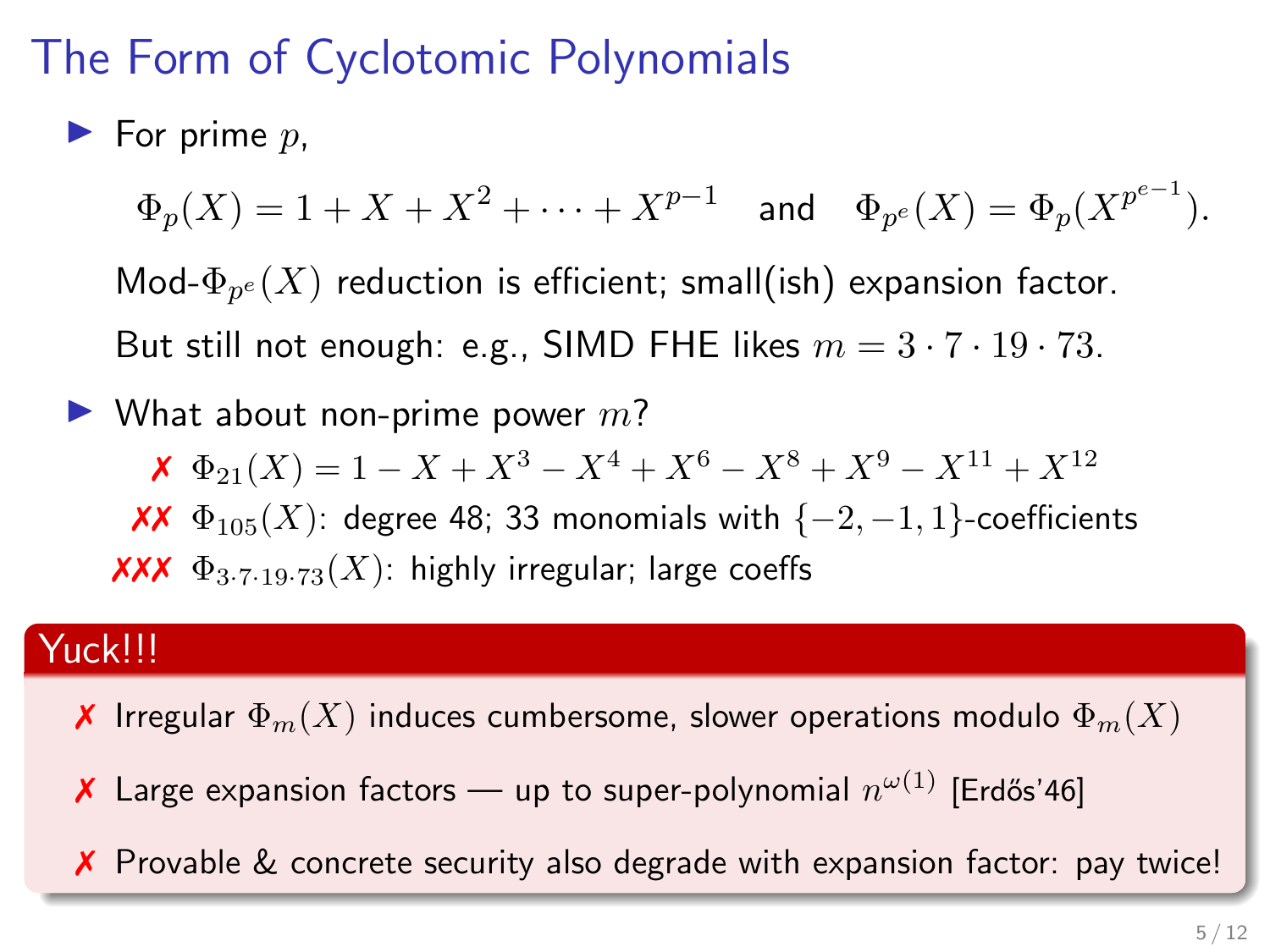A toolkit of simple, fast algorithms and tight error analyses for working with ring-LWE in arbitrary cyclotomics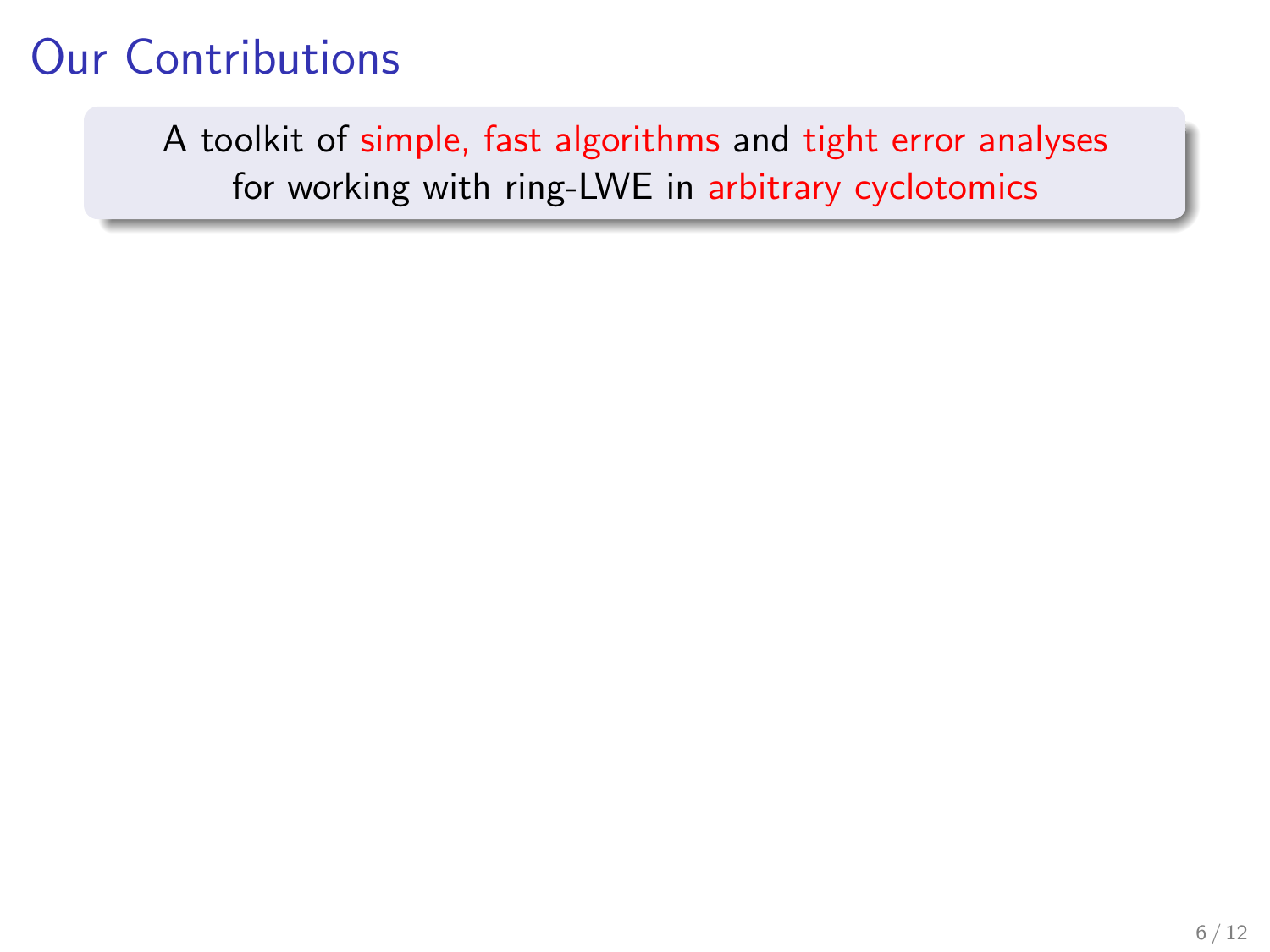A toolkit of simple, fast algorithms and tight error analyses for working with ring-LWE in arbitrary cyclotomics

Fast Algorithms: ring operations  $(+, \cdot)$ ; noise generation & decoding; conversions among the best representations for each task.  $\implies$  Runtimes:  $O(n)$  per prime divisor of m, or  $O(n \log n)$ .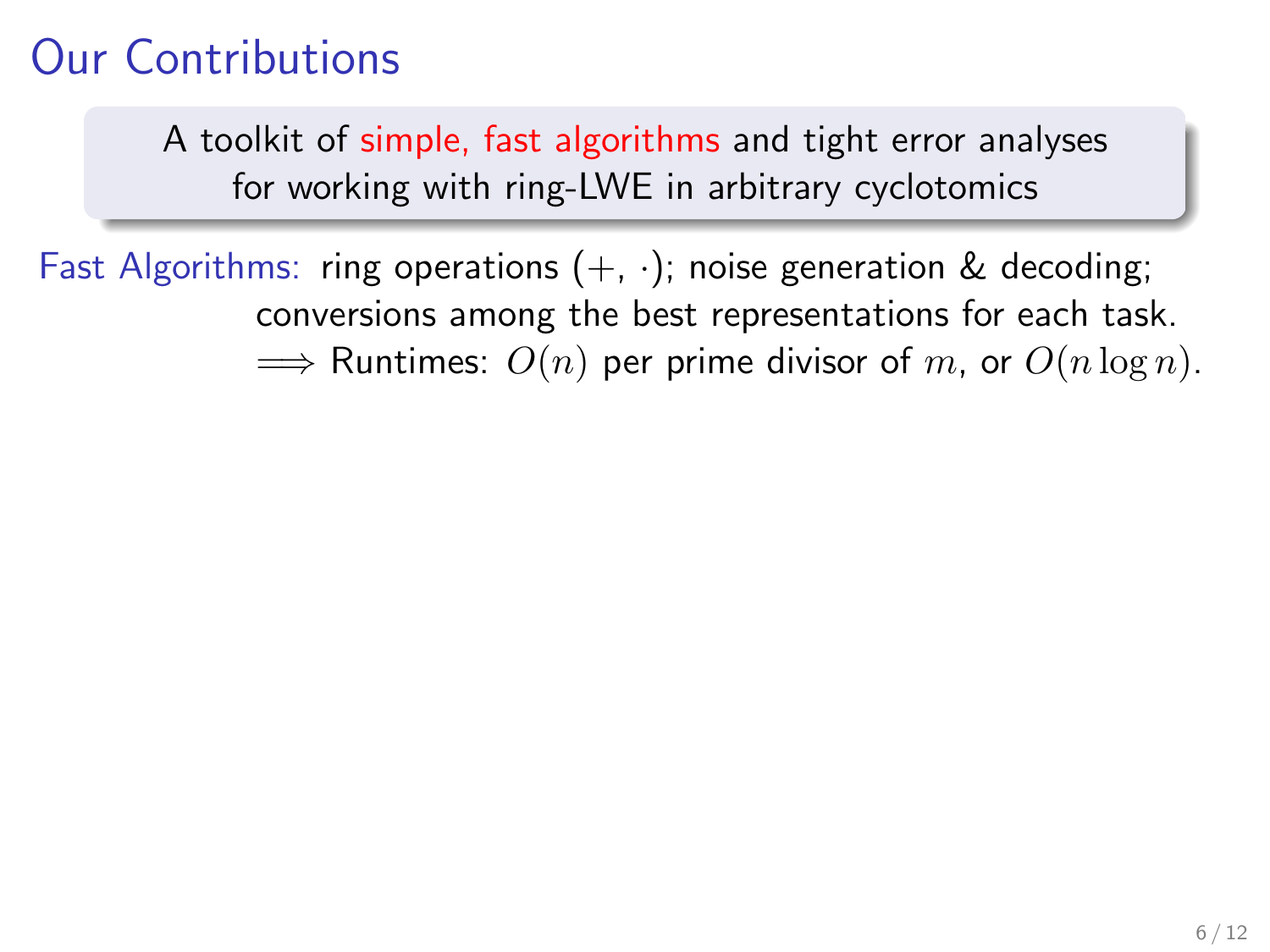A toolkit of simple, fast algorithms and tight error analyses for working with ring-LWE in arbitrary cyclotomics

Fast Algorithms: ring operations  $(+, \cdot)$ ; noise generation & decoding; conversions among the best representations for each task.  $\implies$  Runtimes:  $O(n)$  per prime divisor of m, or  $O(n \log n)$ .

Tight Analysis: same noise growth and worst-case hardness in all cyclotomics; optimal noise tolerance in decoding.  $\implies$  No dependence on the form of m.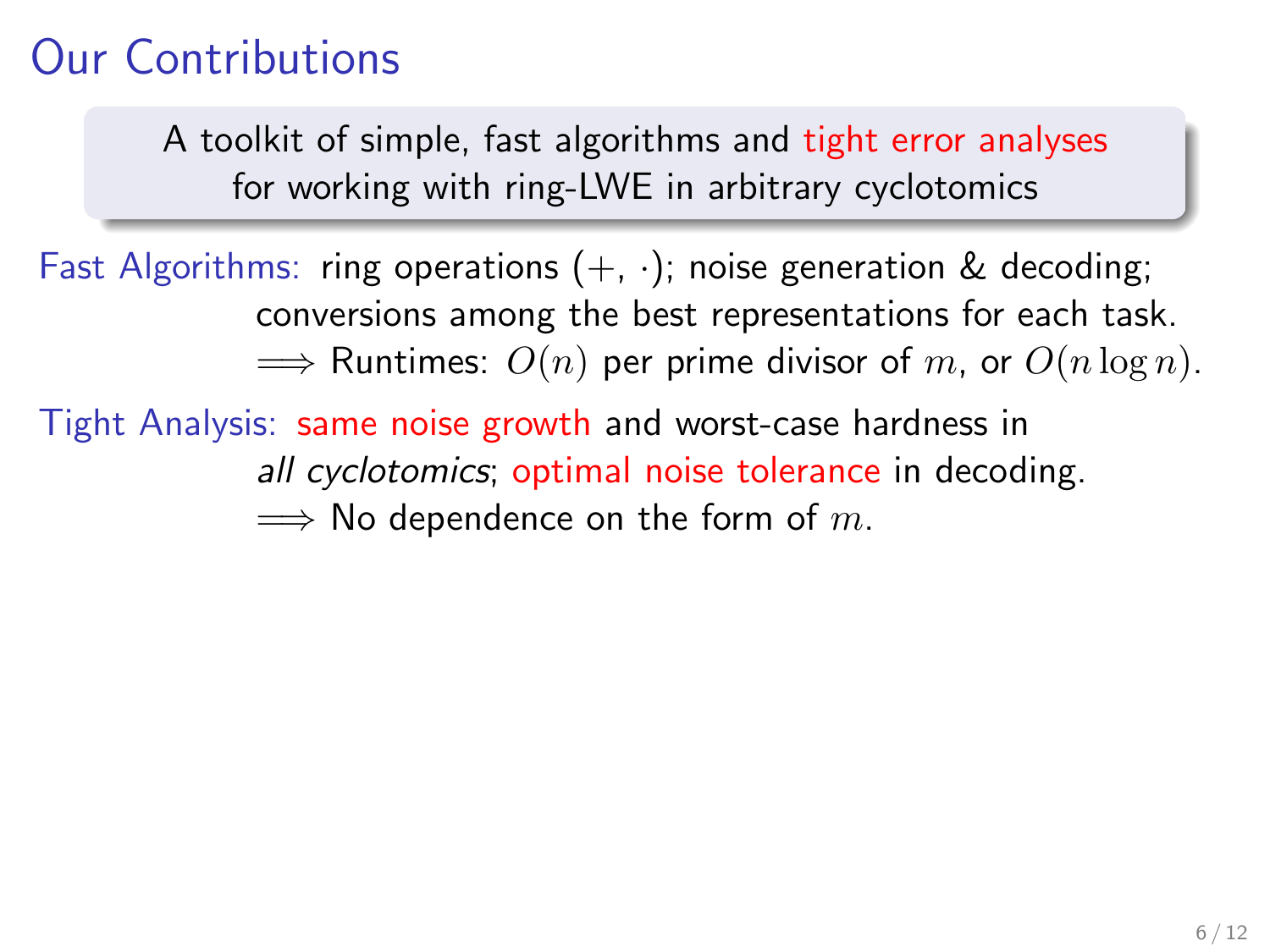A toolkit of simple, fast algorithms and tight error analyses for working with ring-LWE in arbitrary cyclotomics

Fast Algorithms: ring operations  $(+, \cdot)$ ; noise generation & decoding; conversions among the best representations for each task.  $\implies$  Runtimes:  $O(n)$  per prime divisor of m, or  $O(n \log n)$ .

Tight Analysis: same noise growth and worst-case hardness in all cyclotomics; optimal noise tolerance in decoding.  $\implies$  No dependence on the form of m.

#### Key Ideas

**1** In algorithms, use tensorial representations of ring elements.

 $\blacktriangleright$  No reduction modulo  $\Phi_m(X)$  — in fact, don't need  $\Phi_m(X)$  at all!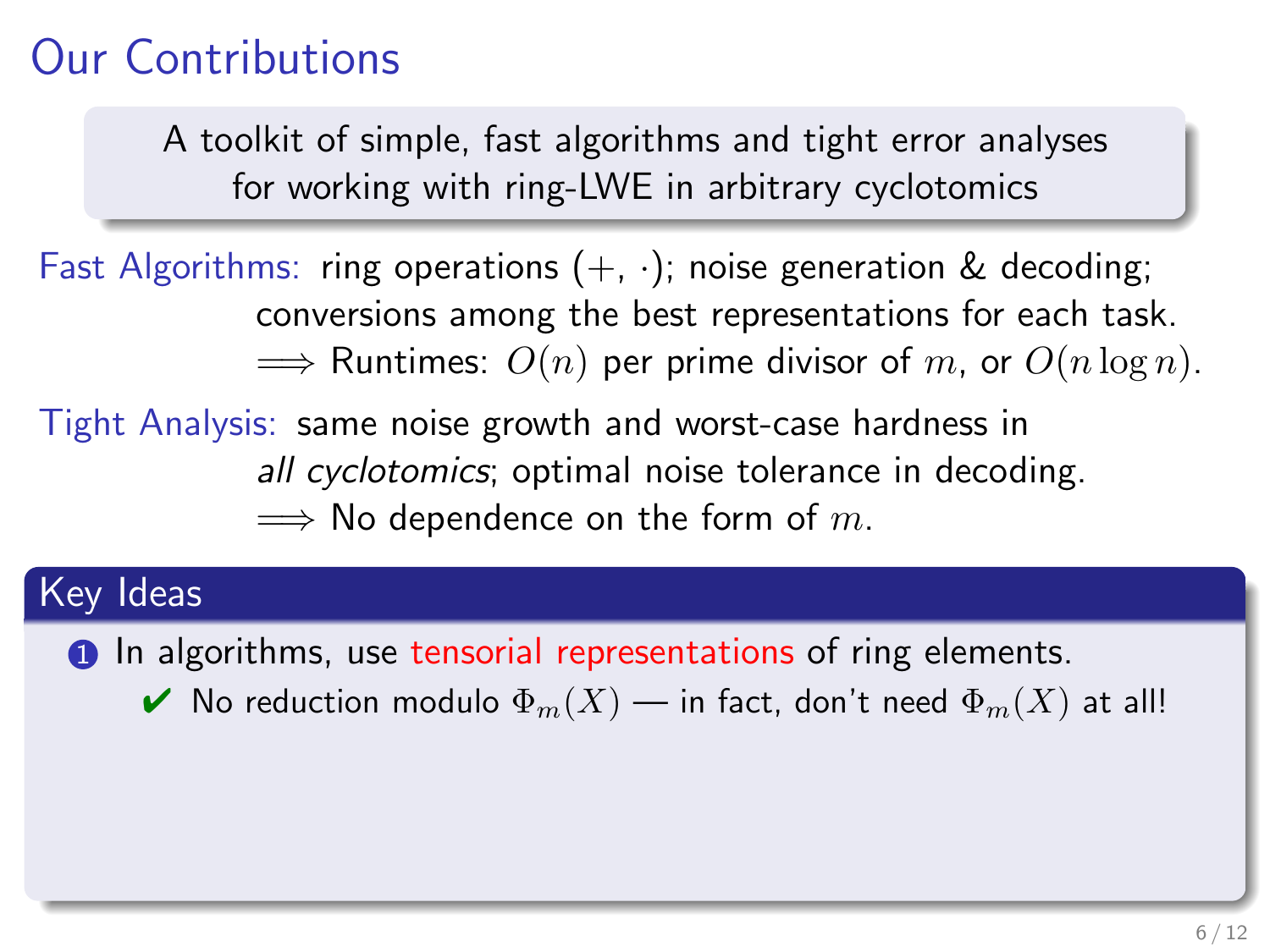A toolkit of simple, fast algorithms and tight error analyses for working with ring-LWE in arbitrary cyclotomics

Fast Algorithms: ring operations  $(+, \cdot)$ ; noise generation & decoding; conversions among the best representations for each task.  $\implies$  Runtimes:  $O(n)$  per prime divisor of m, or  $O(n \log n)$ .

Tight Analysis: same noise growth and worst-case hardness in all cyclotomics; optimal noise tolerance in decoding.  $\implies$  No dependence on the form of m.

#### Key Ideas

**1** In algorithms, use tensorial representations of ring elements.

- $\blacktriangleright$  No reduction modulo  $\Phi_m(X)$  in fact, don't need  $\Phi_m(X)$  at all!
- **2** In analysis, use canonical embedding to define geometry.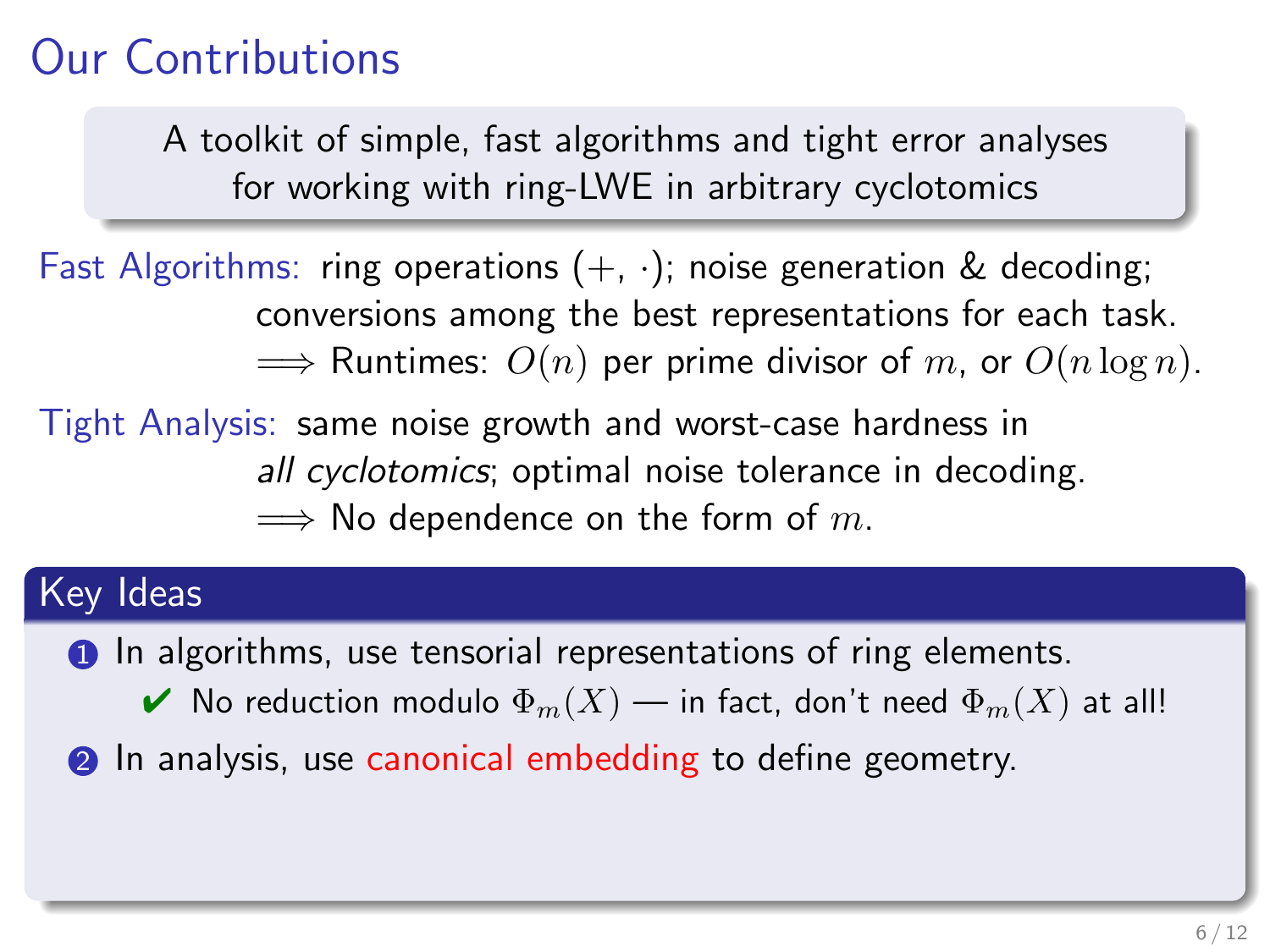A toolkit of simple, fast algorithms and tight error analyses for working with ring-LWE in arbitrary cyclotomics

Fast Algorithms: ring operations  $(+, \cdot)$ ; noise generation & decoding; conversions among the best representations for each task.  $\implies$  Runtimes:  $O(n)$  per prime divisor of m, or  $O(n \log n)$ .

Tight Analysis: same noise growth and worst-case hardness in all cyclotomics; optimal noise tolerance in decoding.  $\implies$  No dependence on the form of m.

#### Key Ideas

**1** In algorithms, use tensorial representations of ring elements.

- $\blacktriangleright$  No reduction modulo  $\Phi_m(X)$  in fact, don't need  $\Phi_m(X)$  at all!
- **2** In analysis, use canonical embedding to define geometry.
- **3** Use decoding basis of dual ideal  $R^\vee$  for noise generation & decoding.
	- $\vee$  Corresponds to the "true" definition of ring-LWE.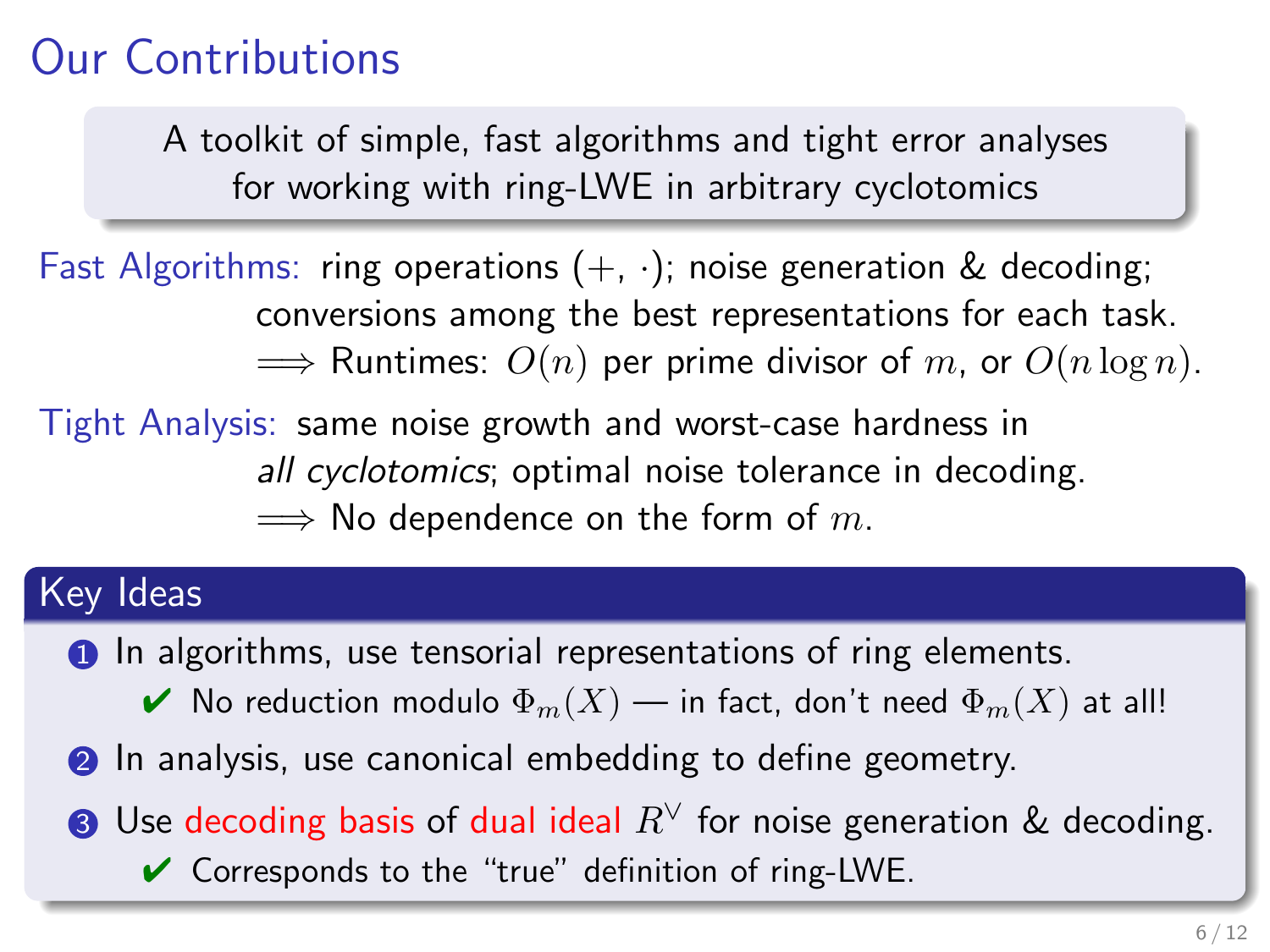$$
\blacktriangleright \text{ Recall: } \Phi_p(X) = 1 + X + \cdots + X^{p-1} \text{ and } \Phi_{p^e}(X) = \Phi_p(X^{p^{e-1}}).
$$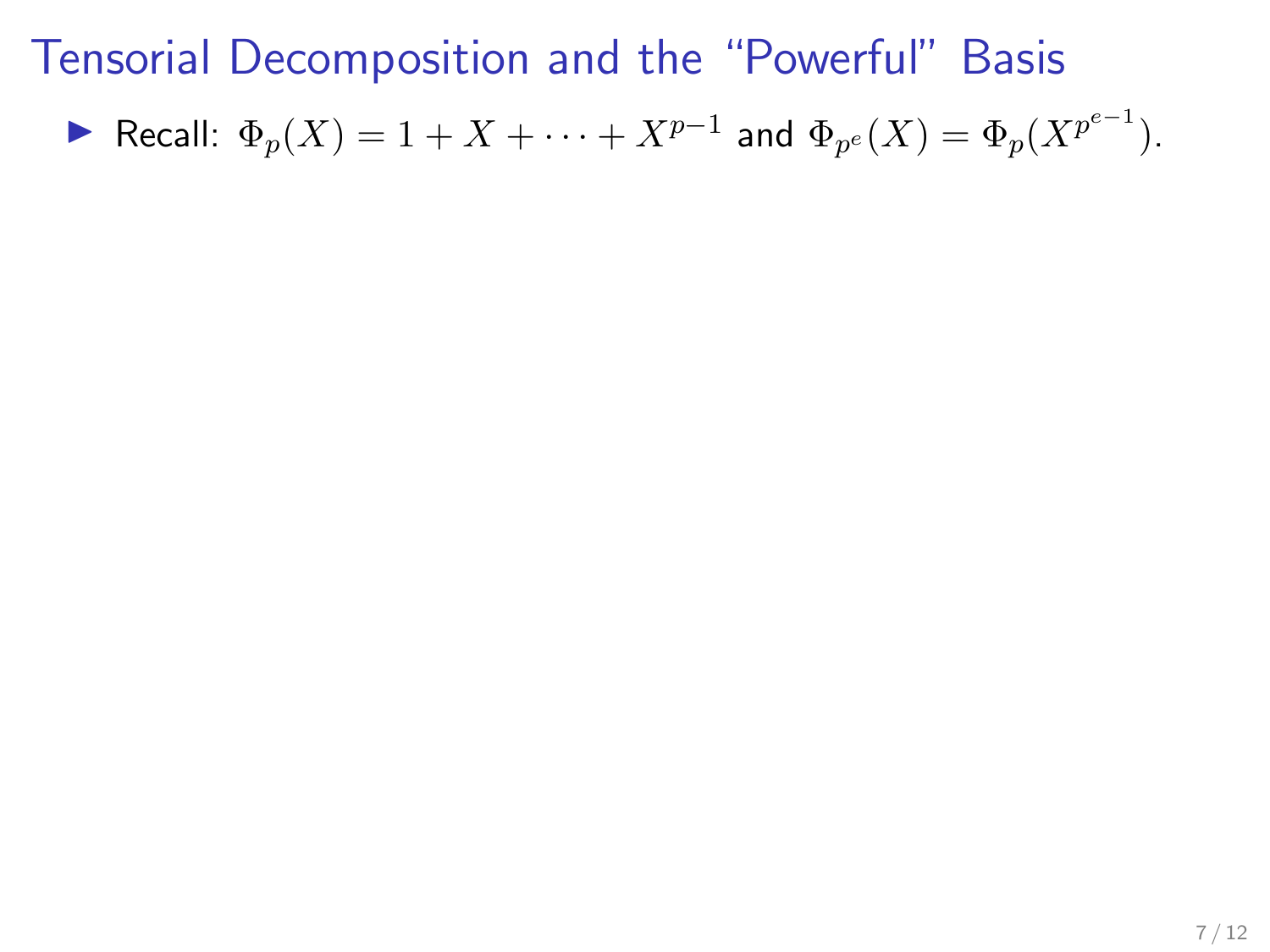$$
\blacktriangleright \text{ Recall: } \Phi_p(X) = 1 + X + \cdots + X^{p-1} \text{ and } \Phi_{p^e}(X) = \Phi_p(X^{p^{e-1}}).
$$

#### Ancient Theorem [Kummer, 1840s]

In Let  $m = \prod_{\ell} m_{\ell}$  be the prime-power factorization of  $m$ .

Then the mth cyclotomic ring  $R = \mathbb{Z}[X]/\Phi_m(X)$  is isomorphic to the tensor product of all the  $m_\ell$ th cyclotomic rings:

$$
R \cong \mathbb{Z}[X_1,X_2,\ldots]/(\Phi_{m_1}(X_1),\Phi_{m_2}(X_2),\ldots).
$$

Isomorphism identifies  $X_\ell$  with  $X^{m/m_\ell}.$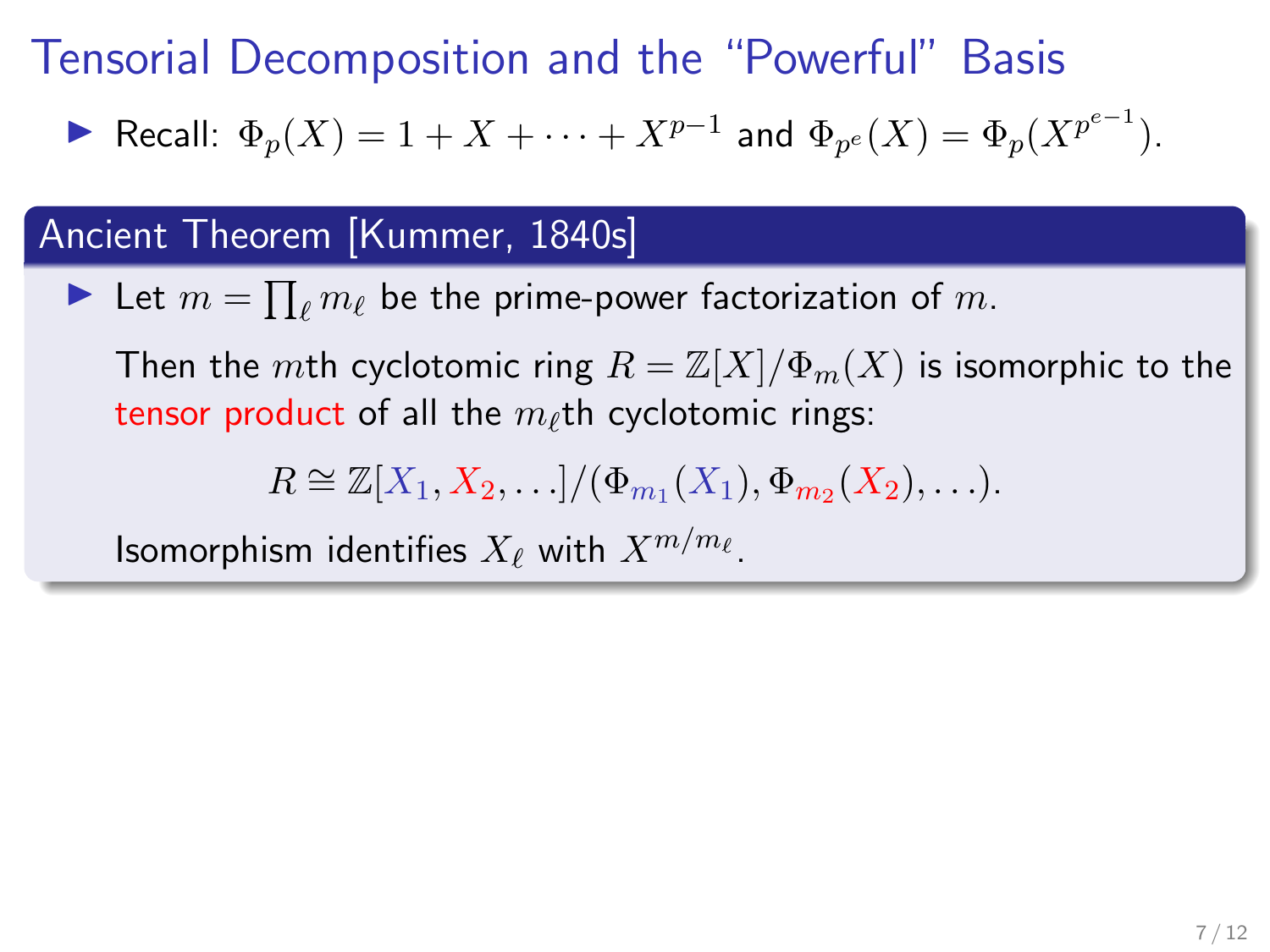$$
\blacktriangleright \text{ Recall: } \Phi_p(X) = 1 + X + \cdots + X^{p-1} \text{ and } \Phi_{p^e}(X) = \Phi_p(X^{p^{e-1}}).
$$

#### Ancient Theorem [Kummer, 1840s]

In Let  $m = \prod_{\ell} m_{\ell}$  be the prime-power factorization of  $m$ .

Then the mth cyclotomic ring  $R = \mathbb{Z}[X]/\Phi_m(X)$  is isomorphic to the tensor product of all the  $m_\ell$ th cyclotomic rings:

$$
R \cong \mathbb{Z}[X_1,X_2,\ldots]/(\Phi_{m_1}(X_1),\Phi_{m_2}(X_2),\ldots).
$$

Isomorphism identifies  $X_\ell$  with  $X^{m/m_\ell}.$ 

#### The Powerful Basis

It's the natural Z-basis  $\{X_1^{j_1}X_2^{j_2}\cdots\} = \bigotimes_\ell \{X_\ell^{j_\ell}\}, \ \ 0\leq j_\ell < \varphi(m_\ell).$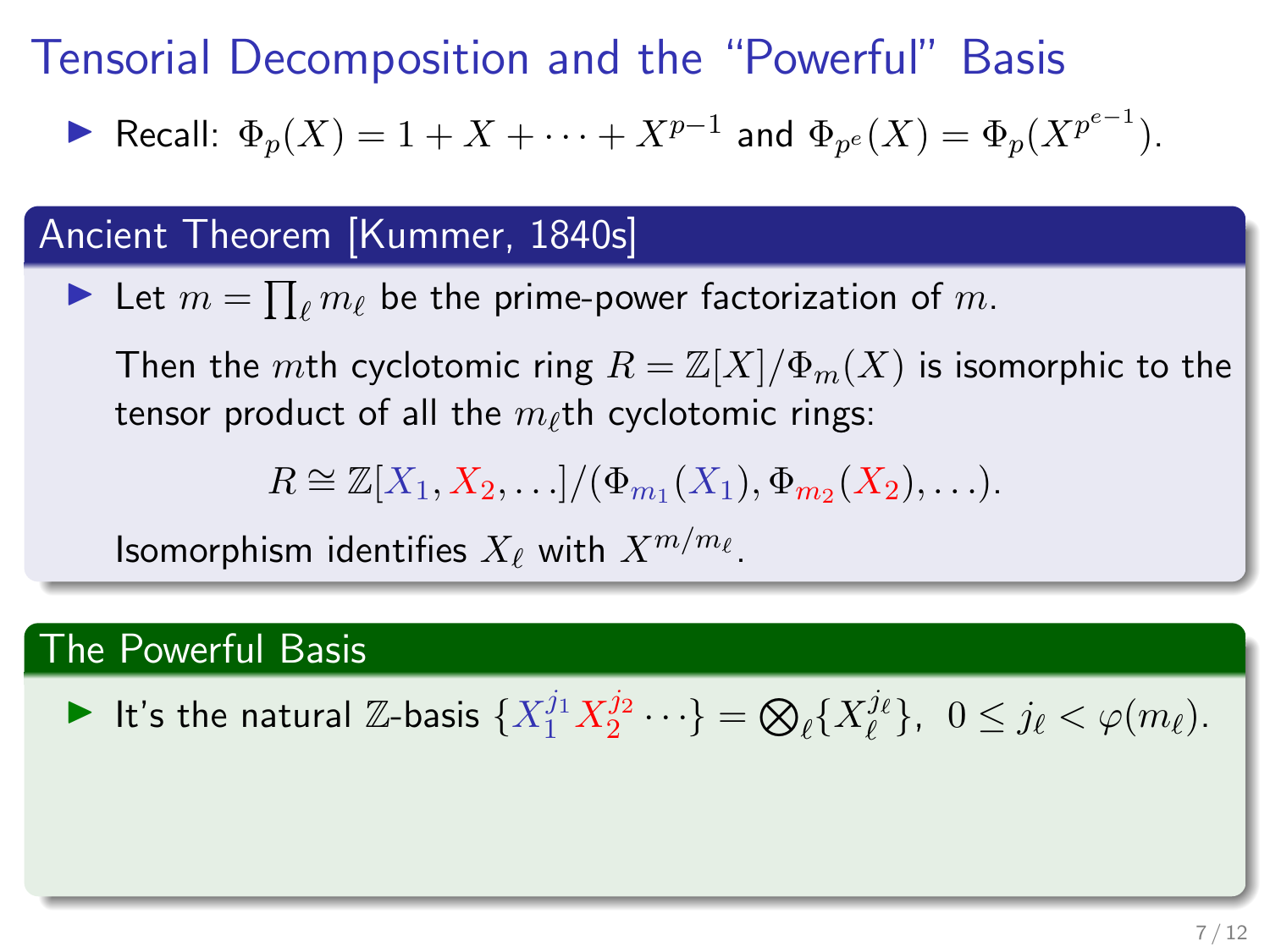$$
\blacktriangleright \text{ Recall: } \Phi_p(X) = 1 + X + \cdots + X^{p-1} \text{ and } \Phi_{p^e}(X) = \Phi_p(X^{p^{e-1}}).
$$

#### Ancient Theorem [Kummer, 1840s]

In Let  $m = \prod_{\ell} m_{\ell}$  be the prime-power factorization of  $m$ .

Then the mth cyclotomic ring  $R = \mathbb{Z}[X]/\Phi_m(X)$  is isomorphic to the tensor product of all the  $m_\ell$ th cyclotomic rings:

$$
R \cong \mathbb{Z}[X_1,X_2,\ldots]/(\Phi_{m_1}(X_1),\Phi_{m_2}(X_2),\ldots).
$$

Isomorphism identifies  $X_\ell$  with  $X^{m/m_\ell}.$ 

#### The Powerful Basis

- It's the natural Z-basis  $\{X_1^{j_1}X_2^{j_2}\cdots\} = \bigotimes_\ell \{X_\ell^{j_\ell}\}, \ \ 0\leq j_\ell < \varphi(m_\ell).$
- It is not the "power" basis  $\{1, X, X^2, \ldots, X^{\varphi(m)-1}\}$  of  $\mathbb{Z}[X]/\Phi_m(X)$ .
	- E.g., for  $m = 15$  it's  $\{X^j\}$  for  $j \in \{0, 3, 5, 6, 8, 9, 11, 14\}$ .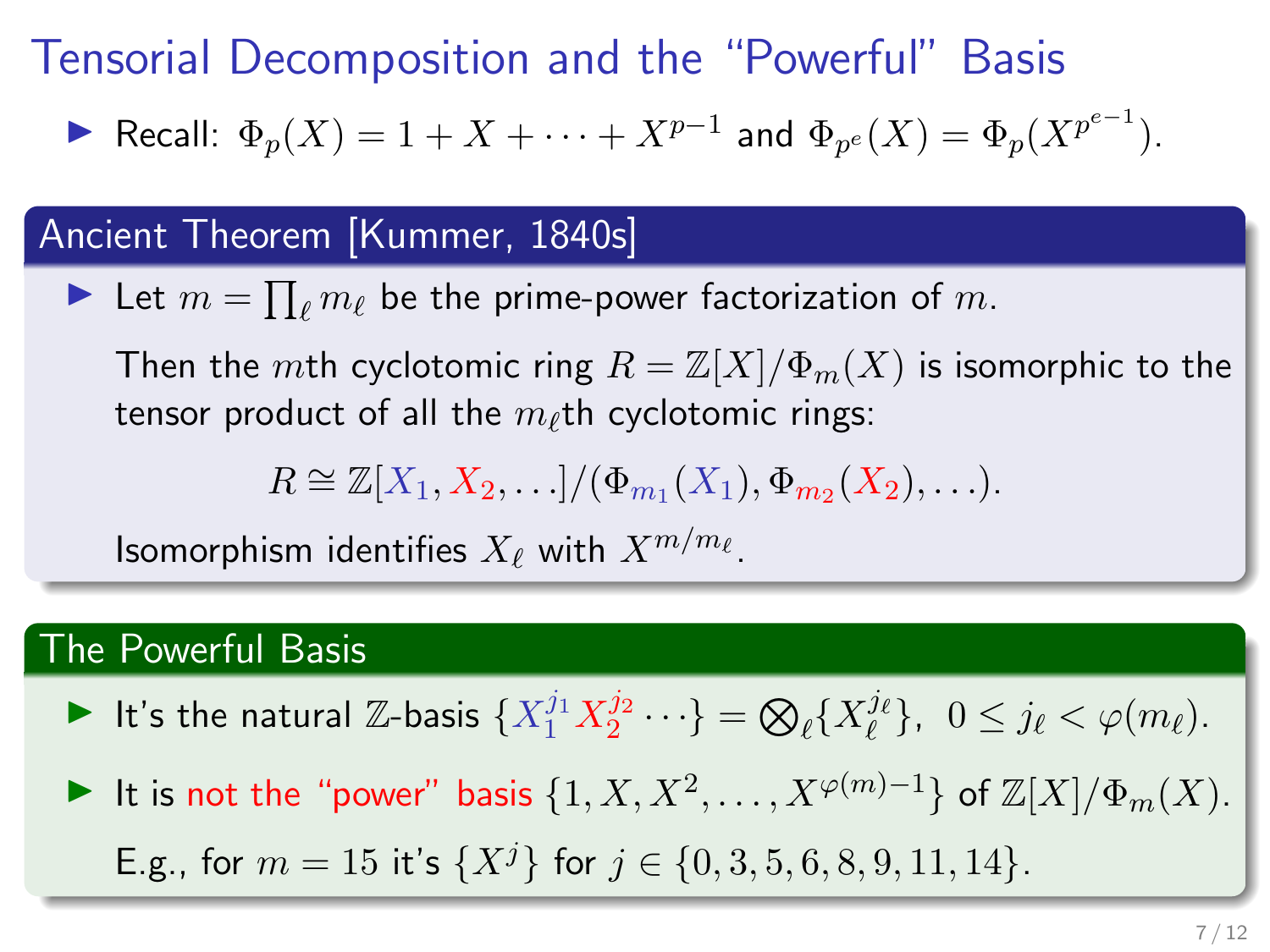Tensorial decomposition with the powerful basis is algebraically, computationally, and geometrically preferable to  $\mathbb{Z}[X]/\Phi_m(X)$  with the power basis.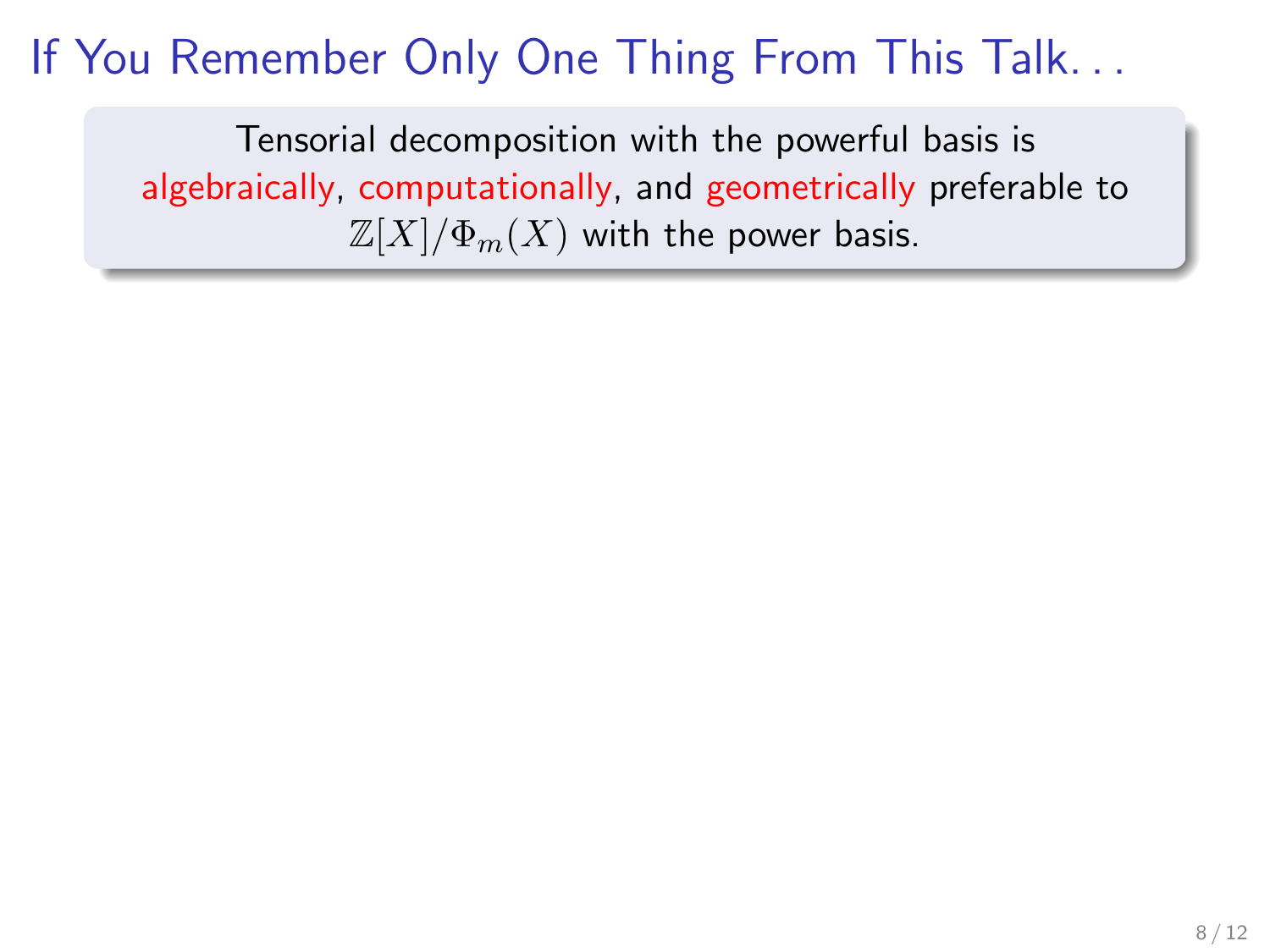Tensorial decomposition with the powerful basis is algebraically, computationally, and geometrically preferable to  $\mathbb{Z}[X]/\Phi_m(X)$  with the power basis.

Algebra: Exposes fine-grained structure of the ring and its relationships with other cyclotomic rings.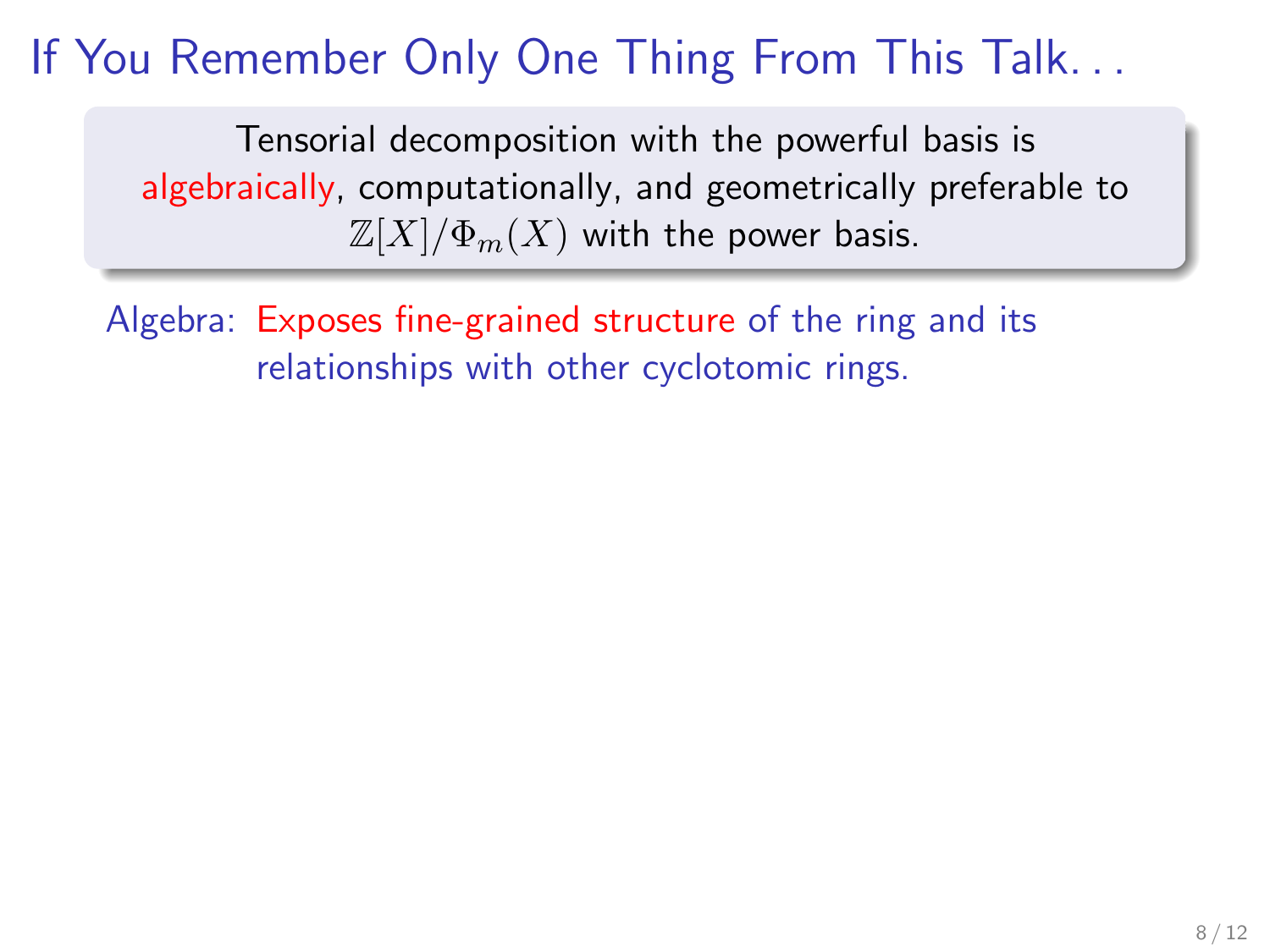Tensorial decomposition with the powerful basis is algebraically, computationally, and geometrically preferable to  $\mathbb{Z}[X]/\Phi_m(X)$  with the power basis.

Algebra: Exposes fine-grained structure of the ring and its relationships with other cyclotomic rings.

> E.g.: has applications in "ring-switching" [GHPS'12] and new bootstrapping [AP'13] algorithms for FHE.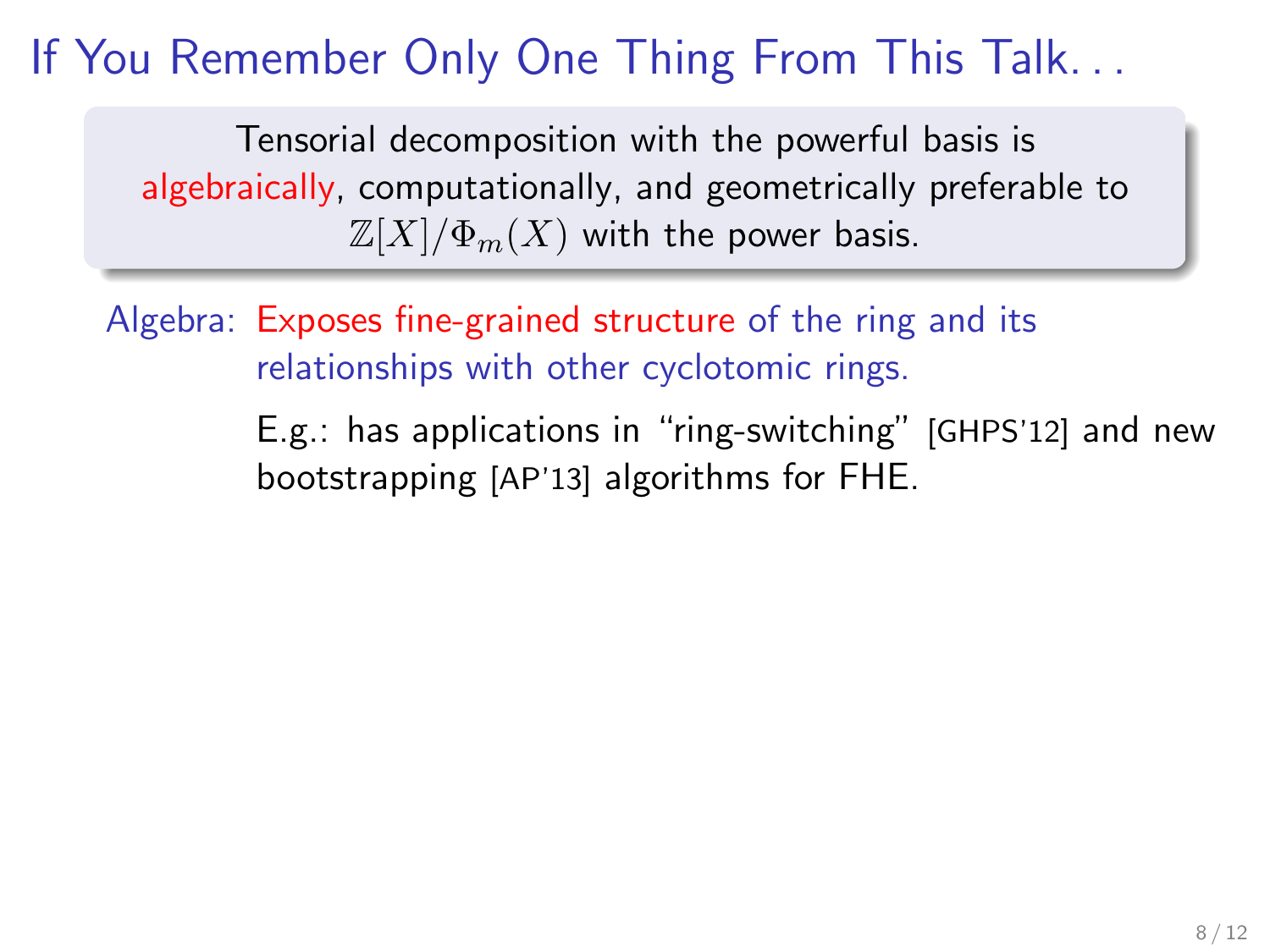Tensorial decomposition with the powerful basis is algebraically, computationally, and geometrically preferable to  $\mathbb{Z}[X]/\Phi_m(X)$  with the power basis.

Algebra: Exposes fine-grained structure of the ring and its relationships with other cyclotomic rings.

> E.g.: has applications in "ring-switching" [GHPS'12] and new bootstrapping [AP'13] algorithms for FHE.

Algorithms: Efficiently reduces all operations to the prime-power case, by dealing with each  $X_\ell$  independently.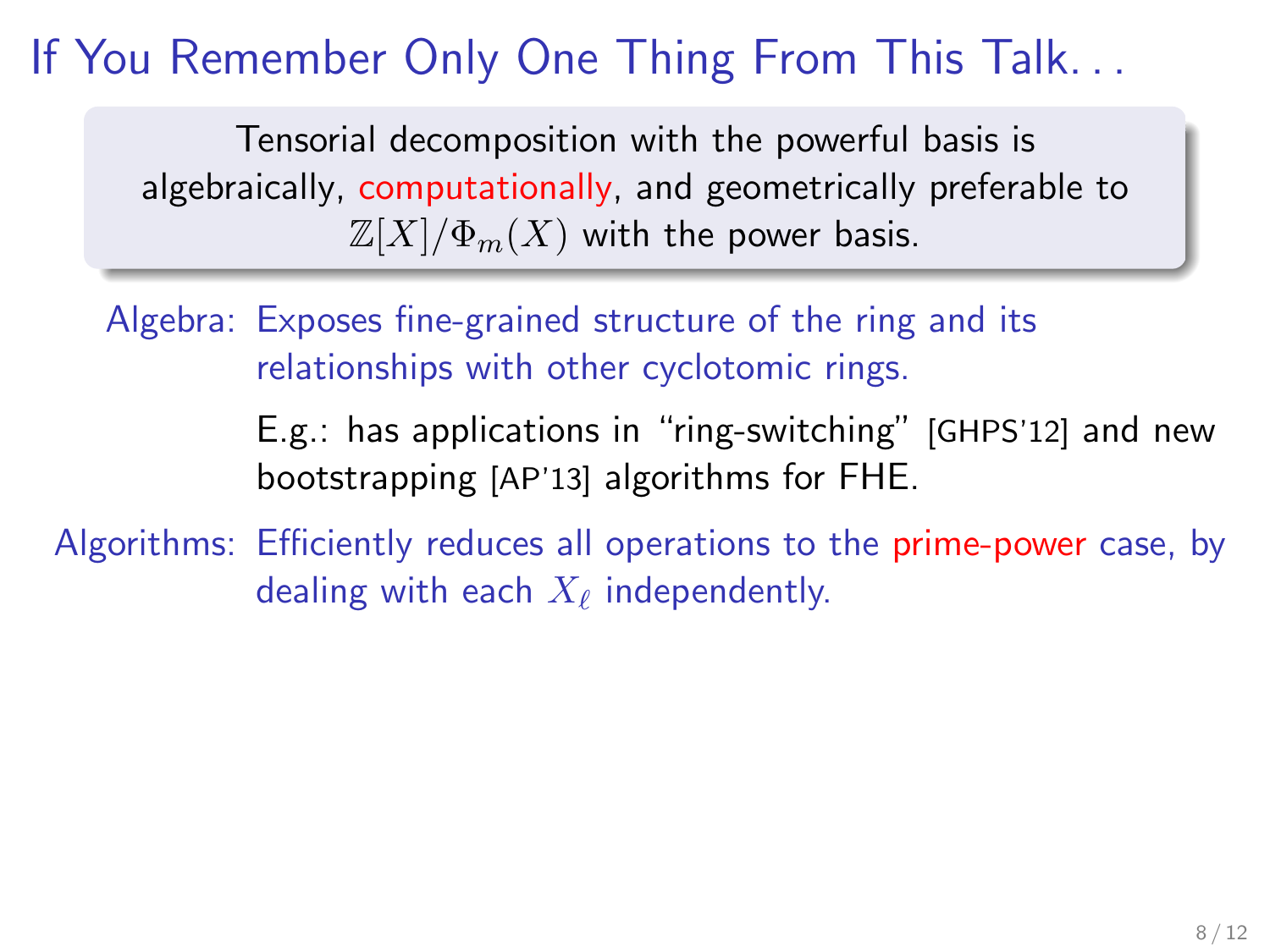Tensorial decomposition with the powerful basis is algebraically, computationally, and geometrically preferable to  $\mathbb{Z}[X]/\Phi_m(X)$  with the power basis.

Algebra: Exposes fine-grained structure of the ring and its relationships with other cyclotomic rings.

> E.g.: has applications in "ring-switching" [GHPS'12] and new bootstrapping [AP'13] algorithms for FHE.

Algorithms: Efficiently reduces all operations to the prime-power case, by dealing with each  $X_\ell$  independently.

> E.g.: simple, fast conversions to/from "evaluation (CRT) representation," via sequence of prime-power FFTs.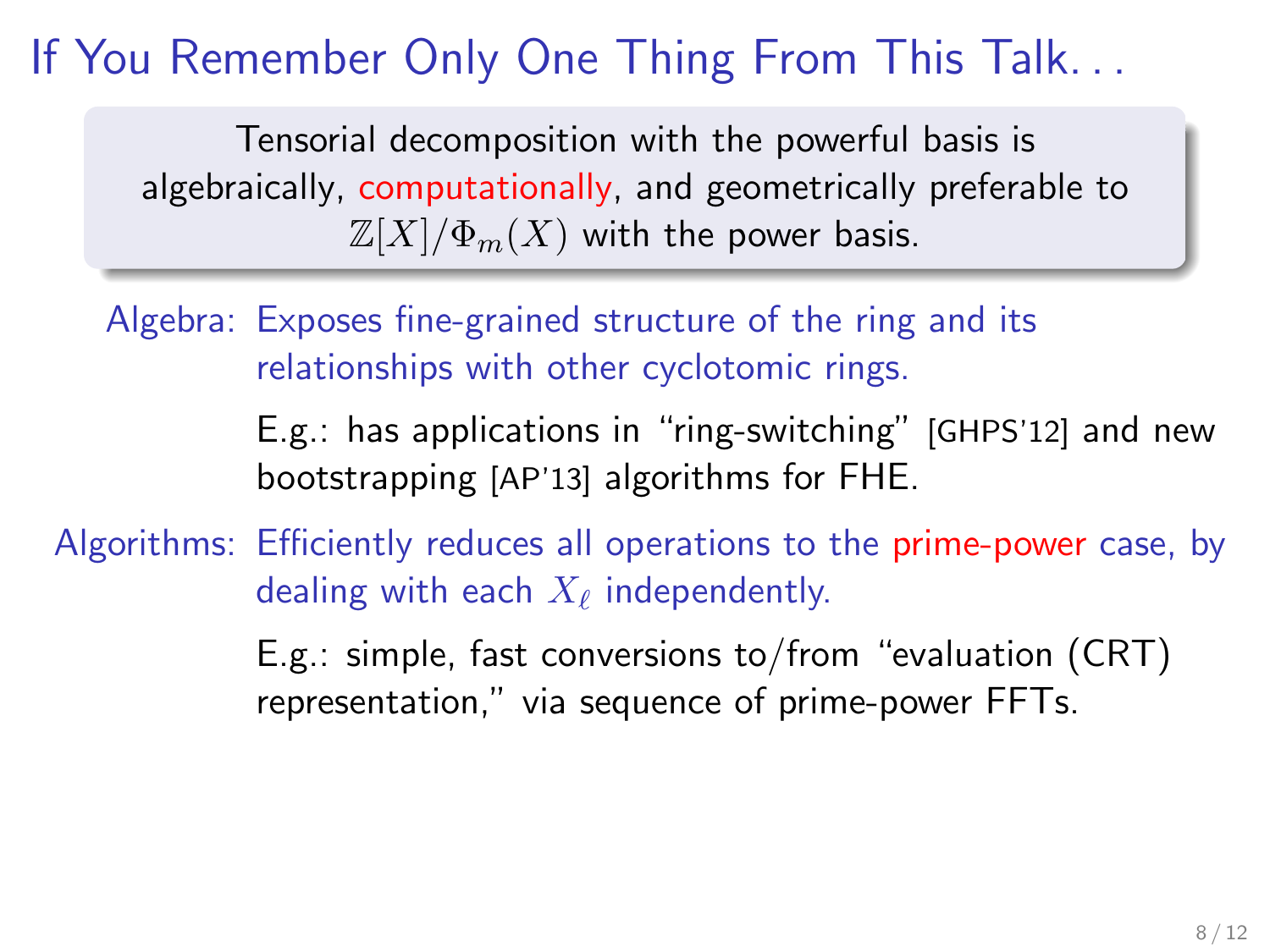Tensorial decomposition with the powerful basis is algebraically, computationally, and geometrically preferable to  $\mathbb{Z}[X]/\Phi_m(X)$  with the power basis.

Algebra: Exposes fine-grained structure of the ring and its relationships with other cyclotomic rings.

> E.g.: has applications in "ring-switching" [GHPS'12] and new bootstrapping [AP'13] algorithms for FHE.

Algorithms: Efficiently reduces all operations to the prime-power case, by dealing with each  $X_\ell$  independently.

> E.g.: simple, fast conversions to/from "evaluation (CRT) representation," via sequence of prime-power FFTs.

Geometry: Norms, singular values, Gram-Schmidt orthogonalization, dual basis, etc. all behave well under tensoring.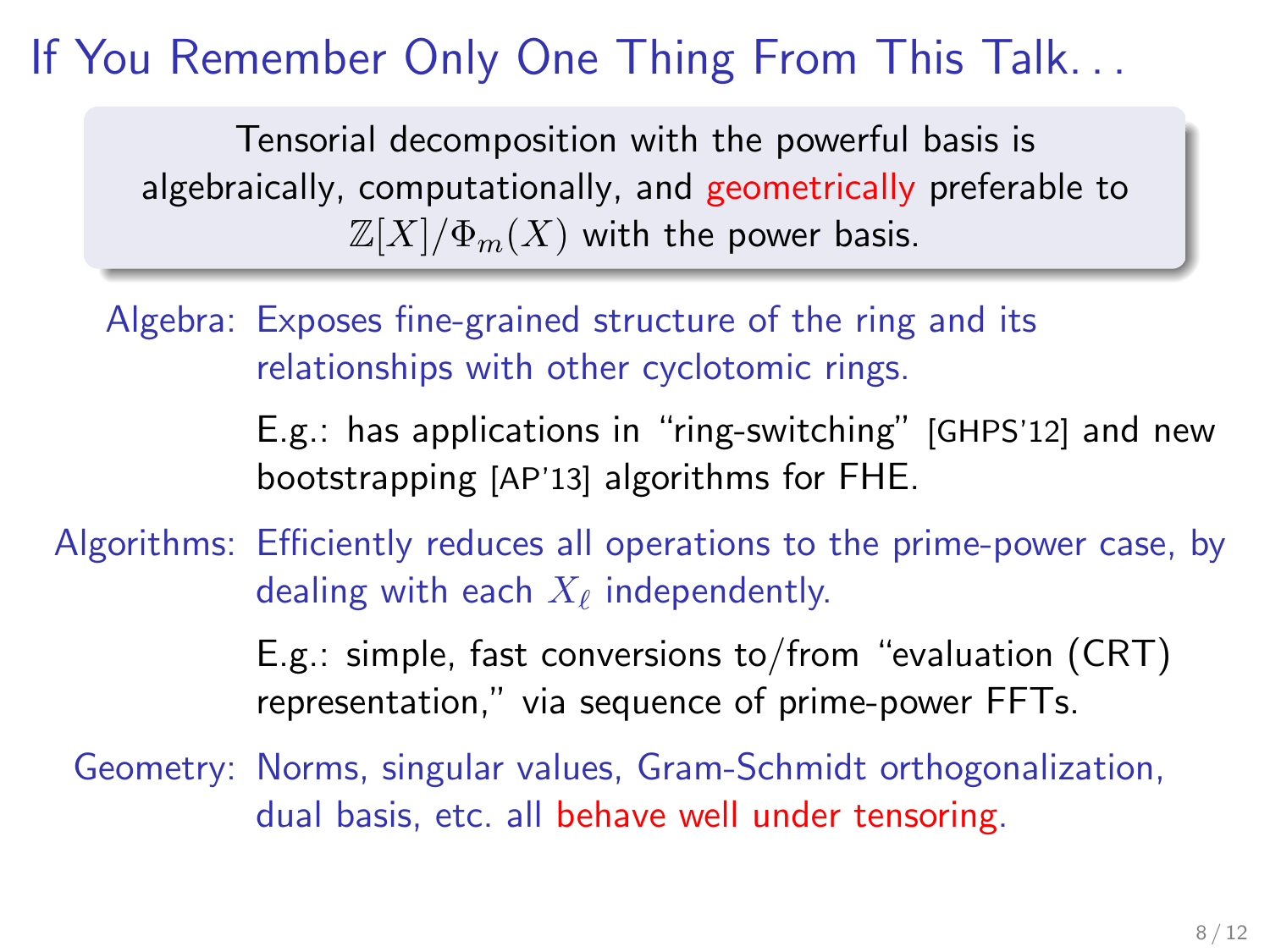Tensorial decomposition with the powerful basis is algebraically, computationally, and geometrically preferable to  $\mathbb{Z}[X]/\Phi_m(X)$  with the power basis.

Algebra: Exposes fine-grained structure of the ring and its relationships with other cyclotomic rings.

> E.g.: has applications in "ring-switching" [GHPS'12] and new bootstrapping [AP'13] algorithms for FHE.

Algorithms: Efficiently reduces all operations to the prime-power case, by dealing with each  $X_\ell$  independently.

> E.g.: simple, fast conversions to/from "evaluation (CRT) representation," via sequence of prime-power FFTs.

Geometry: Norms, singular values, Gram-Schmidt orthogonalization, dual basis, etc. all behave well under tensoring.

E.g.: powerful basis is better-conditioned than power basis.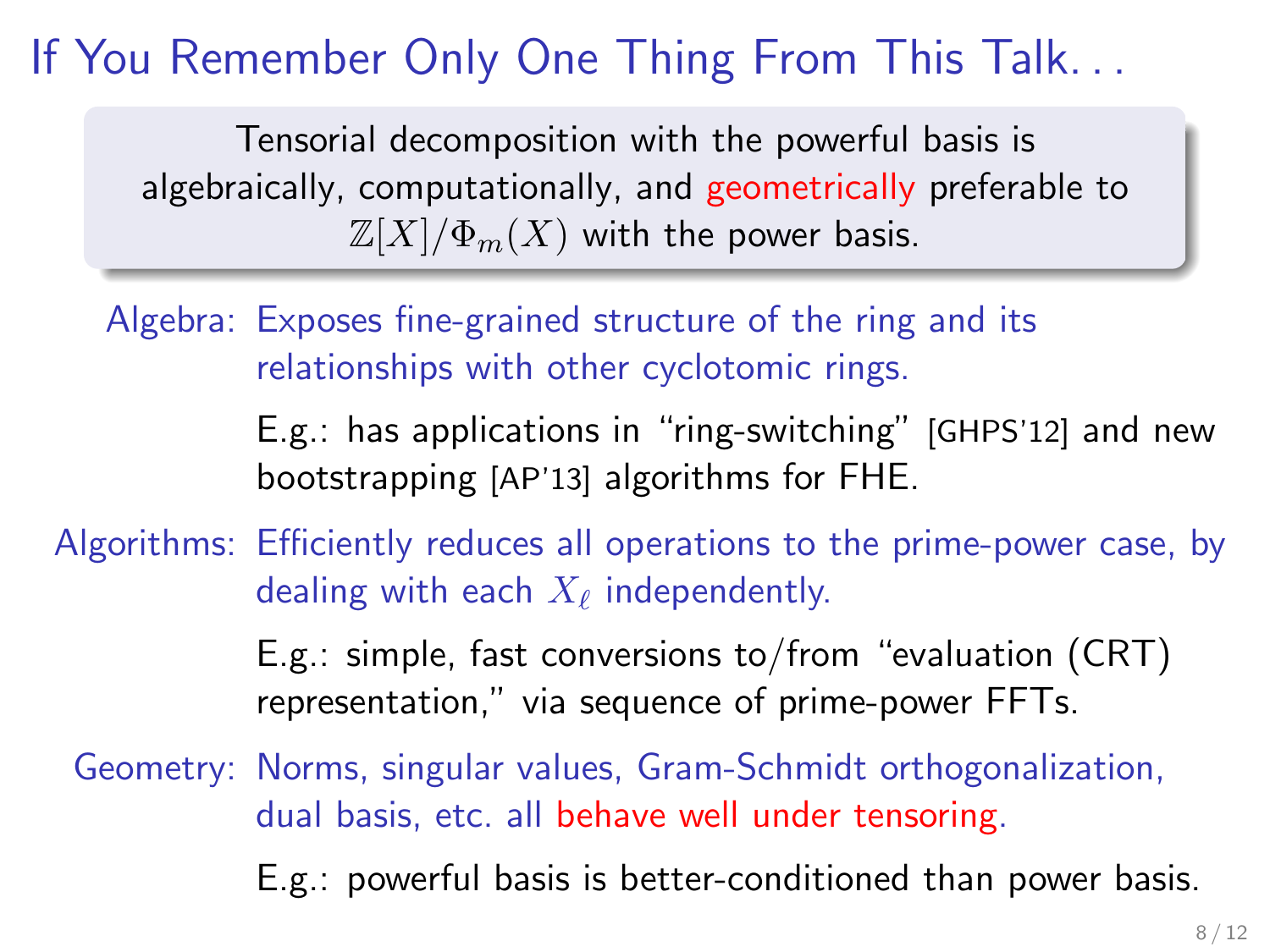Consider 
$$
R = \mathbb{Z}[X]/\Phi_p(X)
$$
 with power basis  $\{1, X, X^2, \dots, X^{p-2}\}$ .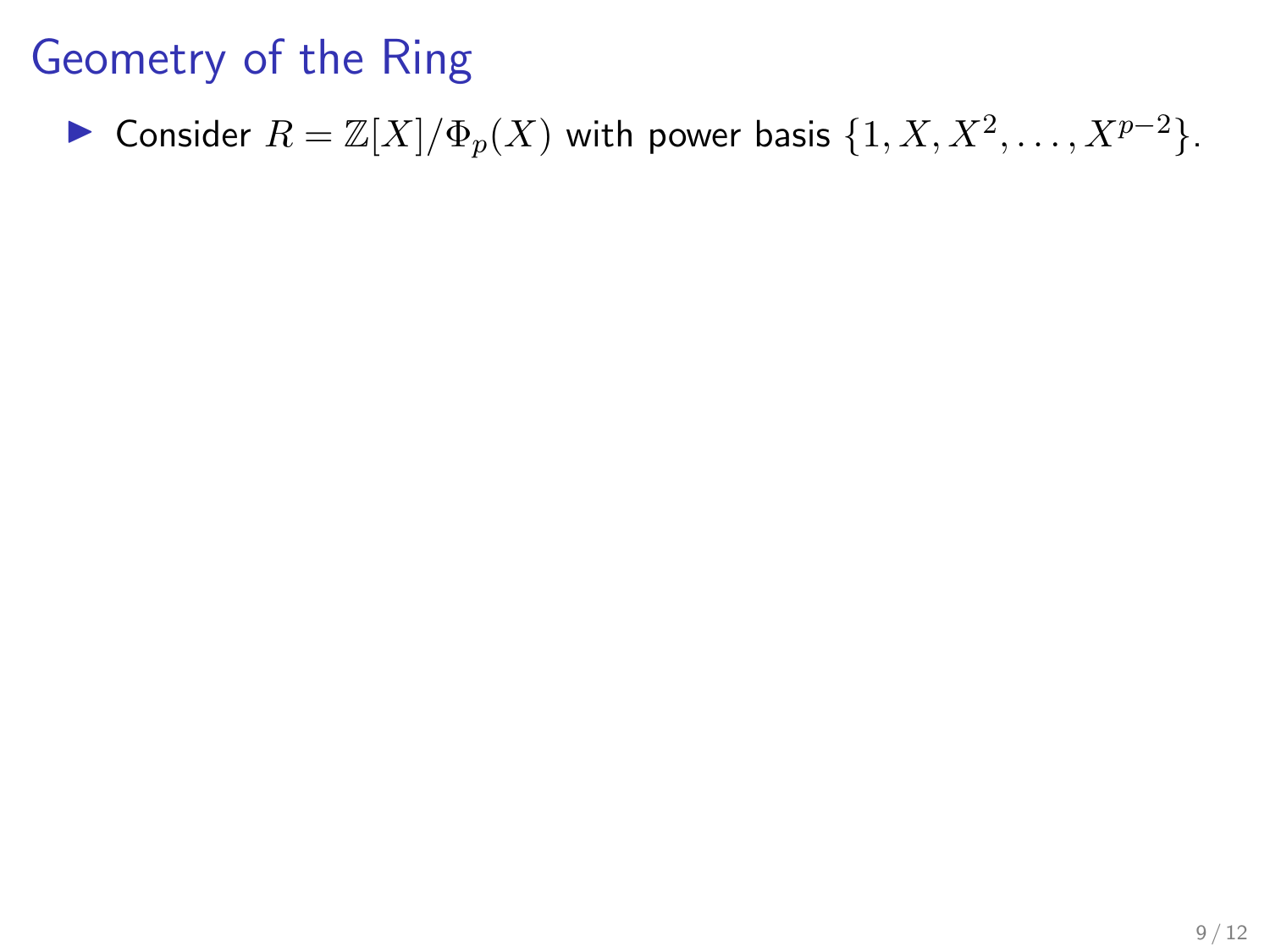► Consider  $R = \mathbb{Z}[X]/\Phi_p(X)$  with power basis  $\{1, X, X^2, \ldots, X^{p-2}\}.$ 

 $\triangleright$  Geometrically, associating elements with their coeff vectors is strange:

$$
X^j \longleftrightarrow (0, \dots, 0, 1, 0, \dots, 0), \quad (j = 0, \dots, p-2)
$$
  

$$
X^{p-1} \longleftrightarrow (-1, -1, \dots, -1)
$$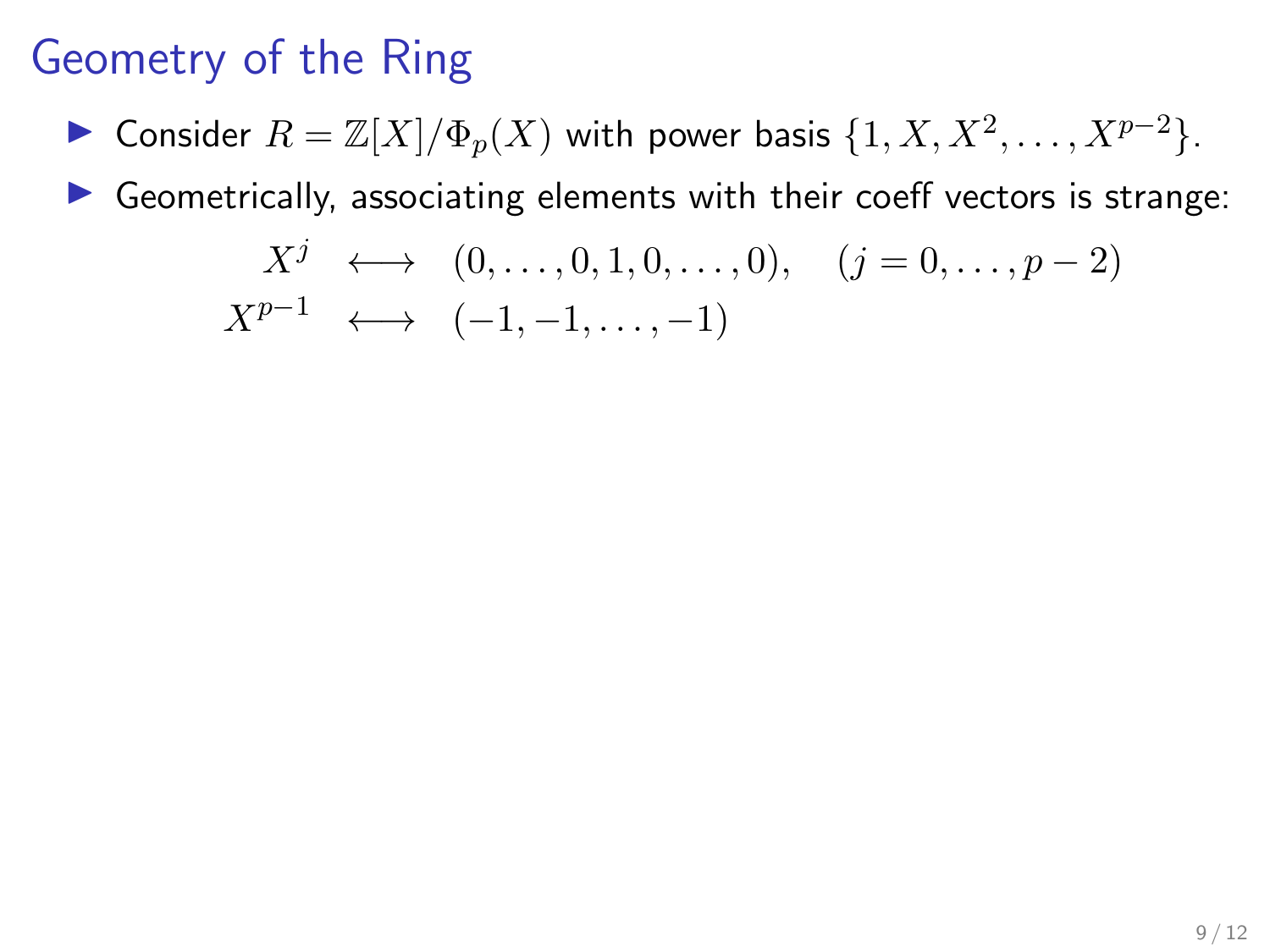► Consider  $R = \mathbb{Z}[X]/\Phi_p(X)$  with power basis  $\{1, X, X^2, \ldots, X^{p-2}\}.$ 

 $\triangleright$  Geometrically, associating elements with their coeff vectors is strange:

$$
X^{j} \longleftrightarrow (0, ..., 0, 1, 0, ..., 0), (j = 0, ..., p - 2)
$$
  

$$
X^{p-1} \longleftrightarrow (-1, -1, ..., -1)
$$

We want a basis-independent geometry.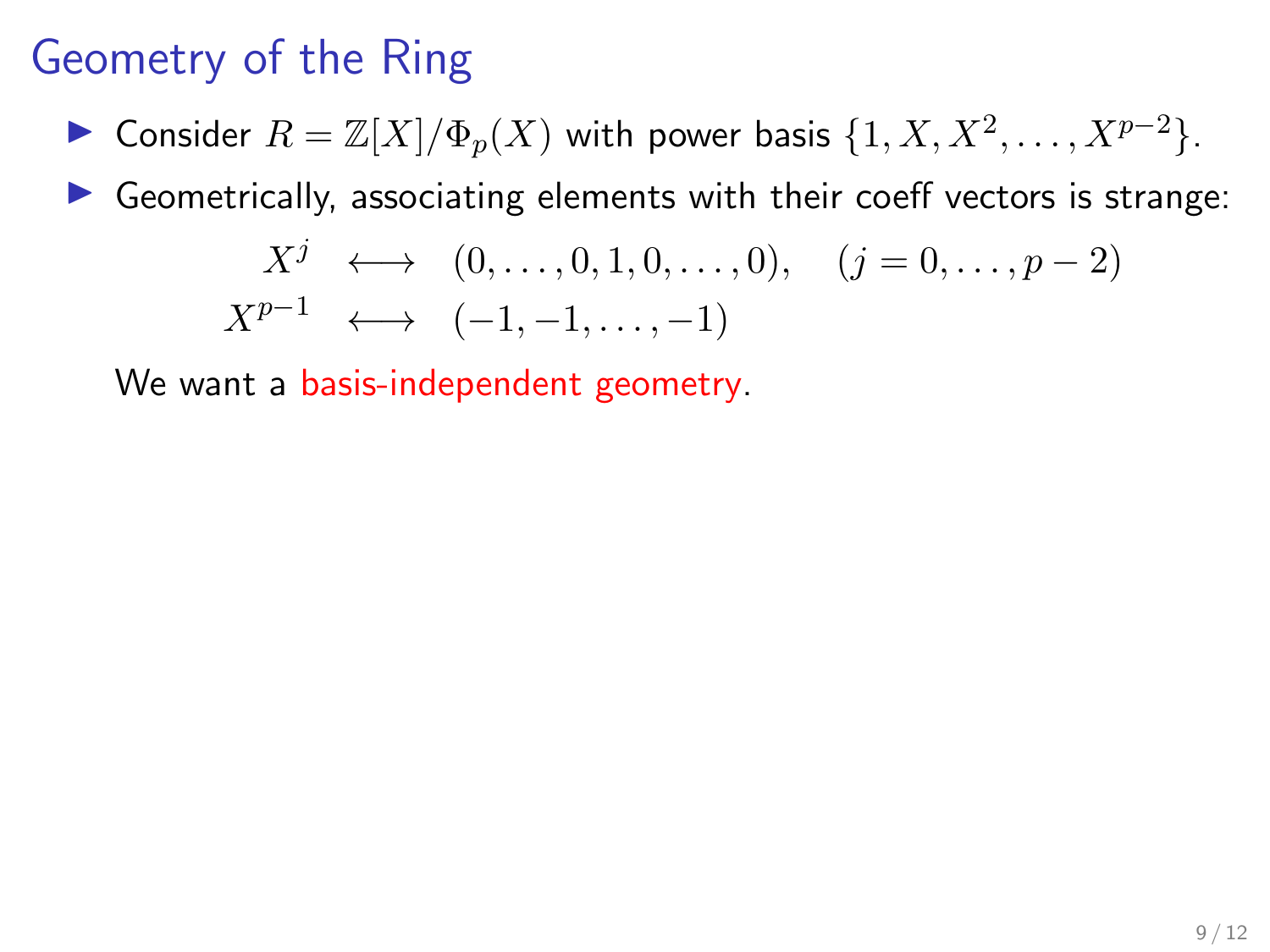► Consider  $R = \mathbb{Z}[X]/\Phi_p(X)$  with power basis  $\{1, X, X^2, \ldots, X^{p-2}\}.$ 

 $\triangleright$  Geometrically, associating elements with their coeff vectors is strange:

$$
X^{j} \longleftrightarrow (0, ..., 0, 1, 0, ..., 0), (j = 0, ..., p - 2)
$$
  

$$
X^{p-1} \longleftrightarrow (-1, -1, ..., -1)
$$

We want a basis-independent geometry.

► The canonical embedding  $\sigma\colon R\to\mathbb{C}^{p-1}$  evaluates at all roots of  $\Phi_p\colon$  $\sigma(e(X)) = (e(\omega_p^1), e(\omega_p^2), \ldots, e(\omega_p^{p-1}))$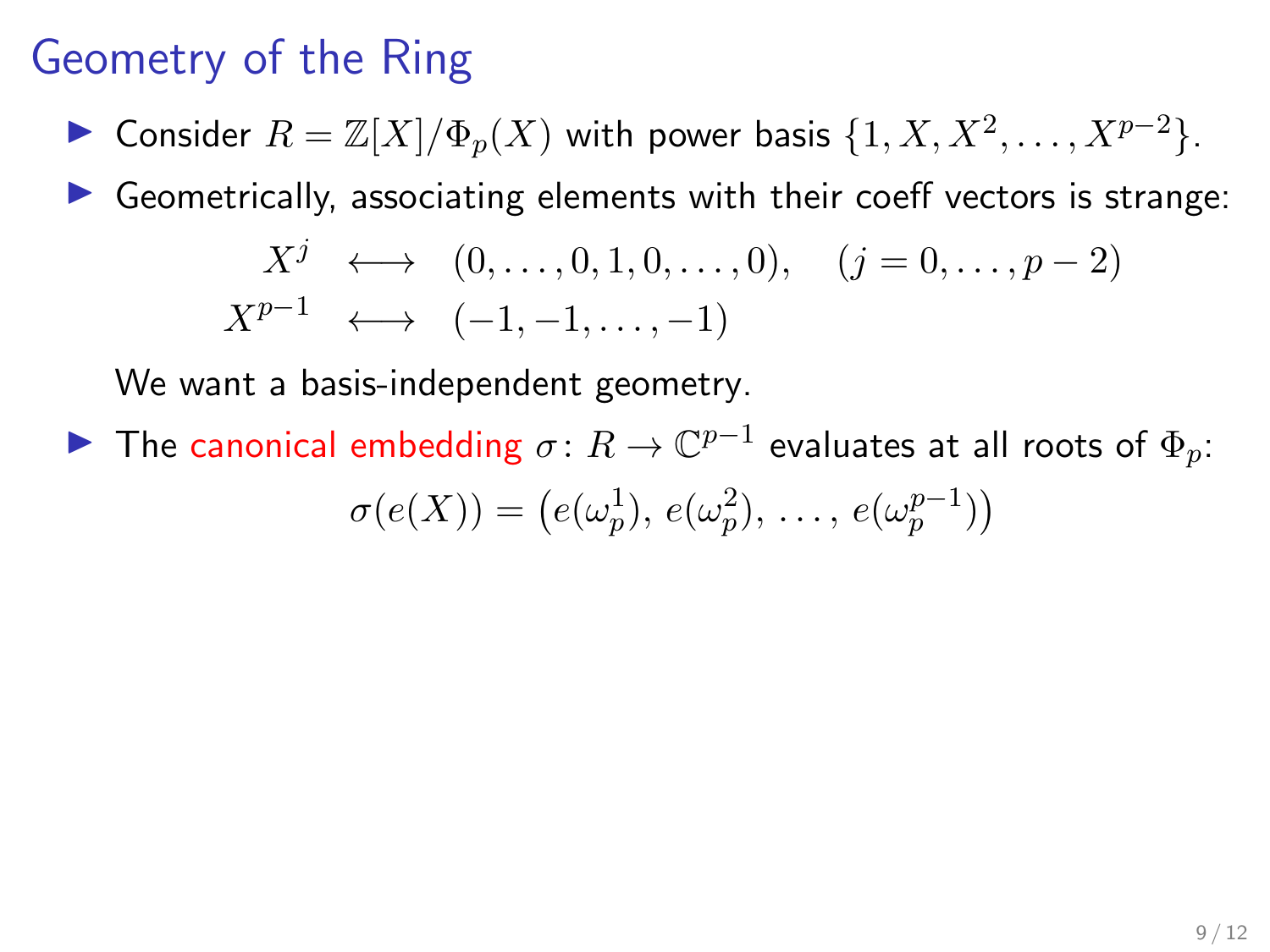► Consider  $R = \mathbb{Z}[X]/\Phi_p(X)$  with power basis  $\{1, X, X^2, \ldots, X^{p-2}\}.$ 

 $\triangleright$  Geometrically, associating elements with their coeff vectors is strange:

$$
X^{j} \longleftrightarrow (0, ..., 0, 1, 0, ..., 0), (j = 0, ..., p - 2)
$$
  

$$
X^{p-1} \longleftrightarrow (-1, -1, ..., -1)
$$

We want a basis-independent geometry.

▶ The canonical embedding  $\sigma\colon R\to\mathbb{C}^{p-1}$  evaluates at all roots of  $\Phi_p\colon$  $\sigma(e(X)) = (e(\omega_p^1), e(\omega_p^2), \ldots, e(\omega_p^{p-1}))$ 

Define all geometric quantities using  $\sigma$ : e.g.,  $||e||_2 := ||\sigma(e)||_2$ .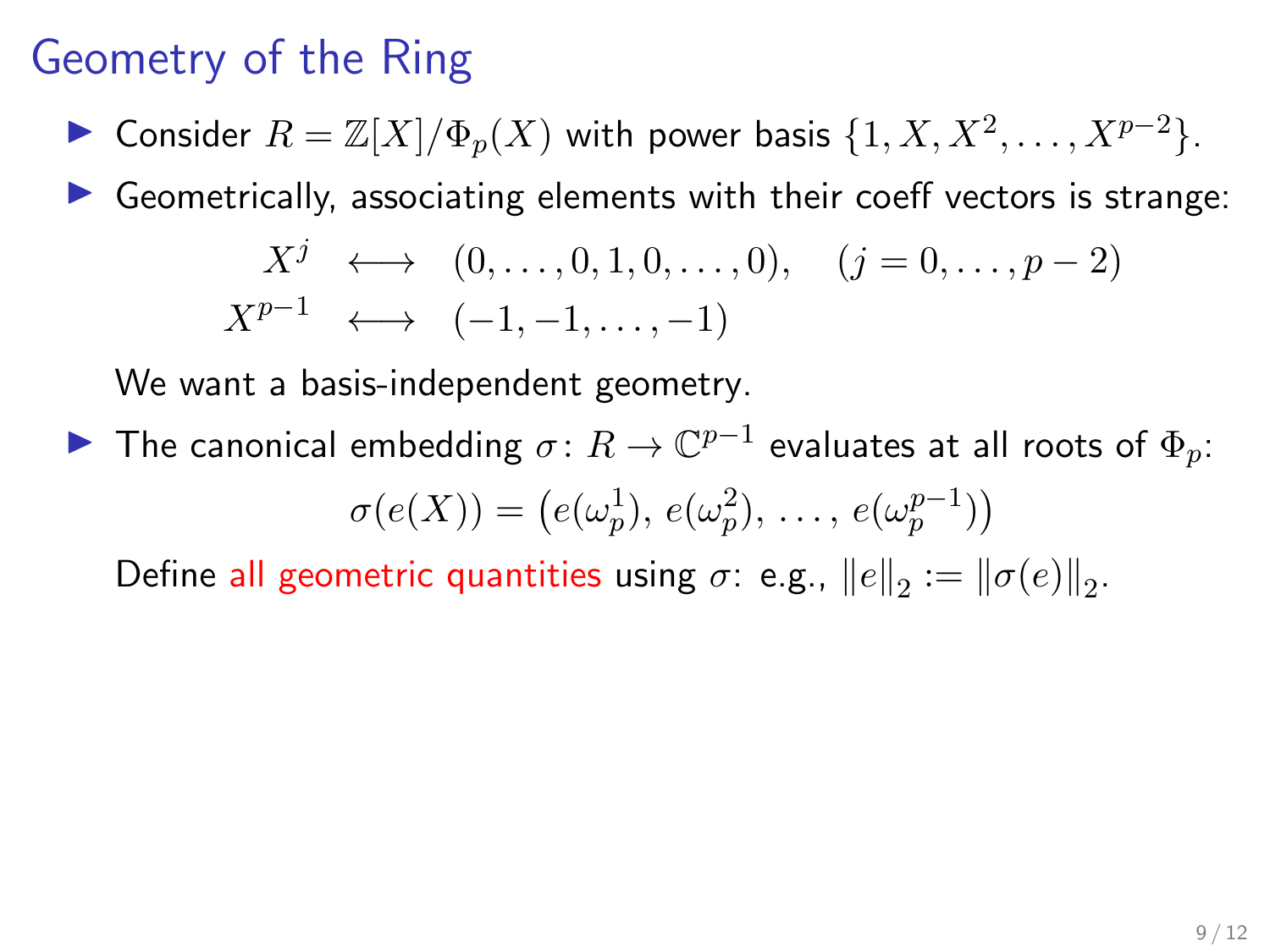► Consider  $R = \mathbb{Z}[X]/\Phi_p(X)$  with power basis  $\{1, X, X^2, \ldots, X^{p-2}\}.$ 

 $\triangleright$  Geometrically, associating elements with their coeff vectors is strange:

$$
X^{j} \longleftrightarrow (0, ..., 0, 1, 0, ..., 0), (j = 0, ..., p - 2)
$$
  

$$
X^{p-1} \longleftrightarrow (-1, -1, ..., -1)
$$

We want a basis-independent geometry.

▶ The canonical embedding  $\sigma\colon R\to\mathbb{C}^{p-1}$  evaluates at all roots of  $\Phi_p\colon$ 

$$
\sigma(e(X)) = (e(\omega_p^1), e(\omega_p^2), \ldots, e(\omega_p^{p-1}))
$$

Define all geometric quantities using  $\sigma$ : e.g.,  $||e||_2 := ||\sigma(e)||_2$ .

#### Nice Features of the Canonical Embedding

$$
\mathbf{V} \ \left\|X^j\right\|_{\infty} = 1 \text{ and } \left\|X^j\right\|_2 = \sqrt{p-1} \text{ for all } j.
$$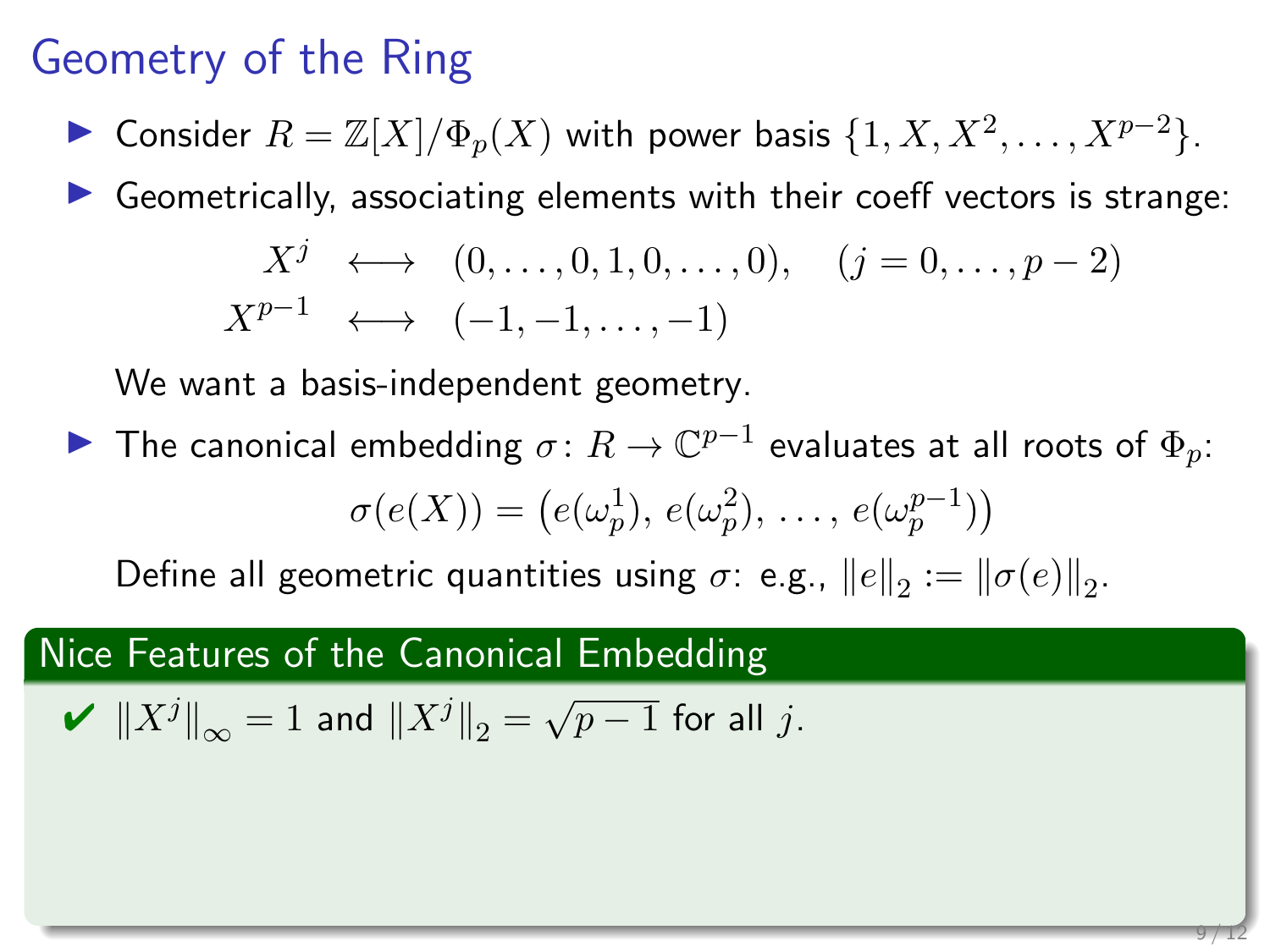► Consider  $R = \mathbb{Z}[X]/\Phi_p(X)$  with power basis  $\{1, X, X^2, \ldots, X^{p-2}\}.$ 

 $\triangleright$  Geometrically, associating elements with their coeff vectors is strange:

$$
X^{j} \longleftrightarrow (0, ..., 0, 1, 0, ..., 0), (j = 0, ..., p - 2)
$$
  

$$
X^{p-1} \longleftrightarrow (-1, -1, ..., -1)
$$

We want a basis-independent geometry.

▶ The canonical embedding  $\sigma\colon R\to\mathbb{C}^{p-1}$  evaluates at all roots of  $\Phi_p\colon$ 

$$
\sigma(e(X)) = (e(\omega_p^1), e(\omega_p^2), \ldots, e(\omega_p^{p-1}))
$$

Define all geometric quantities using  $\sigma$ : e.g.,  $||e||_2 := ||\sigma(e)||_2$ .

#### Nice Features of the Canonical Embedding

$$
\mathbf{V} \ \left\|X^j\right\|_{\infty} = 1 \text{ and } \left\|X^j\right\|_2 = \sqrt{p-1} \text{ for all } j.
$$

 $\blacktriangleright$  Under  $\sigma$ , both  $+$  and  $\cdot$  are coordinate-wise:  $\sigma(a \cdot b) = \sigma(a) \odot \sigma(b)$ .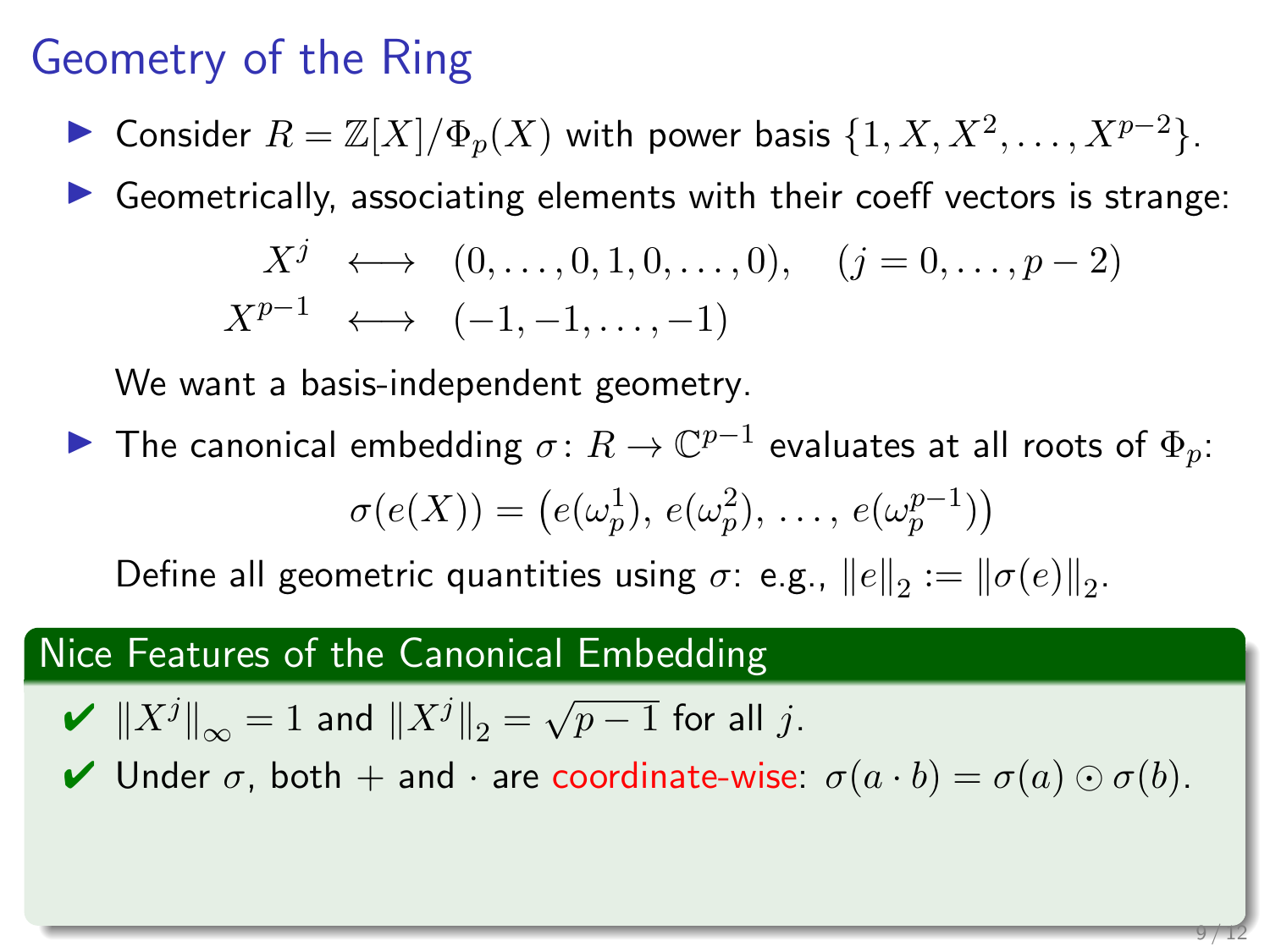► Consider  $R = \mathbb{Z}[X]/\Phi_p(X)$  with power basis  $\{1, X, X^2, \ldots, X^{p-2}\}.$ 

 $\triangleright$  Geometrically, associating elements with their coeff vectors is strange:

$$
X^{j} \longleftrightarrow (0, ..., 0, 1, 0, ..., 0), (j = 0, ..., p - 2)
$$
  

$$
X^{p-1} \longleftrightarrow (-1, -1, ..., -1)
$$

We want a basis-independent geometry.

▶ The canonical embedding  $\sigma\colon R\to\mathbb{C}^{p-1}$  evaluates at all roots of  $\Phi_p\colon$ 

$$
\sigma(e(X)) = (e(\omega_p^1), e(\omega_p^2), \ldots, e(\omega_p^{p-1}))
$$

Define all geometric quantities using  $\sigma$ : e.g.,  $||e||_2 := ||\sigma(e)||_2$ .

#### Nice Features of the Canonical Embedding

$$
\mathbf{V} \ \left\|X^j\right\|_{\infty} = 1 \text{ and } \left\|X^j\right\|_2 = \sqrt{p-1} \text{ for all } j.
$$

 $\blacktriangleright$  Under  $\sigma$ , both  $+$  and  $\cdot$  are coordinate-wise:  $\sigma(a \cdot b) = \sigma(a) \odot \sigma(b)$ . Makes expansion very easy to analyze: e.g.,  $\left\|a\cdot b\right\|_2\leq \left\|a\right\|_\infty\cdot \left\|b\right\|_2$ .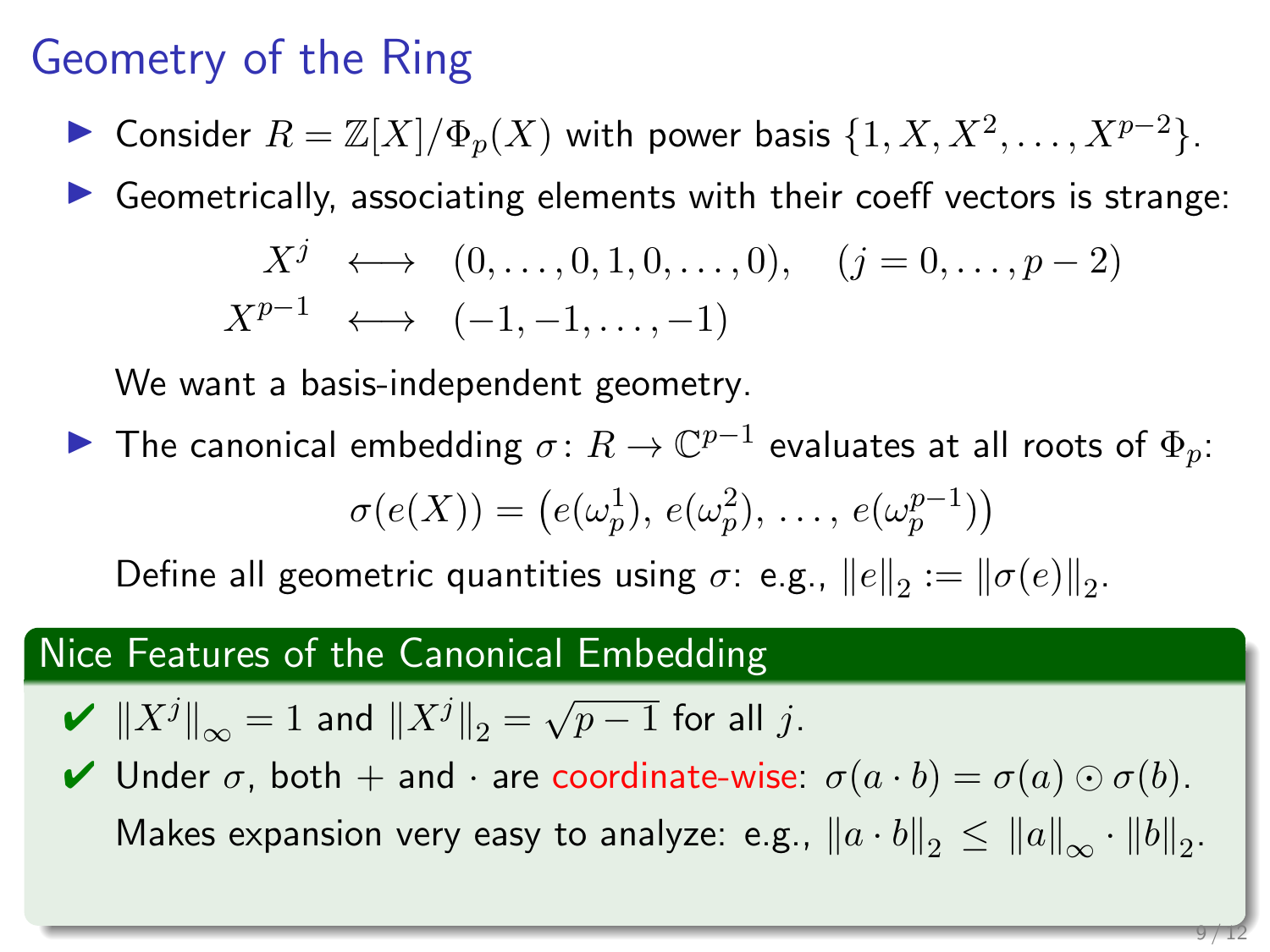► Consider  $R = \mathbb{Z}[X]/\Phi_p(X)$  with power basis  $\{1, X, X^2, \ldots, X^{p-2}\}.$ 

 $\triangleright$  Geometrically, associating elements with their coeff vectors is strange:

$$
X^{j} \longleftrightarrow (0, ..., 0, 1, 0, ..., 0), (j = 0, ..., p - 2)
$$
  

$$
X^{p-1} \longleftrightarrow (-1, -1, ..., -1)
$$

We want a basis-independent geometry.

▶ The canonical embedding  $\sigma\colon R\to\mathbb{C}^{p-1}$  evaluates at all roots of  $\Phi_p\colon$ 

$$
\sigma(e(X)) = (e(\omega_p^1), e(\omega_p^2), \ldots, e(\omega_p^{p-1}))
$$

Define all geometric quantities using  $\sigma$ : e.g.,  $||e||_2 := ||\sigma(e)||_2$ .

#### Nice Features of the Canonical Embedding

$$
\mathbf{V} \ \left\|X^j\right\|_{\infty} = 1 \text{ and } \left\|X^j\right\|_2 = \sqrt{p-1} \text{ for all } j.
$$

 $\blacktriangleright$  Under  $\sigma$ , both  $+$  and  $\cdot$  are coordinate-wise:  $\sigma(a \cdot b) = \sigma(a) \odot \sigma(b)$ . Makes expansion very easy to analyze: e.g.,  $\left\|a\cdot b\right\|_2\leq \left\|a\right\|_\infty\cdot \left\|b\right\|_2$ .  $\vee$  Ring-LWE is provably hard with (spherical) Gaussian noise under  $\sigma$ .

9 / 12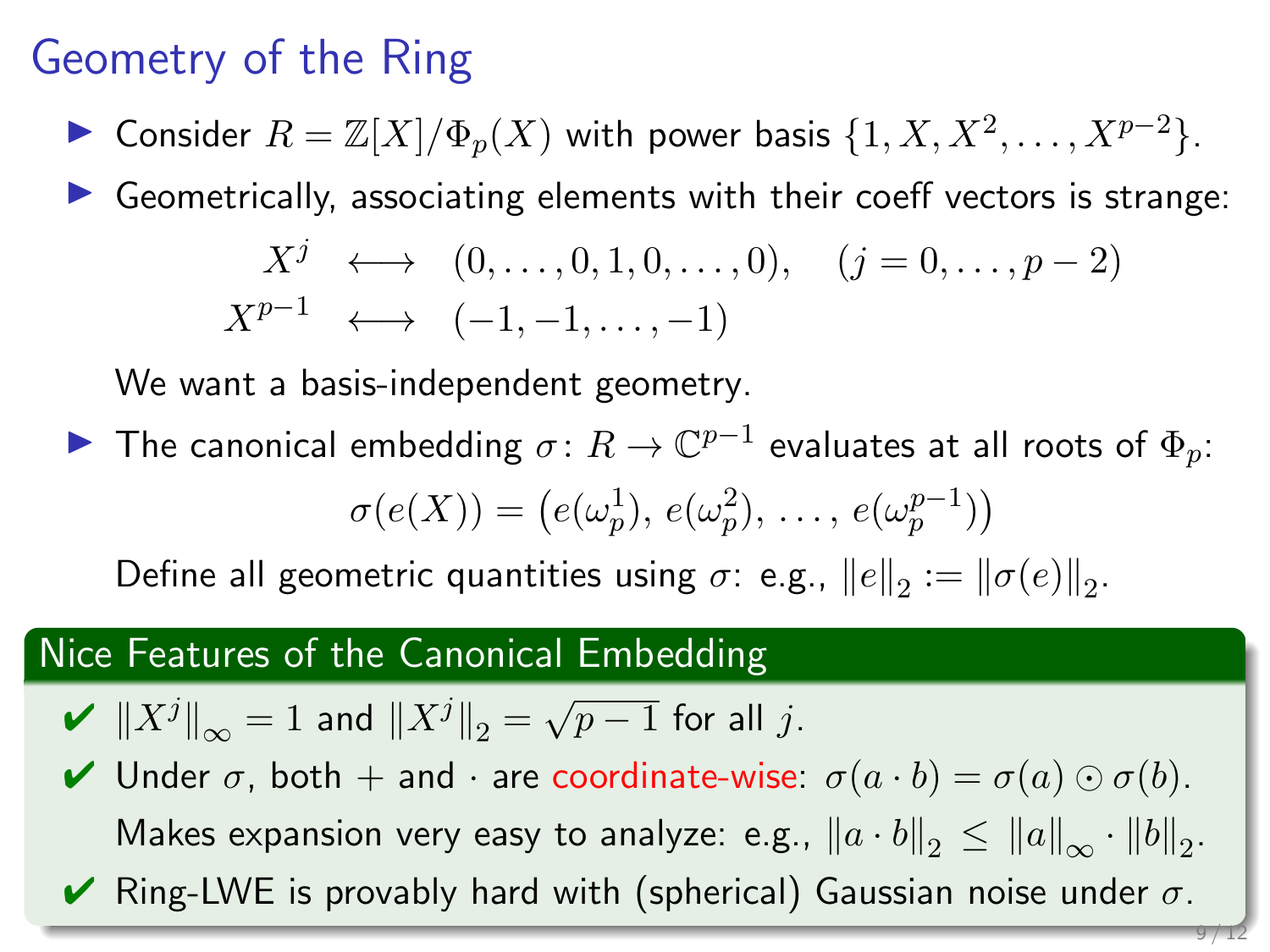$\blacktriangleright$   $R = \mathbb{Z}[X]/\Phi_p(X)$  under embedding  $\sigma$  is a lattice in  $\mathbb{C}^{p-1}$ .

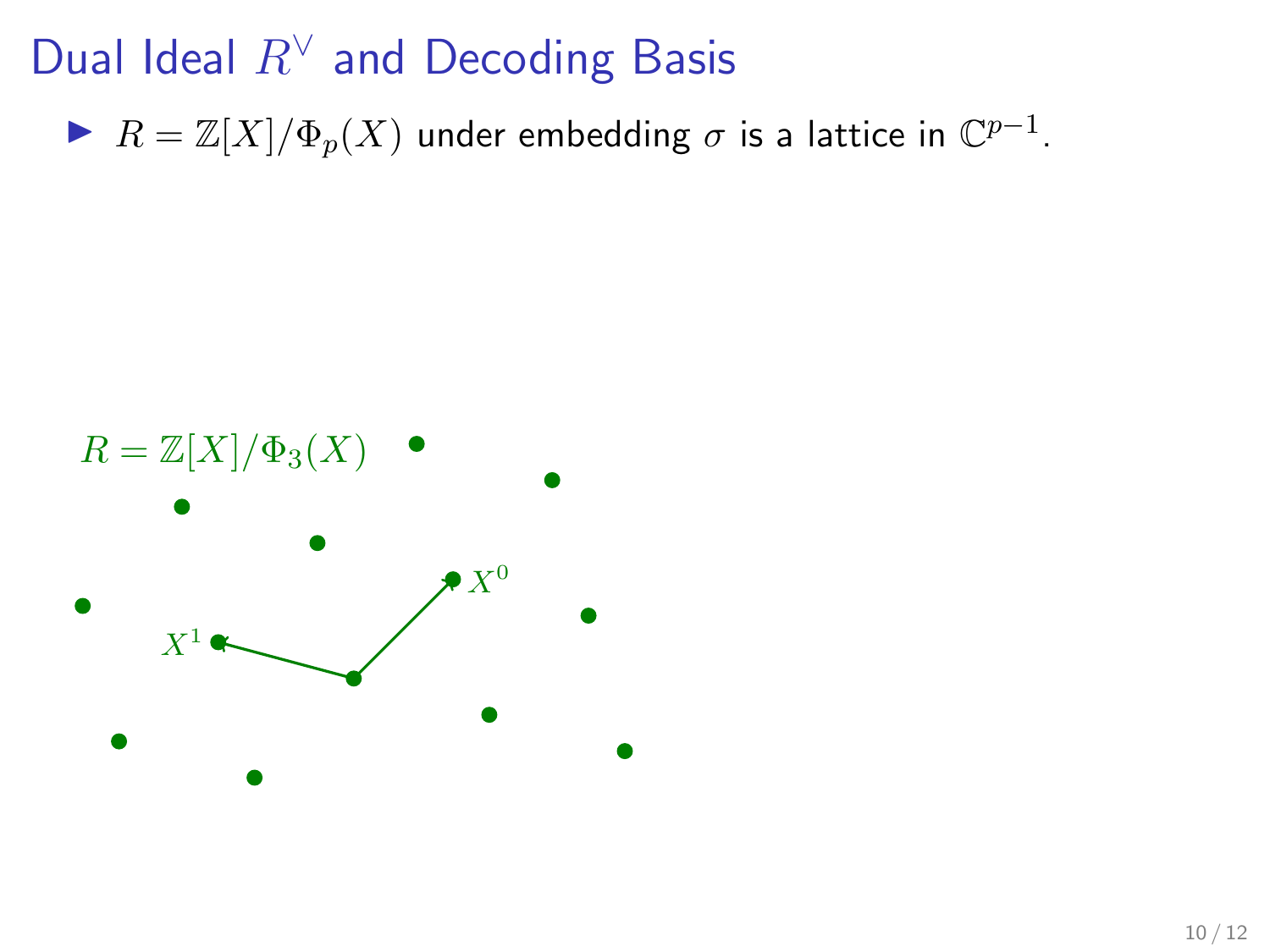- $\blacktriangleright$   $R = \mathbb{Z}[X]/\Phi_p(X)$  under embedding  $\sigma$  is a lattice in  $\mathbb{C}^{p-1}$ .
- ► Its dual  $R^{\vee}$  has  $\mathbb{Z}$ -basis  $\{d_j\}$ , given by  $\langle \sigma(d_j) \, , \, \sigma(X^{j'}) \rangle = \delta_{j,j'}.$ We call  $\{d_i\}$  the decoding basis. (It also has a tensor form...)

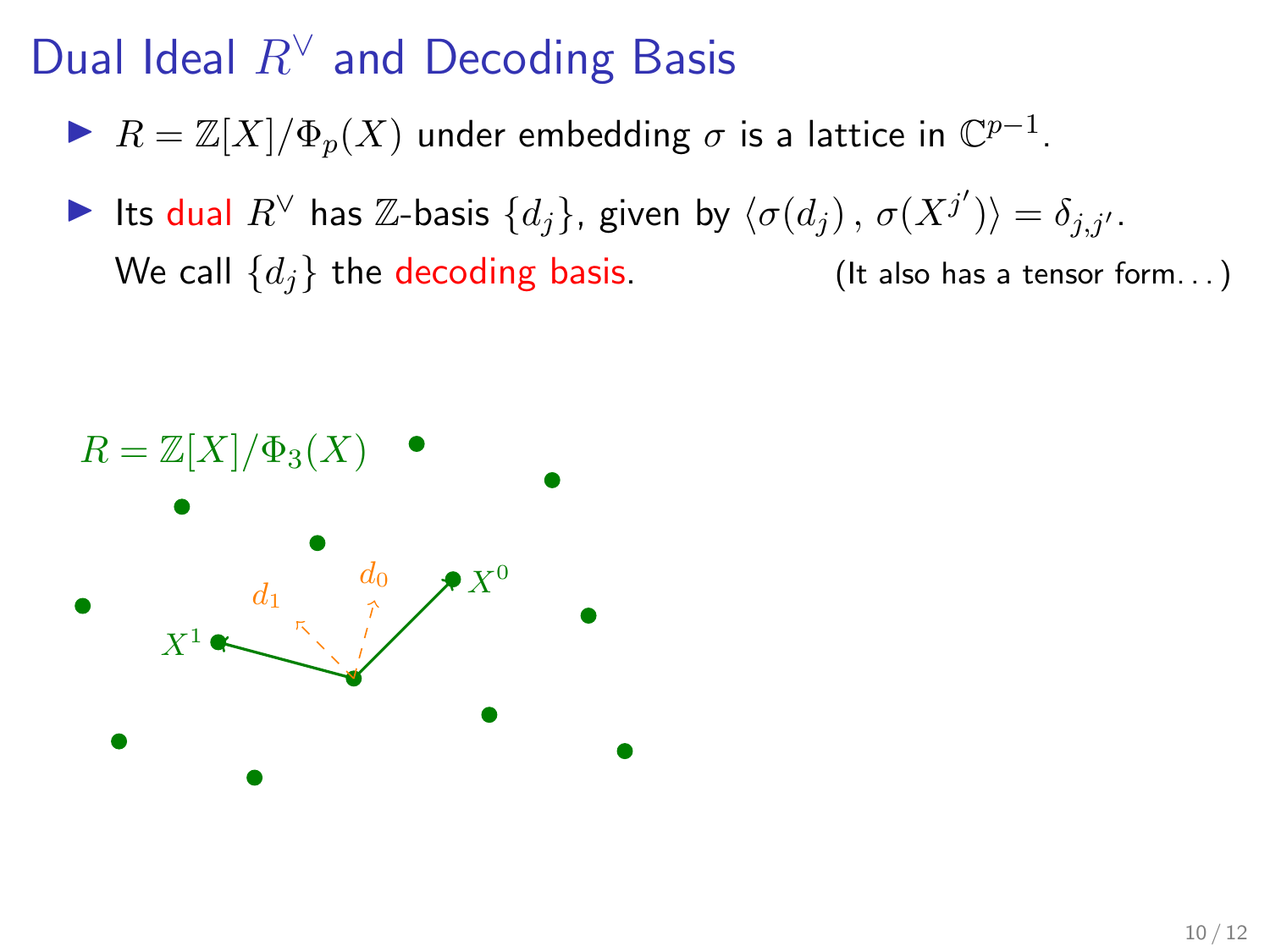- $\blacktriangleright$   $R = \mathbb{Z}[X]/\Phi_p(X)$  under embedding  $\sigma$  is a lattice in  $\mathbb{C}^{p-1}$ .
- ► Its dual  $R^{\vee}$  has  $\mathbb{Z}$ -basis  $\{d_j\}$ , given by  $\langle \sigma(d_j) \, , \, \sigma(X^{j'}) \rangle = \delta_{j,j'}.$ We call  $\{d_i\}$  the decoding basis. (It also has a tensor form...)
- $\blacktriangleright R^{\vee}$  is a (fractional) ideal, and  $pR^{\vee} \subseteq R \subseteq R^{\vee}$ , with  $pR^{\vee} \approx R$ .

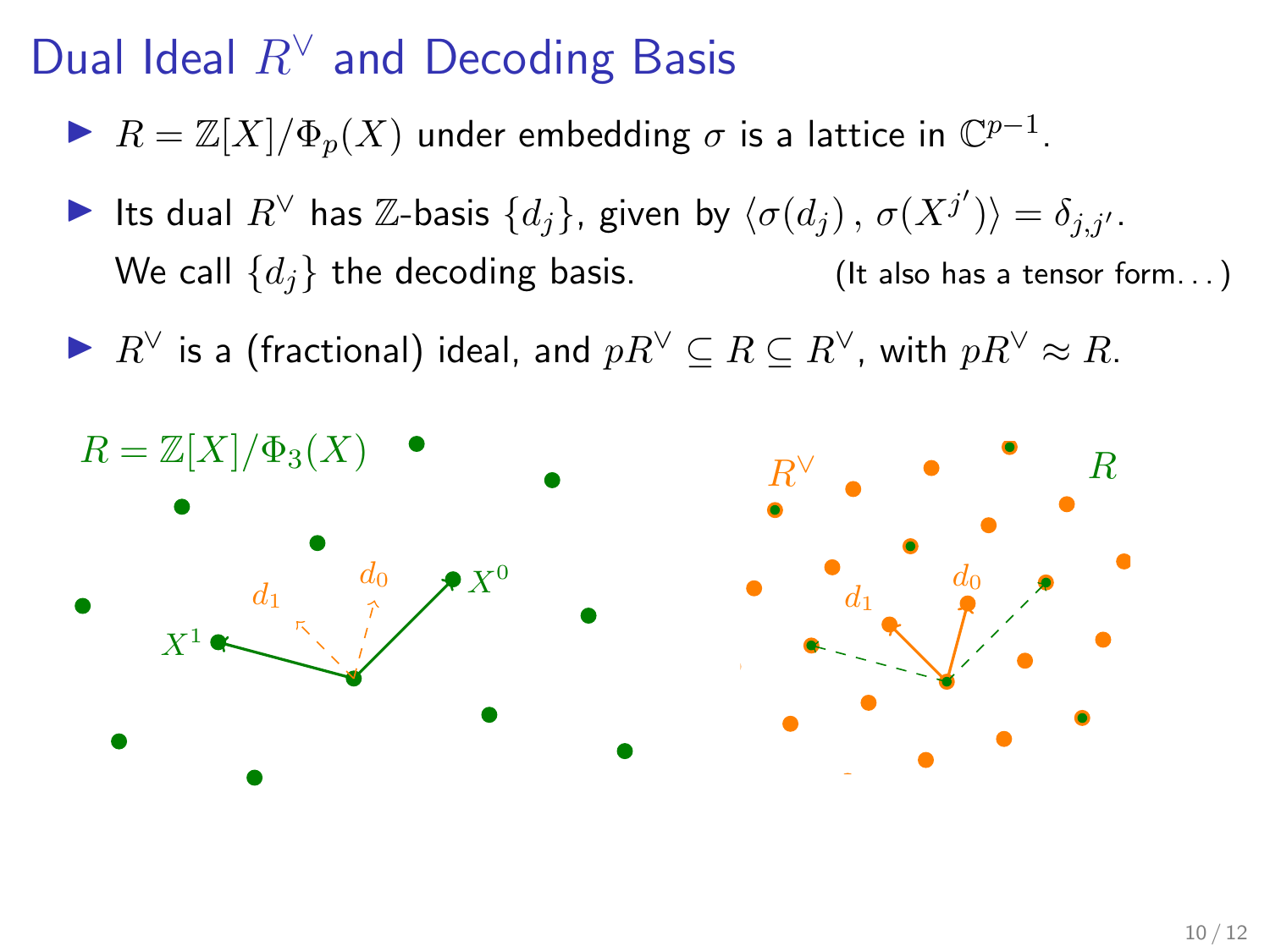In "true" ring-LWE, errors are Gaussian over  $R^{\vee}$ .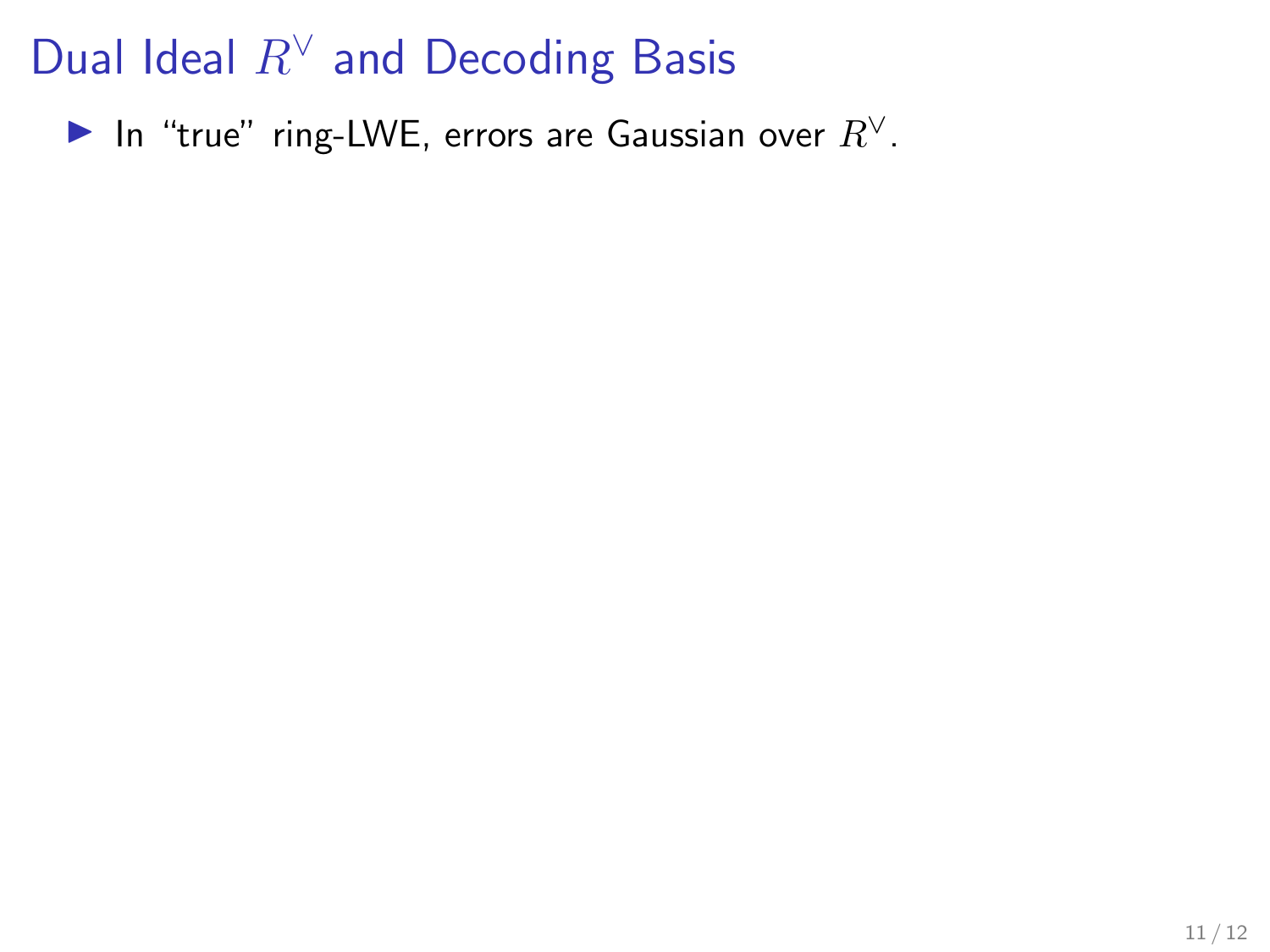- In "true" ring-LWE, errors are Gaussian over  $R^{\vee}$ .
- In decryption, we need to recover  $e \in R^{\vee}$ , given  $\overline{e} = e \mod qR^{\vee}$ .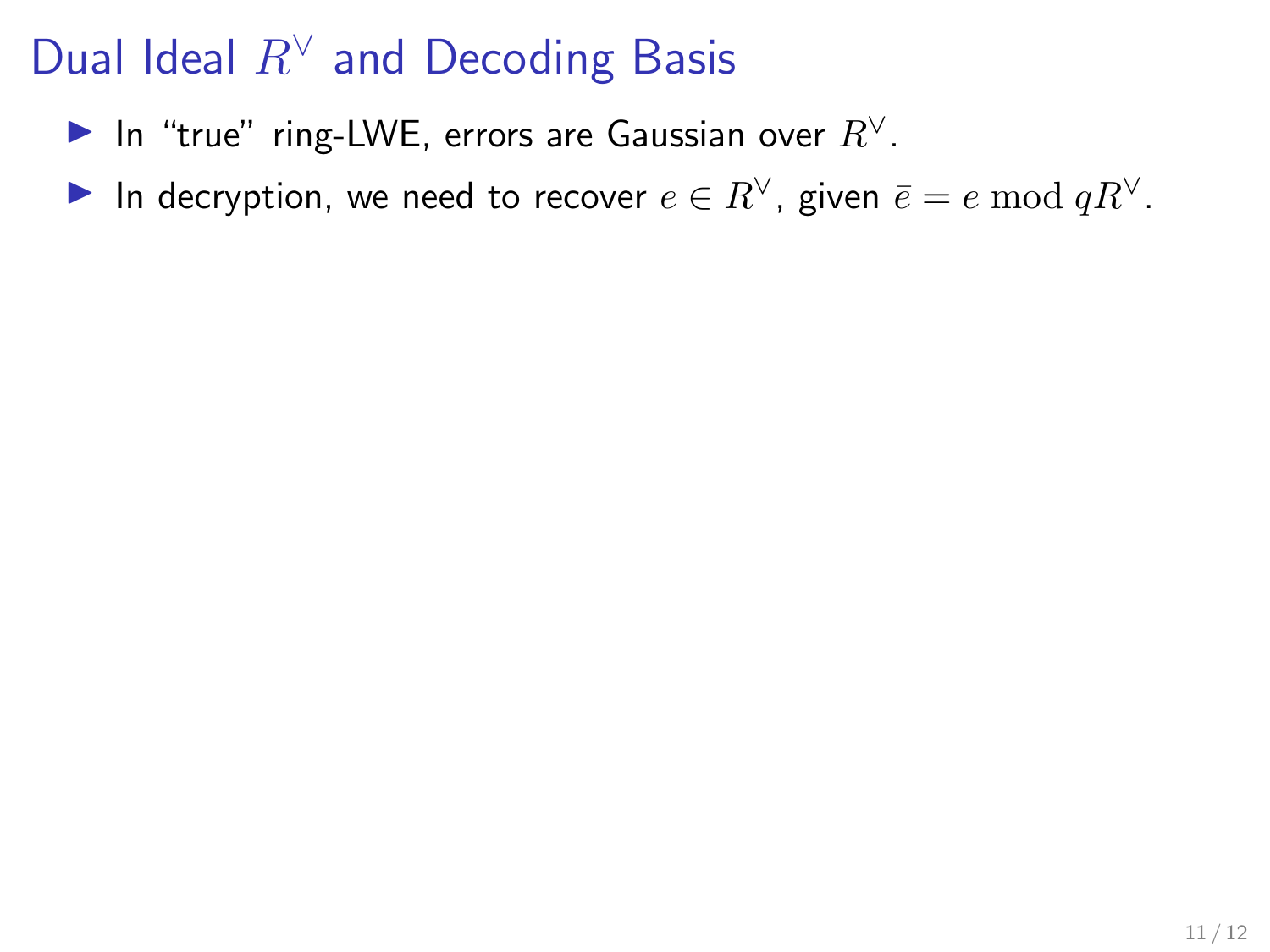- In "true" ring-LWE, errors are Gaussian over  $R^{\vee}$ .
- In decryption, we need to recover  $e \in R^{\vee}$ , given  $\overline{e} = e \mod qR^{\vee}$ . How: represent  $\bar{e}$  in decoding basis with  $\mathbb{Z}_q$ -coeffs, then "lift" to  $\mathbb{Z}$ .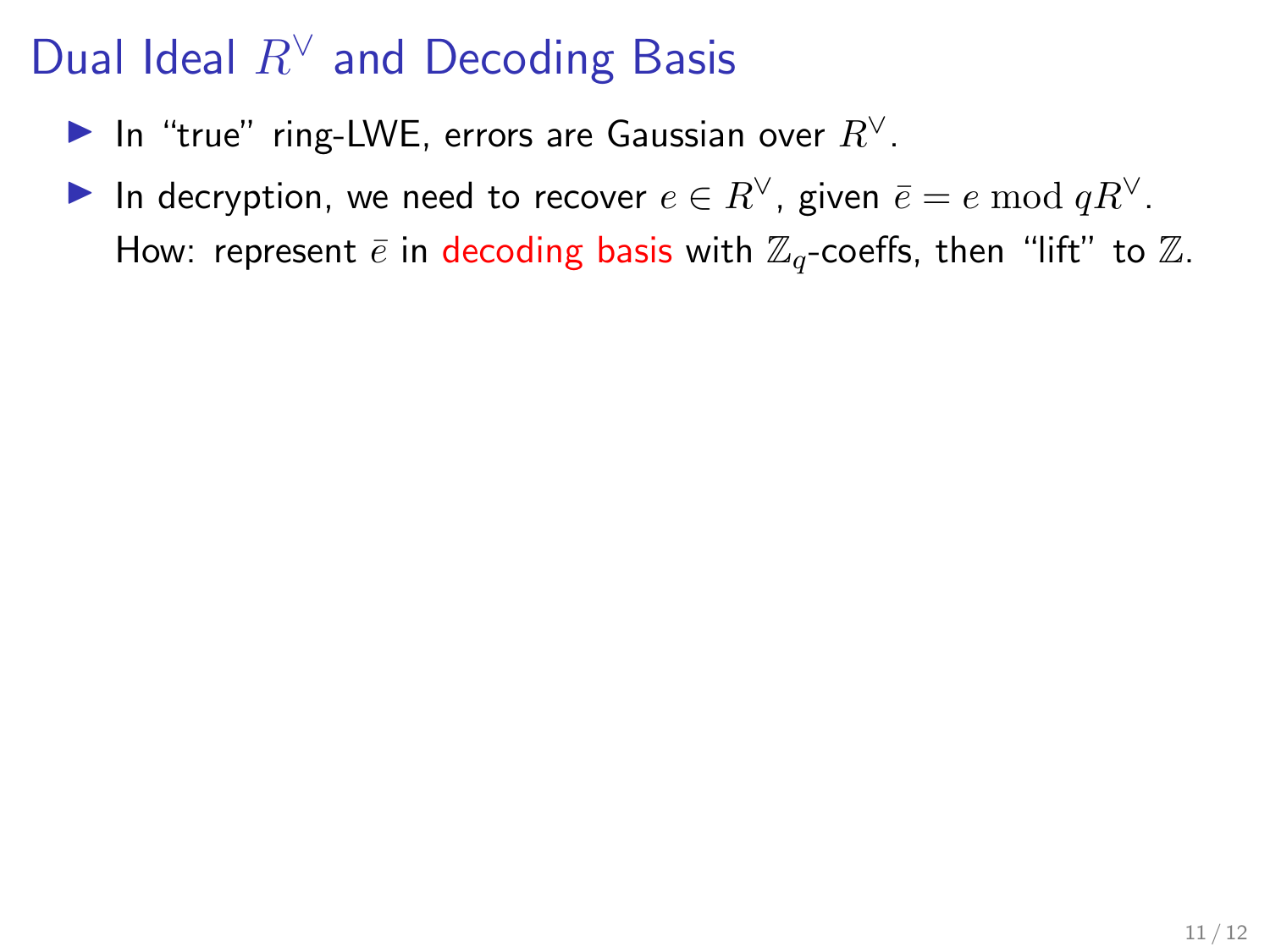- In "true" ring-LWE, errors are Gaussian over  $R^{\vee}$ .
- In decryption, we need to recover  $e \in R^{\vee}$ , given  $\overline{e} = e \mod qR^{\vee}$ . How: represent  $\bar{e}$  in decoding basis with  $\mathbb{Z}_q$ -coeffs, then "lift" to  $\mathbb{Z}$ .

#### Key Facts

For short  $e \in R^{\vee}$  (under σ), coeffs in decoding basis  $\{d_i\}$  are small:

$$
e = \sum_{j} e_j d_j \quad (e_j \in \mathbb{Z}) \implies |e_j| = |\langle \sigma(e), \sigma(X^j) \rangle| \le ||e|| \cdot \sqrt{n}.
$$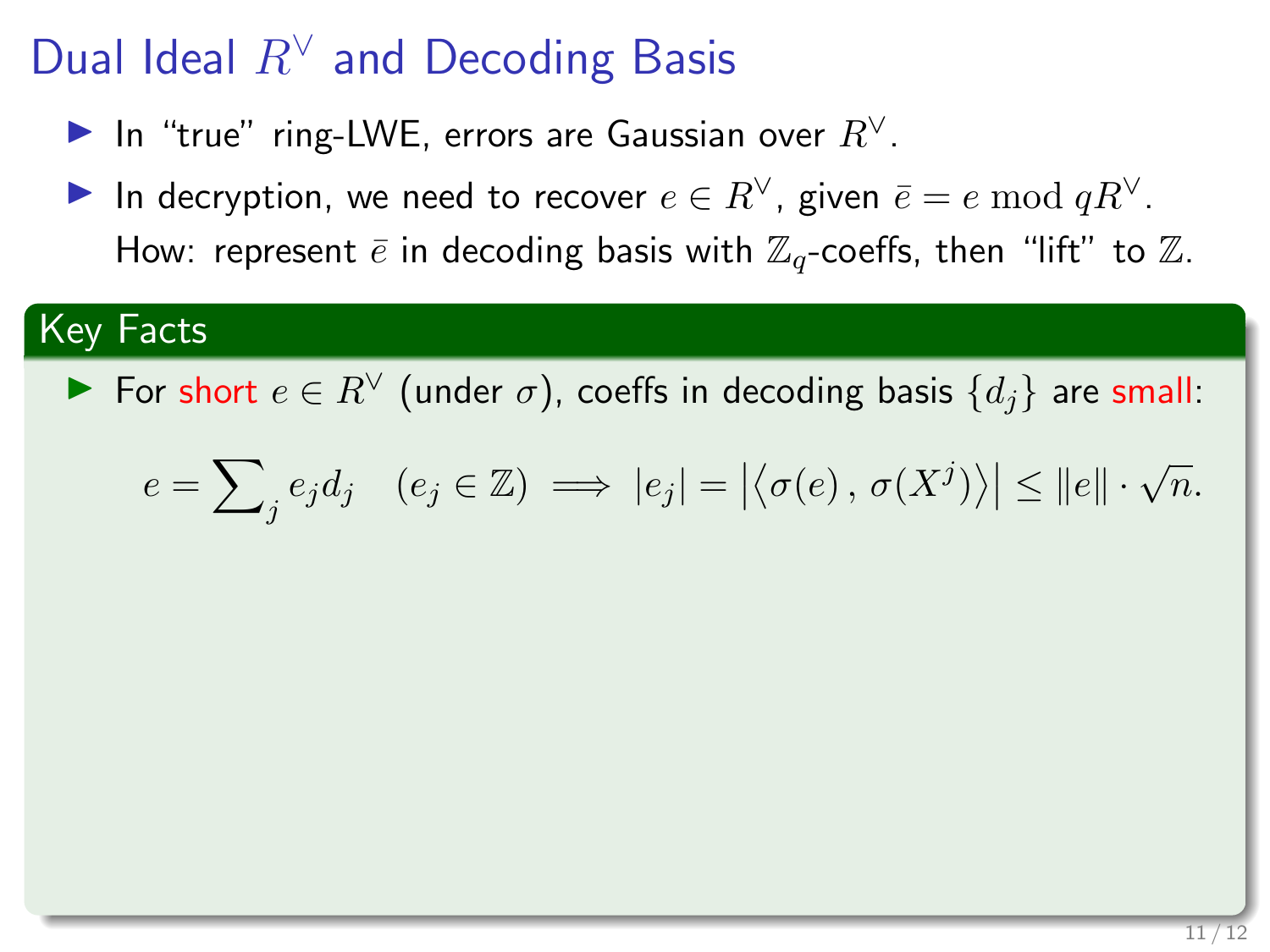- ► In "true" ring-LWE, errors are Gaussian over  $R^{\vee}$ .
- In decryption, we need to recover  $e \in R^{\vee}$ , given  $\overline{e} = e \mod qR^{\vee}$ . How: represent  $\bar{e}$  in decoding basis with  $\mathbb{Z}_q$ -coeffs, then "lift" to  $\mathbb{Z}$ .

#### Key Facts

 $\blacktriangleright$  For short  $e \in R^{\vee}$  (under σ), coeffs in decoding basis  $\{d_i\}$  are small:

$$
e = \sum_{j} e_j d_j \quad (e_j \in \mathbb{Z}) \implies |e_j| = |\langle \sigma(e), \sigma(X^j) \rangle| \le ||e|| \cdot \sqrt{n}.
$$

▶ Moreover,  $|e_i|$  are optimally small given "density" of  $R^{\vee}$ , because powerful basis  $\{X^j\}$  is optimally short given density of R.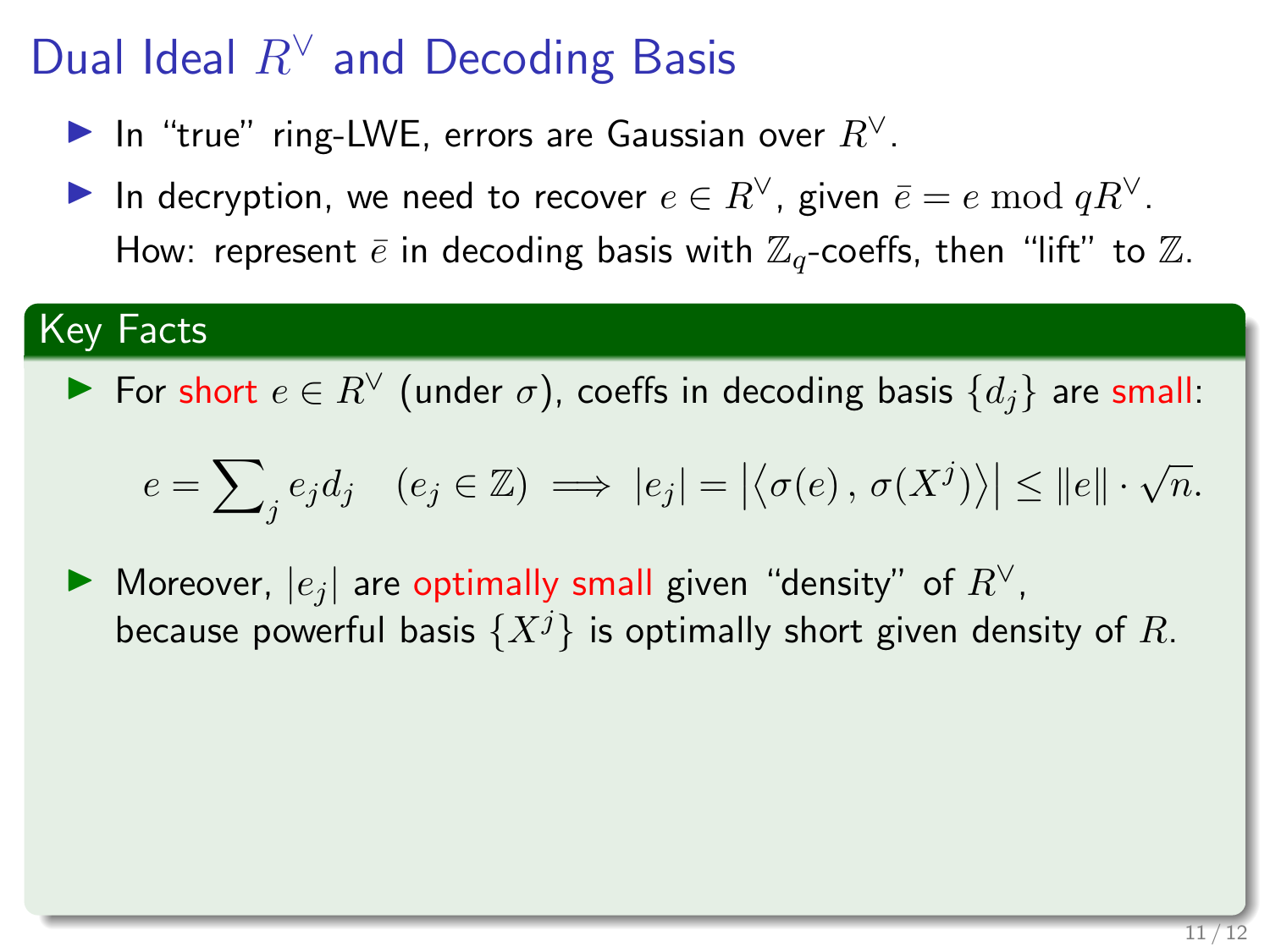- In "true" ring-LWE, errors are Gaussian over  $R^{\vee}$ .
- In decryption, we need to recover  $e \in R^{\vee}$ , given  $\overline{e} = e \mod qR^{\vee}$ . How: represent  $\bar{e}$  in decoding basis with  $\mathbb{Z}_q$ -coeffs, then "lift" to  $\mathbb{Z}$ .

#### Key Facts

 $\blacktriangleright$  For short  $e \in R^{\vee}$  (under σ), coeffs in decoding basis  $\{d_i\}$  are small:

$$
e = \sum_{j} e_j d_j \quad (e_j \in \mathbb{Z}) \implies |e_j| = |\langle \sigma(e), \sigma(X^j) \rangle| \le ||e|| \cdot \sqrt{n}.
$$

- ▶ Moreover,  $|e_i|$  are optimally small given "density" of  $R^{\vee}$ , because powerful basis  $\{X^j\}$  is optimally short given density of R.
- $\blacktriangleright$  By contrast, such optimal decoding is not possible for  $R/qR$ , because  $R^{\vee}$  lacks optimally short elements for its density.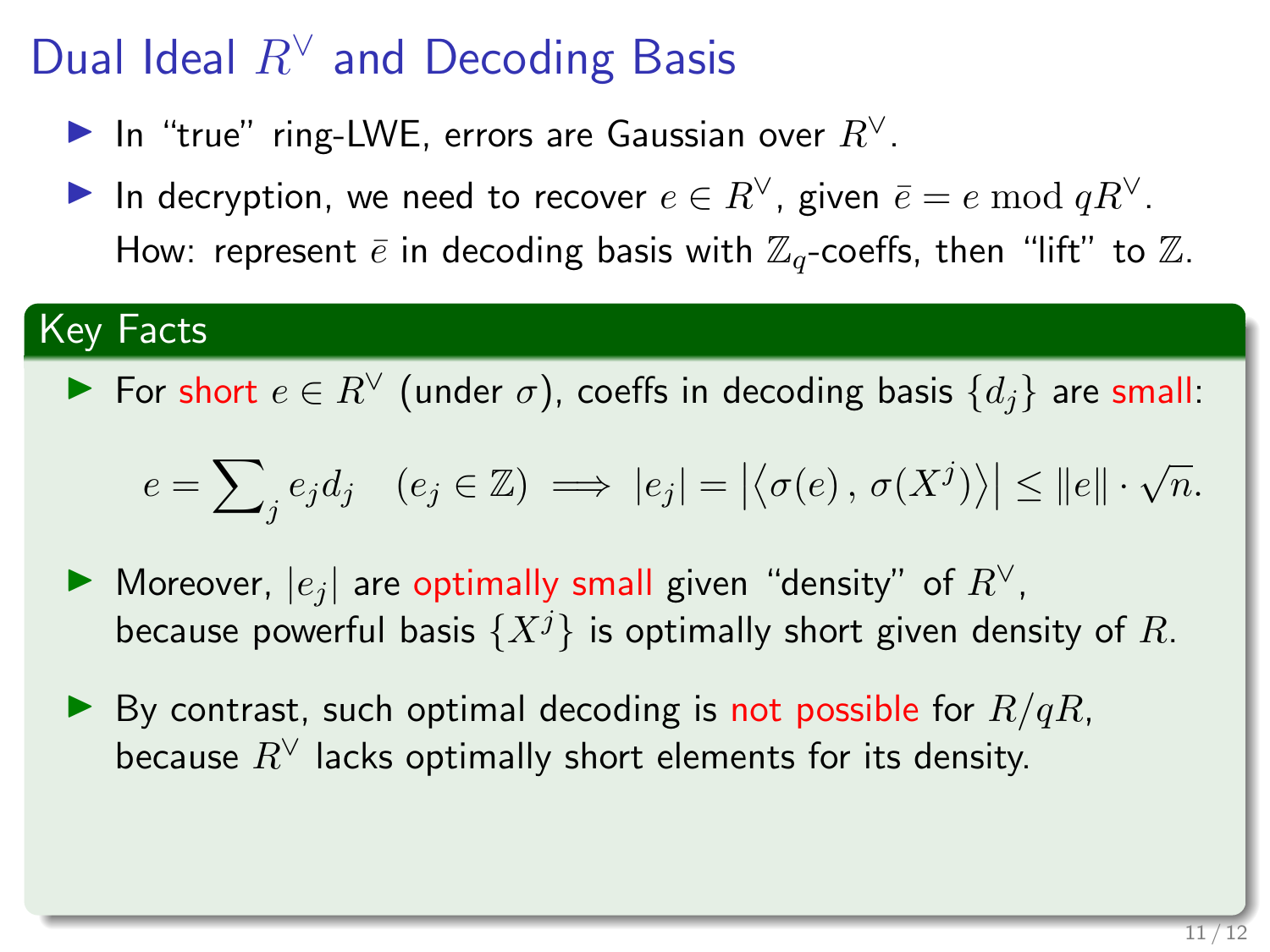- ▶ In "true" ring-LWE, errors are Gaussian over  $R^{\vee}$ .
- In decryption, we need to recover  $e \in R^{\vee}$ , given  $\overline{e} = e \mod qR^{\vee}$ . How: represent  $\bar{e}$  in decoding basis with  $\mathbb{Z}_q$ -coeffs, then "lift" to  $\mathbb{Z}$ .

#### Key Facts

► For short  $e \in R^{\vee}$  (under  $\sigma$ ), coeffs in decoding basis  $\{d_i\}$  are small:

$$
e = \sum_{j} e_j d_j \quad (e_j \in \mathbb{Z}) \implies |e_j| = |\langle \sigma(e), \sigma(X^j) \rangle| \le ||e|| \cdot \sqrt{n}.
$$

- ▶ Moreover,  $|e_i|$  are optimally small given "density" of  $R^{\vee}$ , because powerful basis  $\{X^j\}$  is optimally short given density of R.
- $\blacktriangleright$  By contrast, such optimal decoding is not possible for  $R/qR$ , because  $R^{\vee}$  lacks optimally short elements for its density.
- ► Bottom line: using  $R^{\vee}$  is actually beneficial in applications! (And "advanced" applications benefit even more from its algebraic properties.)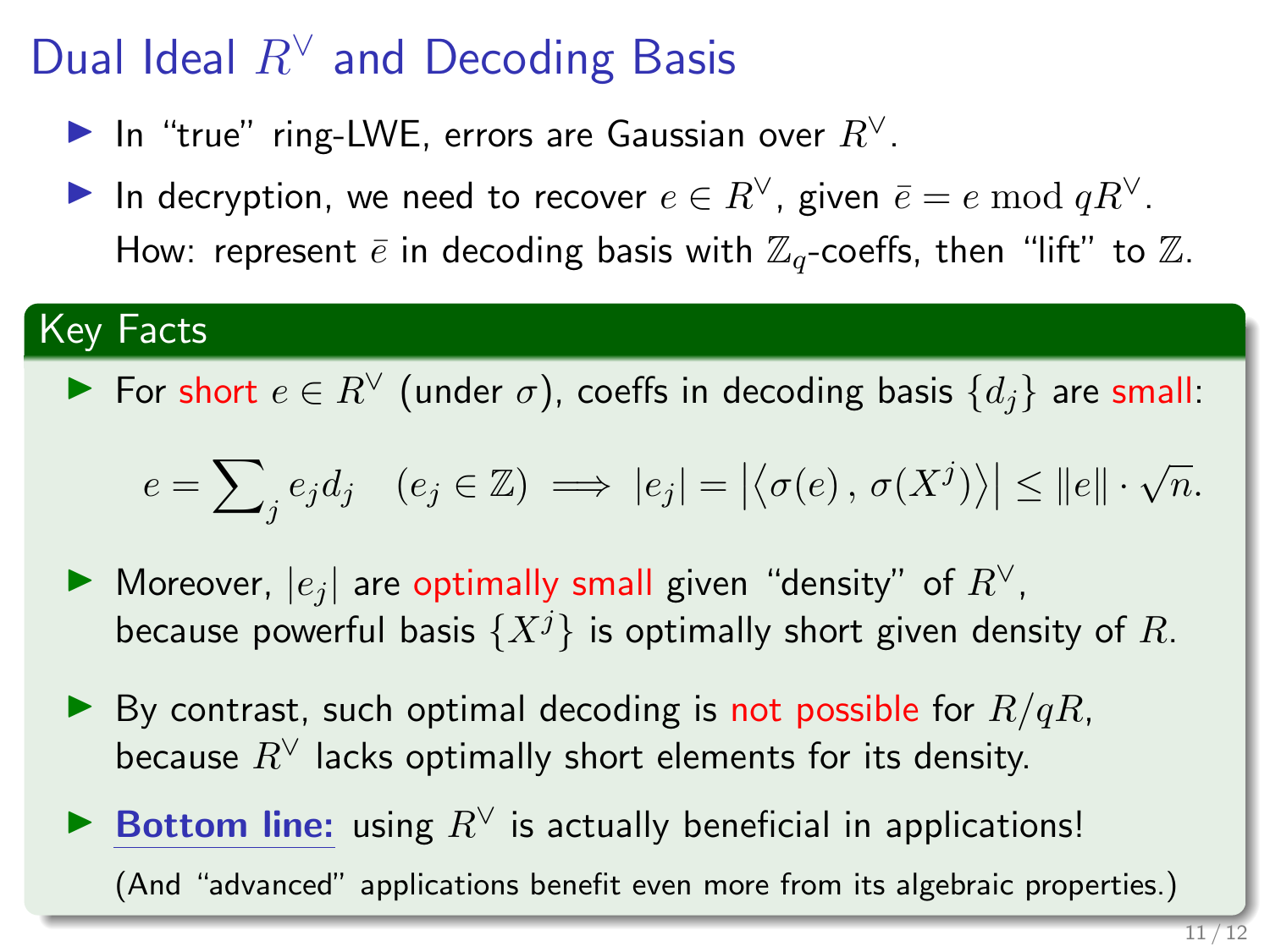$\blacktriangleright$  The "right" choices of

mathematical objects and representations (canonical embedding,  $R^{\vee}$ ) (tensor bases)

come together perfectly, yielding: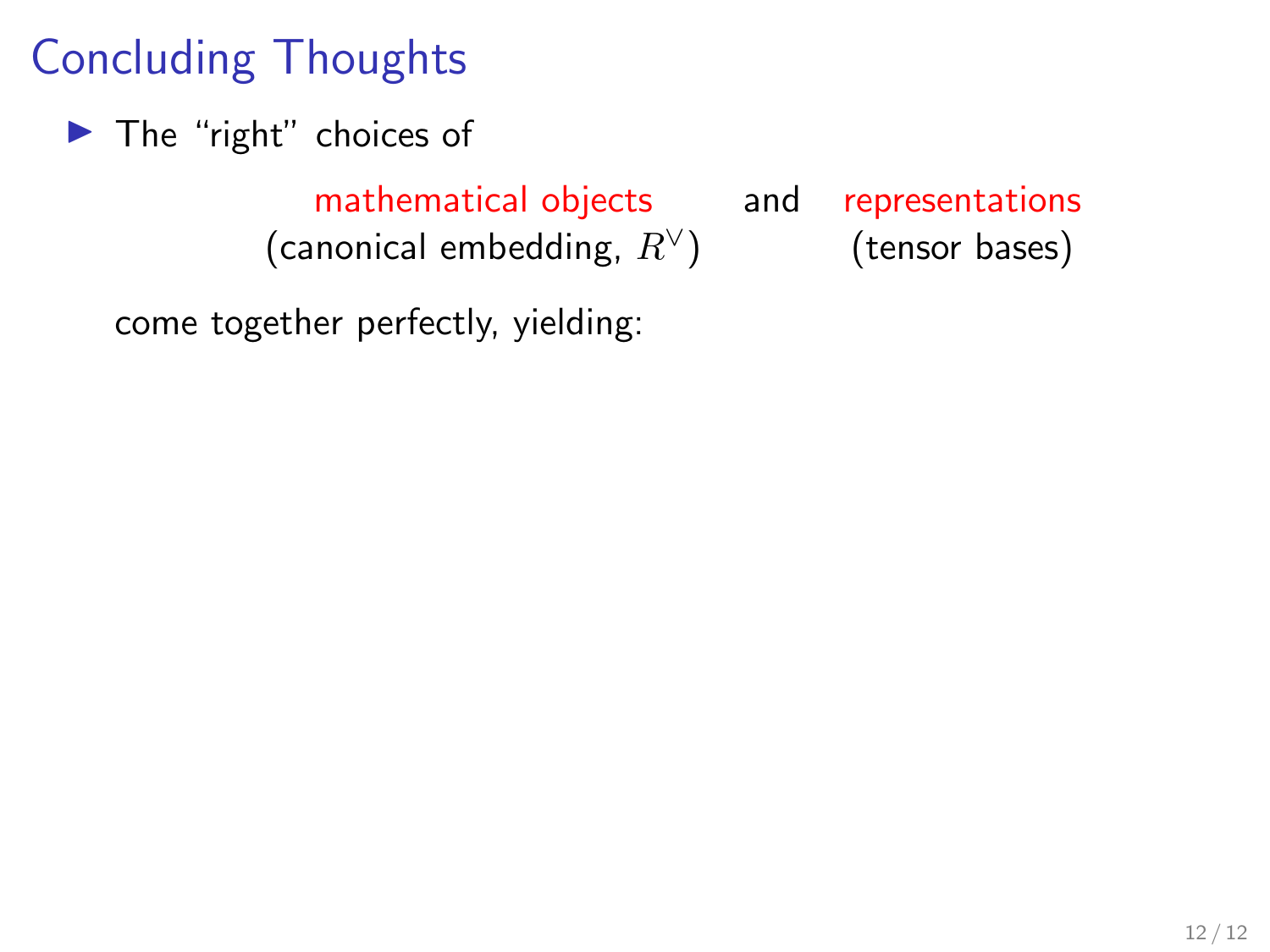$\blacktriangleright$  The "right" choices of

mathematical objects and representations (canonical embedding,  $R^{\vee}$ ) (tensor bases)

come together perfectly, yielding: provable hardness,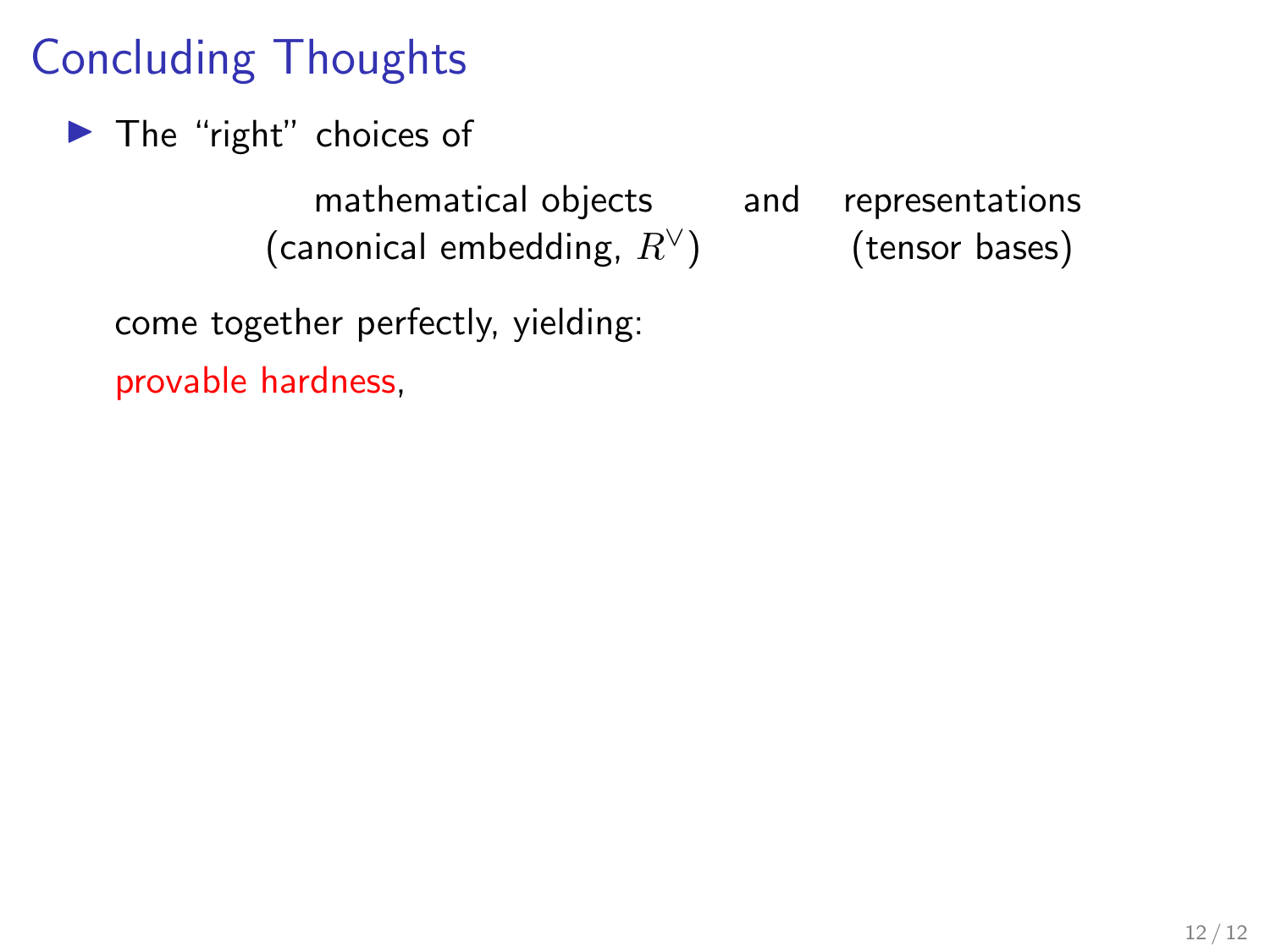$\blacktriangleright$  The "right" choices of

mathematical objects and representations (canonical embedding,  $R^{\vee}$ ) (tensor bases)

come together perfectly, yielding: provable hardness, fast algorithms,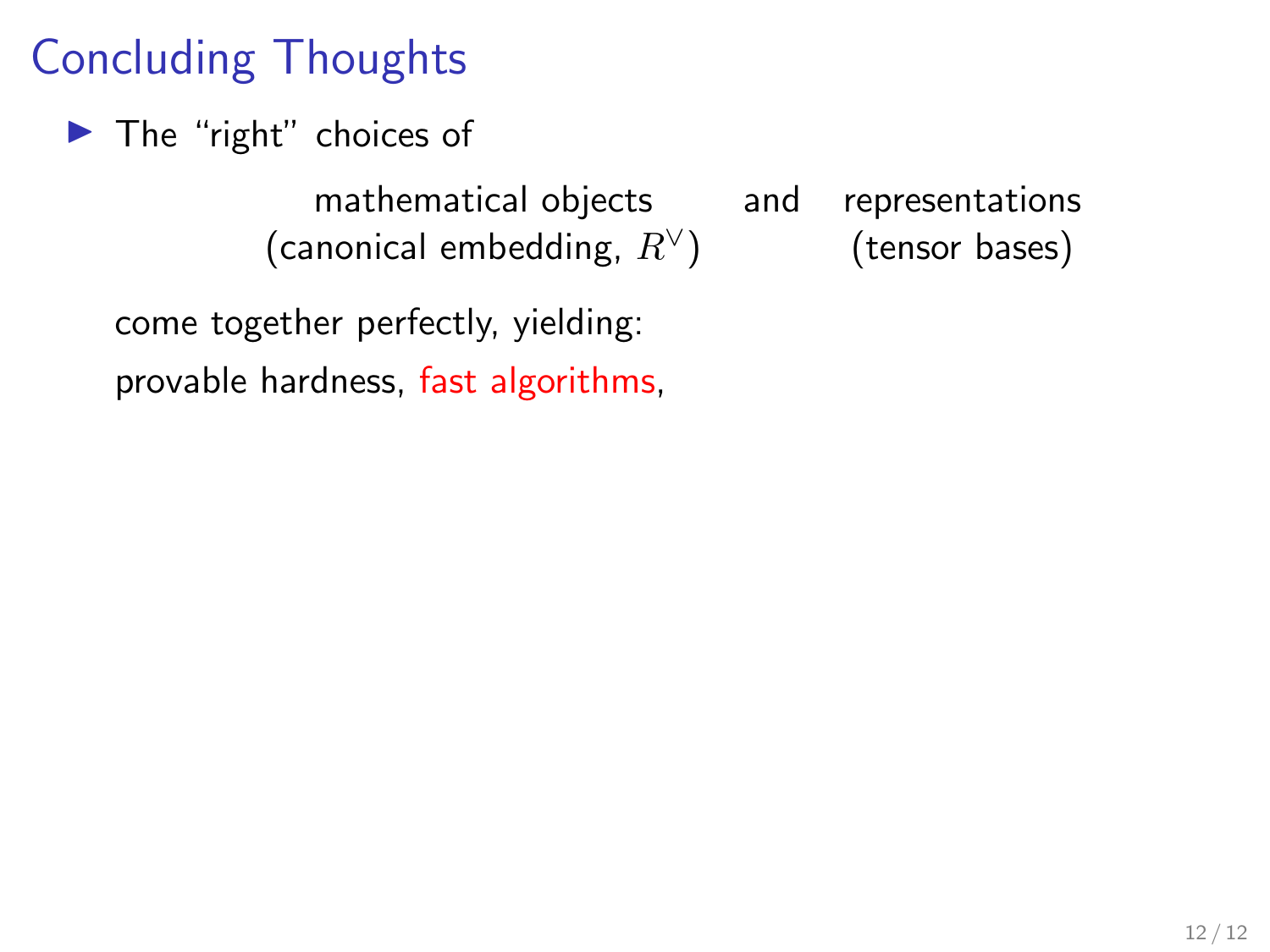$\blacktriangleright$  The "right" choices of

mathematical objects and representations (canonical embedding,  $R^{\vee}$ ) (tensor bases)

come together perfectly, yielding:

provable hardness, fast algorithms, tight analysis — no compromises.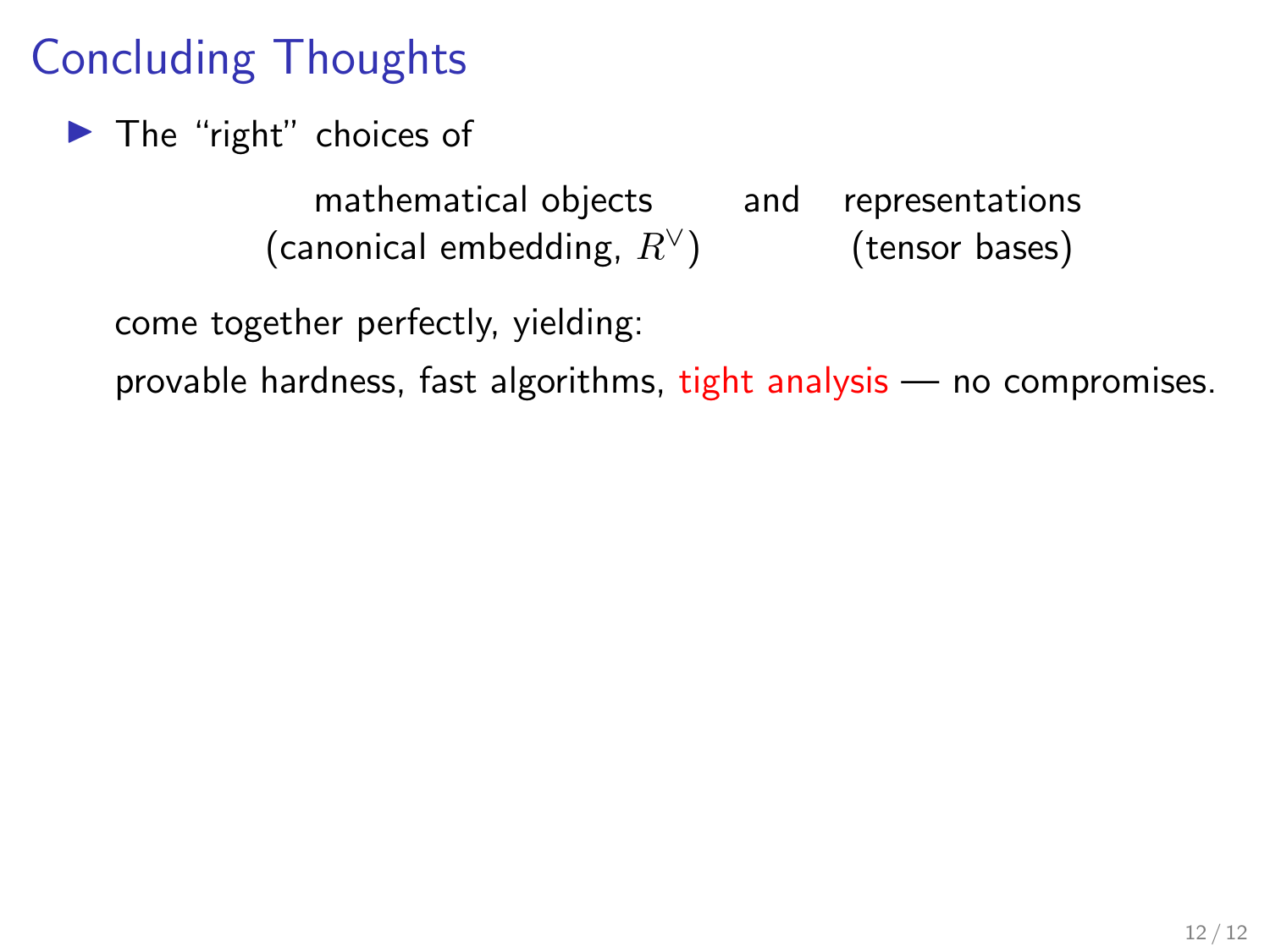$\blacktriangleright$  The "right" choices of

mathematical objects and representations (canonical embedding,  $R^{\vee}$ ) (tensor bases)

come together perfectly, yielding:

provable hardness, fast algorithms, tight analysis — no compromises.

 $\blacktriangleright$  Much more in the paper: "regularity" lemma, (homomorphic) encryption schemes, implementation advice, . . .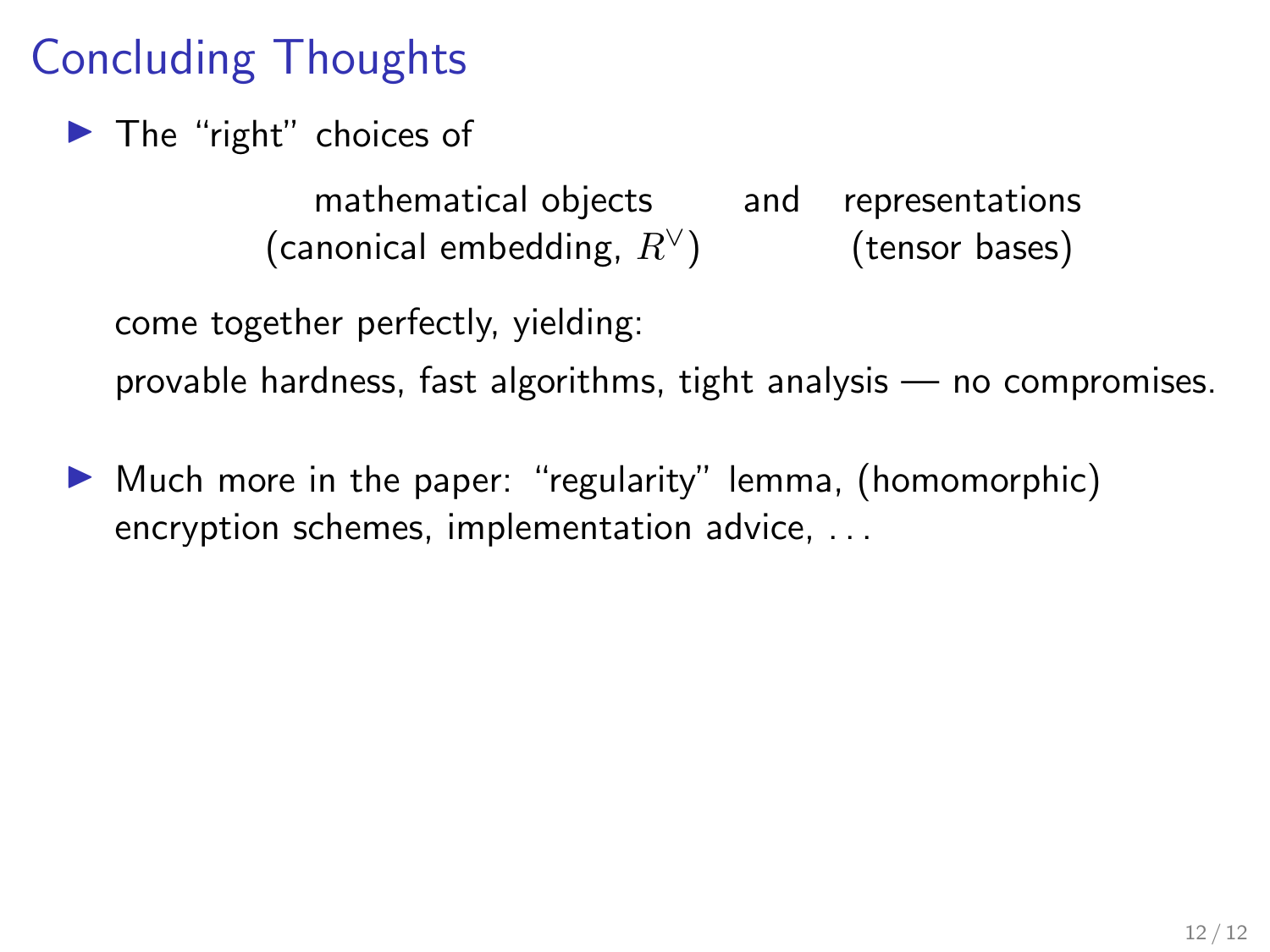$\blacktriangleright$  The "right" choices of

mathematical objects and representations (canonical embedding,  $R^{\vee}$ ) (tensor bases)

come together perfectly, yielding:

provable hardness, fast algorithms, tight analysis — no compromises.

- $\blacktriangleright$  Much more in the paper: "regularity" lemma, (homomorphic) encryption schemes, implementation advice, . . .
- $\blacktriangleright$  Implementations coming soon!